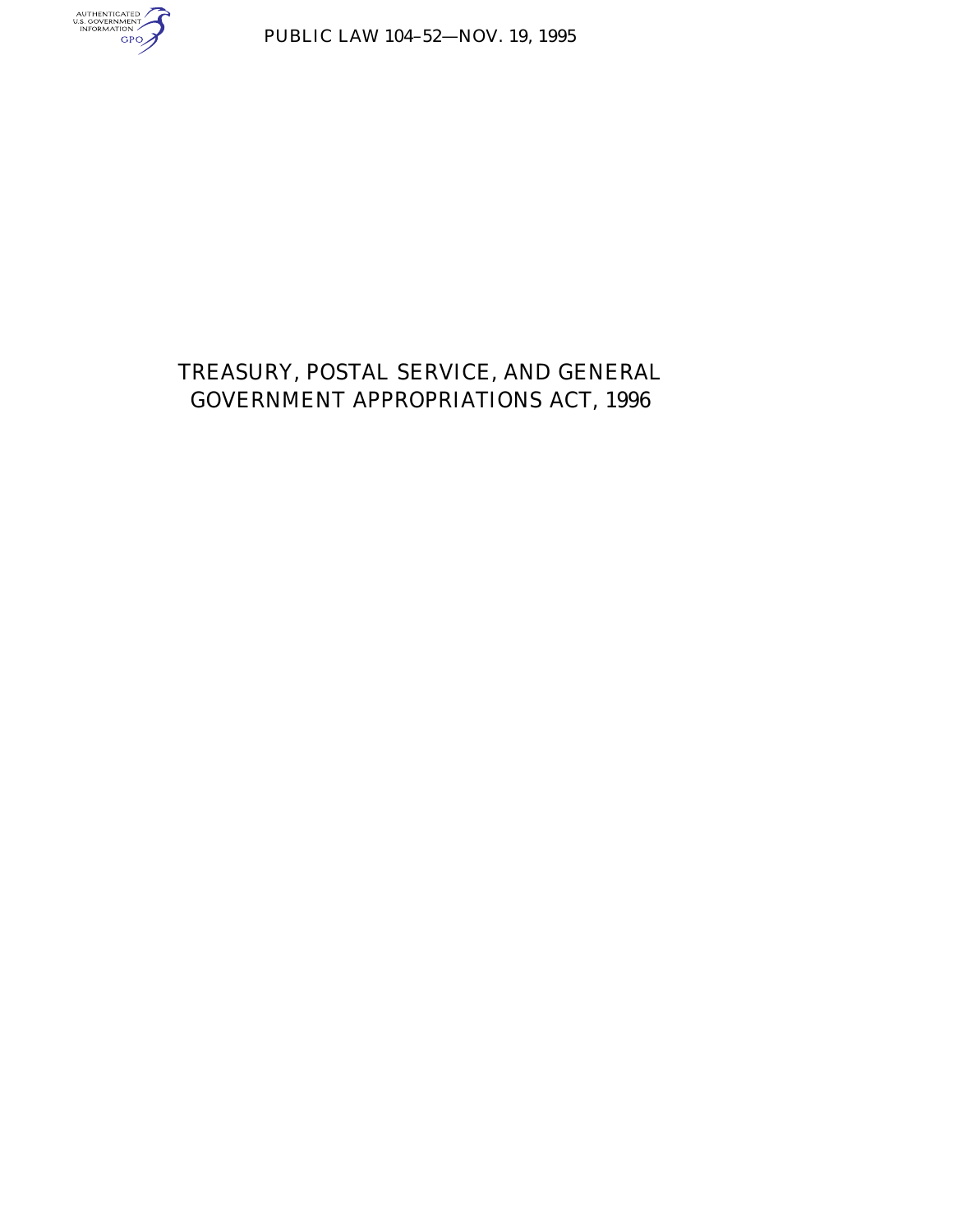# Public Law 104–52 104th Congress

# An Act

Nov. 19, 1995 [H.R. 2020]

Treasury, Postal Service, and General Government Appropriations Act, 1996.

Making appropriations for the Treasury Department, the United States Postal Service, the Executive Office of the President, and certain Independent Agencies, for the fiscal year ending September 30, 1996, and for other purposes.

*Be it enacted by the Senate and House of Representatives of the United States of America in Congress assembled,* That the following sums are appropriated, out of any money in the Treasury not otherwise appropriated, for the Treasury Department, the United States Postal Service, the Executive Office of the President, and certain Independent Agencies, for the fiscal year ending September 30, 1996, and for other purposes, namely:

#### Treasury Department Appropriations Act, 1996.

# TITLE I—DEPARTMENT OF THE TREASURY

# DEPARTMENTAL OFFICES

### SALARIES AND EXPENSES

For necessary expenses of the Departmental Offices including operation and maintenance of the Treasury Building and Annex; hire of passenger motor vehicles; maintenance, repairs, and improvements of, and purchase of commercial insurance policies for, real properties leased or owned overseas, when necessary for the performance of official business; not to exceed \$2,900,000 for official travel expenses; not to exceed \$2,950,000 to remain available until expended for information technology modernization requirements; not to exceed \$150,000 for official reception and representation expenses; not to exceed \$258,000 for unforeseen emergencies of a confidential nature, to be allocated and expended under the direction of the Secretary of the Treasury and to be accounted for solely on his certificate; \$105,929,000, of which up to \$500,000 shall be available to reimburse the District of Columbia Metropolitan Police Department for personnel costs incurred by the Metropolitan Police Department between May 19, 1995 and September 30, 1995 as a result of the closing to vehicular traffic of Pennsylvania Avenue Northwest and other streets in the vicinity of the White House: *Provided*, That section 640 of title VI of the Treasury, Postal Service and General Government Appropriations Act, 1995 (Public Law 103–329, 108 Stat. 2432), is amended by adding at the end thereof the following new sentence: ''This section shall not apply to any claim where the employee has received any compensation for overtime hours worked during the period covered by the claim under any other provision of law, including, but not limited to, 5 U.S.C. 5545(c), or to any claim for compensation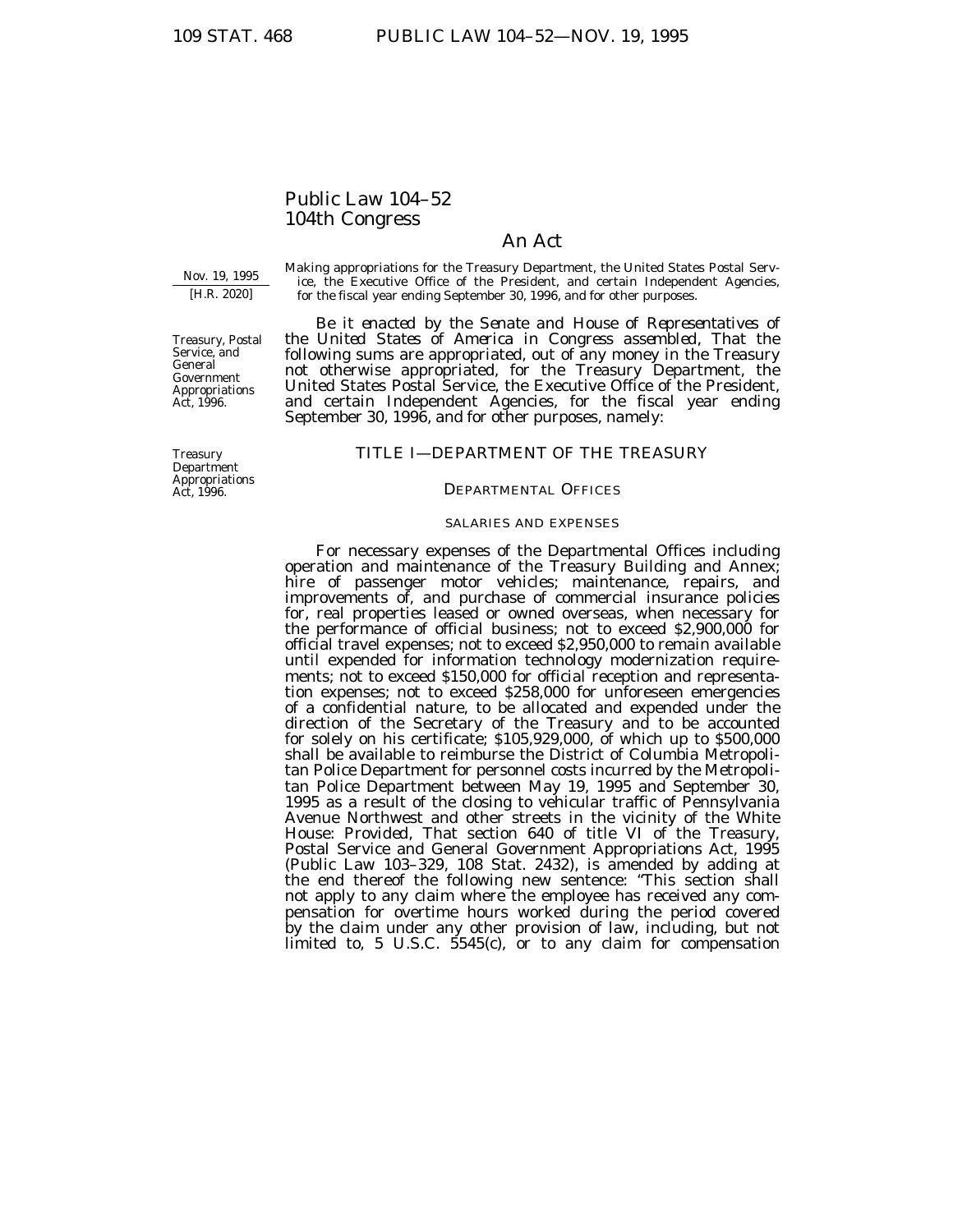for time spent commuting between the employee's residence and duty station.''.

#### TREASURY BUILDINGS AND ANNEX REPAIR AND RESTORATION

For the repair, alteration, and improvement of the Treasury Building and Annex, and the Secret Service Headquarters Building, \$21,491,000, to remain available until expended.

# OFFICE OF INSPECTOR GENERAL

### SALARIES AND EXPENSES

For necessary expenses of the Office of Inspector General in carrying out the provisions of the Inspector General Act of 1978, as amended, hire of passenger motor vehicles; not to exceed \$2,000,000 for official travel expenses; not to exceed \$100,000 for unforeseen emergencies of a confidential nature, to be allocated and expended under the direction of the Inspector General of the Treasury; \$29,319,000.

### TREASURY FORFEITURE FUND

For necessary expenses of the Treasury Forfeiture Fund, as authorized by Public Law 102–393, not to exceed \$10,000,000, to be derived from deposits in the Fund.

# FINANCIAL CRIMES ENFORCEMENT NETWORK

### SALARIES AND EXPENSES

For necessary expenses of the Financial Crimes Enforcement Network, including hire of passenger motor vehicles; travel expenses of non-Federal law enforcement personnel to attend meetings concerned with financial intelligence activities, law enforcement, and financial regulation; not to exceed \$14,000 for official reception and representation expenses; \$22,198,000: *Provided,* That notwithstanding any other provision of law, the Director of the Financial Crimes Enforcement Network may procure up to \$500,000 in specialized, unique or novel automatic data processing equipment, ancillary equipment, software, services, and related resources from commercial vendors without regard to otherwise applicable procurement laws and regulations and without full and open competition, utilizing procedures best suited under the circumstances of the procurement to efficiently fulfill the agency's requirements: *Provided further,* That funds appropriated in this account may be used to procure personal services contracts.

### FEDERAL LAW ENFORCEMENT TRAINING CENTER

# SALARIES AND EXPENSES

For necessary expenses of the Federal Law Enforcement Training Center, as a bureau of the Department of the Treasury, including materials and support costs of Federal law enforcement basic training; purchase (not to exceed fifty-two for police-type use) and hire of passenger motor vehicles; for expenses for student athletic and related activities; uniforms without regard to the general purchase price limitation for the current fiscal year; the conducting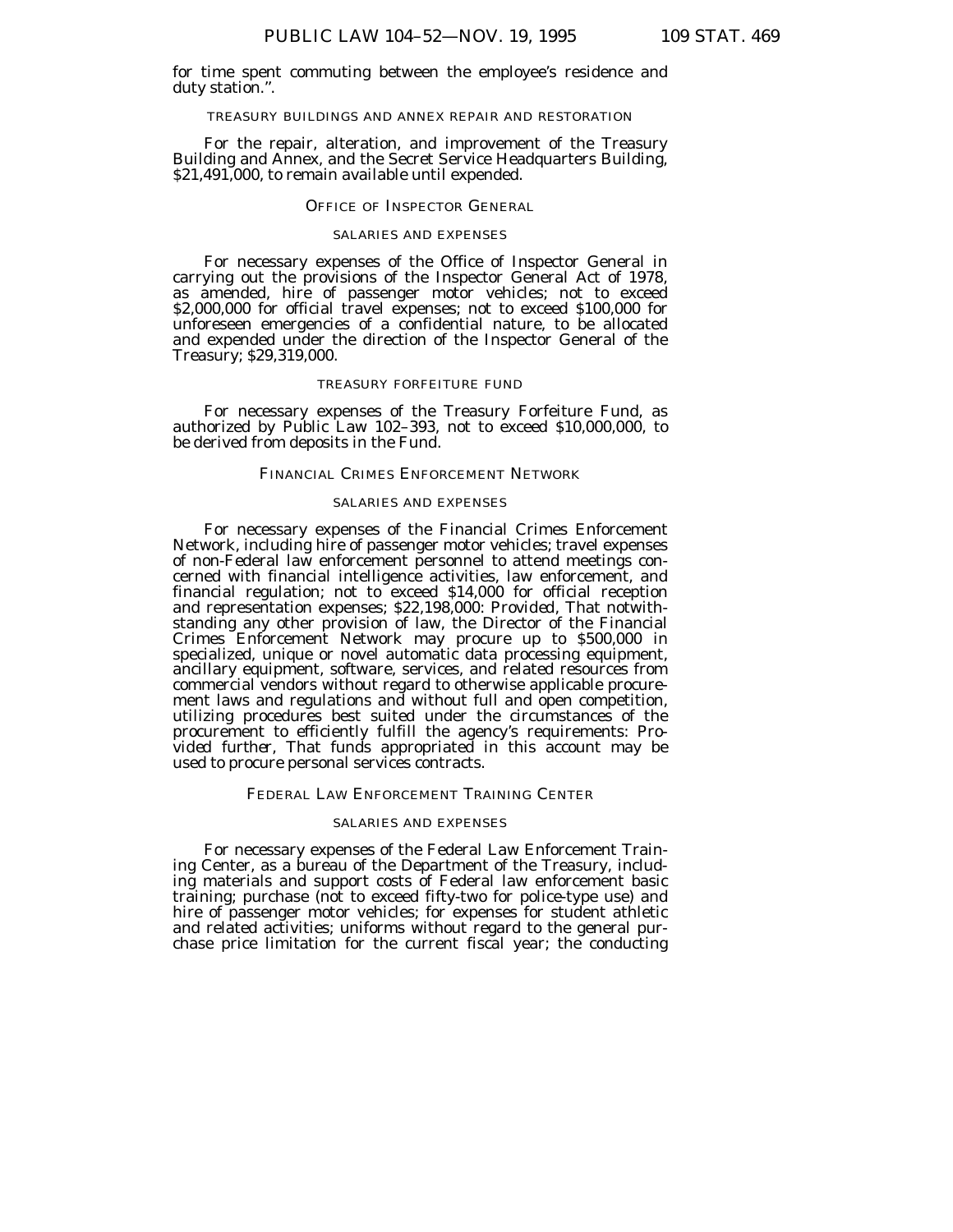Gifts and property. 42 USC 3771 note.

of and participating in firearms matches and presentation of awards; for public awareness and enhancing community support of law enforcement training; not to exceed \$7,000 for official reception and representation expenses; room and board for student interns; and services as authorized by 5 U.S.C. 3109: *Provided,* That the Center is authorized to accept and use gifts of property, both real and personal, and to accept services, for authorized purposes, including funding of a gift of intrinsic value which shall be awarded annually by the Director of the Center to the outstanding student who graduated from a basic training program at the Center during the previous fiscal year, which shall be funded only by gifts received through the Center's gift authority: *Provided further,* That notwithstanding any other provision of law, students attending training at any Federal Law Enforcement Training Center site shall reside in on-Center or Center-provided housing, insofar as available and in accordance with Center policy: *Provided further,* That funds appropriated in this account shall be available for training United States Postal Service law enforcement personnel and Postal police officers, at the discretion of the Director; State and local government law enforcement training on a space-available basis; training of foreign law enforcement officials on a spaceavailable basis with reimbursement of actual costs to this appropriation; training of private sector security officials on a space-available basis with reimbursement of actual costs to this appropriation; travel expenses of non-Federal personnel to attend State and local course development meetings at the Center: *Provided further,* That the Center is authorized to obligate funds in anticipation of reimbursements from agencies receiving training at the Federal Law Enforcement Training Center, except that total obligations at the end of the fiscal year shall not exceed total budgetary resources available at the end of the fiscal year: *Provided further,* That the Federal Law Enforcement Training Center is authorized to provide short term medical services for students undergoing training at the Center; \$36,070,000, of which \$8,666,000 for materials and support costs of Federal law enforcement basic training shall remain available until September 30, 1998.

# ACQUISITION, CONSTRUCTION, IMPROVEMENTS, AND RELATED EXPENSES

For expansion of the Federal Law Enforcement Training Center, for acquisition of necessary additional real property and facilities, and for ongoing maintenance, facility improvements, and related expenses, \$9,663,000, to remain available until expended.

# FINANCIAL MANAGEMENT SERVICE

# SALARIES AND EXPENSES

For necessary expenses of the Financial Management Service, \$184,300,000, of which not to exceed \$14,277,000 shall remain available until expended for systems modernization initiatives. In addition, \$90,000, to be derived from the Oil Spill Liability Trust Fund, to reimburse the Service for administrative and personnel expenses for financial management of the Fund, as authorized by section 1012 of Public Law 101–380.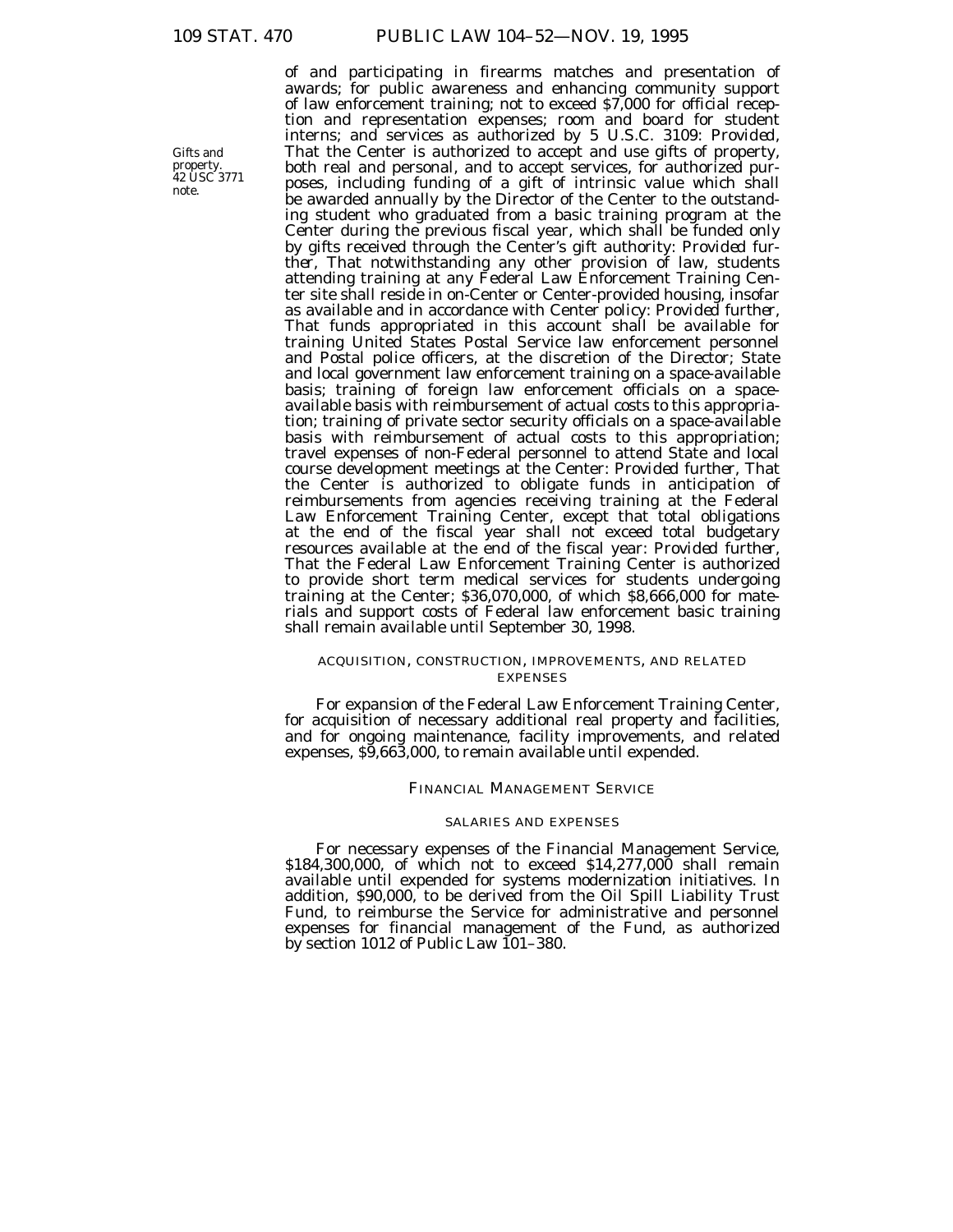### BUREAU OF ALCOHOL, TOBACCO AND FIREARMS

### SALARIES AND EXPENSES

For necessary expenses of the Bureau of Alcohol, Tobacco and Firearms, including purchase of not to exceed six hundred and fifty vehicles for police-type use for replacement only and hire of passenger motor vehicles; hire of aircraft; and services of expert witnesses at such rates as may be determined by the Director; for payment of per diem and/or subsistence allowances to employees where an assignment to the National Response Team during the investigation of a bombing or arson incident requires an employee to work 16 hours or more per day or to remain overnight at his or her post of duty; not to exceed \$10,000 for official reception and representation expenses; for training of State and local law enforcement agencies with or without reimbursement; provision of laboratory assistance to State and local agencies, with or without reimbursement; \$377,971,000, of which not to exceed \$1,000,000 shall be available for the payment of attorneys' fees as provided by 18 U.S.C.  $924(d)(2)$ ; and of which  $$1,000,000$  shall be available for the equipping of any vessel, vehicle, equipment, or aircraft available for official use by a State or local law enforcement agency if the conveyance will be used in drug-related joint law enforcement operations with the Bureau of Alcohol, Tobacco and Firearms and for the payment of overtime salaries, travel, fuel, training, equipment, and other similar costs of State and local law enforcement officers that are incurred in joint operations with the Bureau of Alcohol, Tobacco and Firearms: *Provided,* That no funds made available by this or any other Act may be used to implement any reorganization of the Bureau of Alcohol, Tobacco and Firearms or transfer of the Bureau's functions, missions, or activities to other agencies or Departments in the fiscal year ending on September 30, 1996: *Provided further,* That no funds appropriated herein shall be available for salaries or administrative expenses in connection with consolidating or centralizing, within the Department of the Treasury, the records, or any portion thereof, of acquisition and disposition of firearms maintained by Federal firearms licensees: *Provided further,* That no funds appropriated herein shall be used to pay administrative expenses or the compensation of any officer or employee of the United States to implement an amendment or amendments to 27 CFR 178.118 or to change the definition of ''Curios or relics'' in 27 CFR 178.11 or remove any item from ATF Publication 5300.11 as it existed on January 1, 1994: *Provided further,* That none of the funds appropriated herein shall be available to investigate or act upon applications for relief from Federal firearms disabilities under 18 U.S.C. 925(c): *Provided further,* That such funds shall be available to investigate and act upon applications filed by corporations for relief from Federal firearms disabilities under 18 U.S.C. section 925(c).

### UNITED STATES CUSTOMS SERVICE

#### SALARIES AND EXPENSES

For necessary expenses of the United States Customs Service, including purchase of up to 1,000 motor vehicles of which 960 are for replacement only, including 990 for police-type use and commercial operations; hire of motor vehicles; not to exceed \$20,000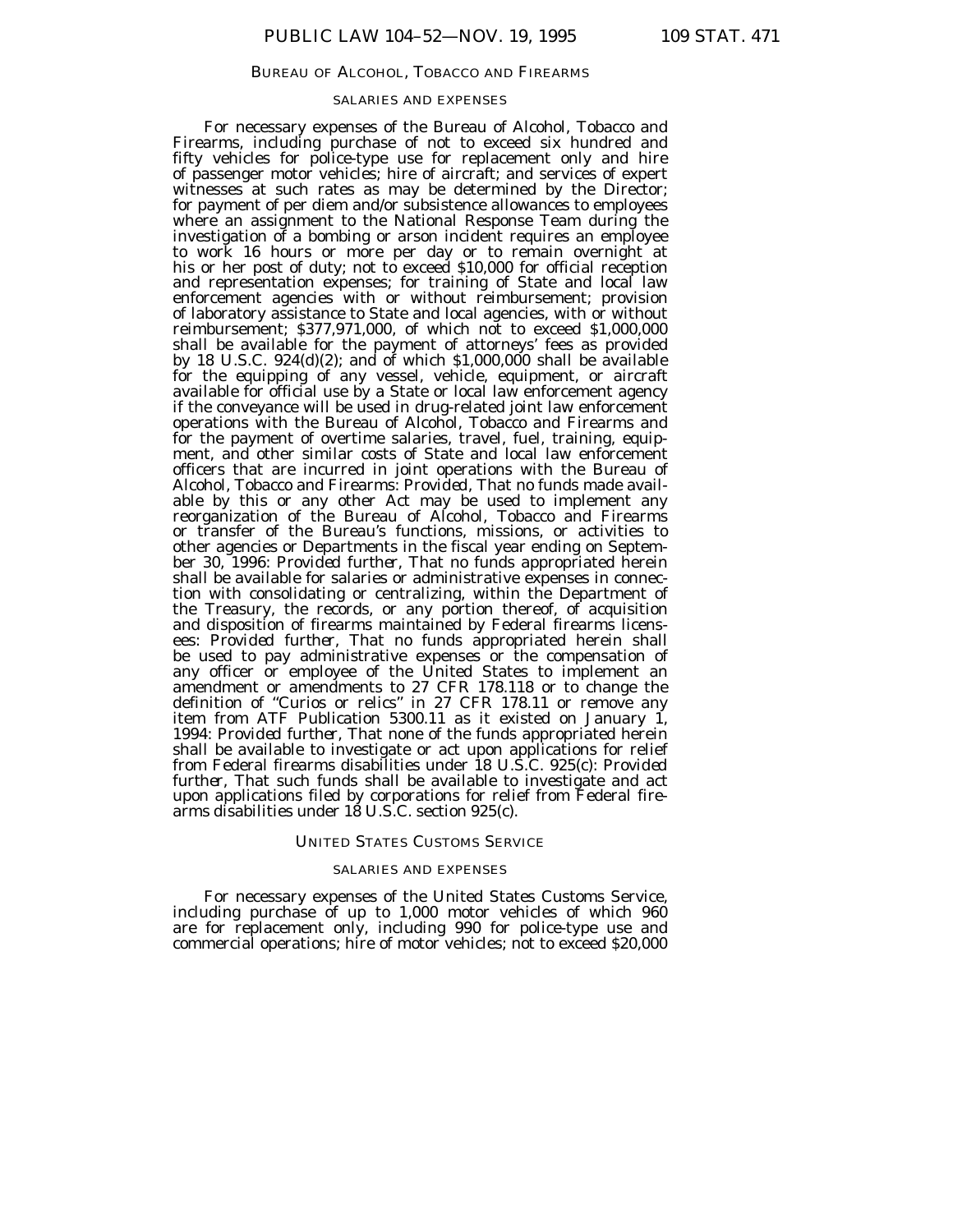for official reception and representation expenses; and awards of compensation to informers, as authorized by any Act enforced by the United States Customs Service; \$1,387,153,000, of which such sums as become available in the Customs User Fee Account, except sums subject to section  $13031(f)(3)$  of the Consolidated Omnibus Reconciliation Act of 1985, as amended (19 U.S.C. 58c(f)(3)), shall be derived from that Account; of that total, not to exceed \$150,000 shall be available for payment for rental space in connection with preclearance operations, and not to exceed \$4,000,000 shall be available until expended for research: *Provided,* That uniforms may be purchased without regard to the general purchase price limitation for the current fiscal year: *Provided further,* That the Commissioner of the Customs Service designate a single individual to be port director of all United States Government activities at two ports of entry, one on the southern border and one on the northern border: *Provided further,* That \$750,000 shall be available for additional part-time and temporary positions in the Honolulu Customs District.

### HARBOR MAINTENANCE FEE COLLECTION

For administrative expenses related to the collection of the Harbor Maintenance Fee, pursuant to Public Law 103–182, \$3,000,000, to be derived from the Harbor Maintenance Trust Fund and to be transferred to and merged with the Customs ''Salaries and Expenses'' account for such purposes.

# OPERATION AND MAINTENANCE, AIR AND MARINE INTERDICTION PROGRAMS

For expenses, not otherwise provided for, necessary for the operation and maintenance of marine vessels, aircraft, and other related equipment of the Air and Marine Programs, including operational training and mission-related travel, and rental payments for facilities occupied by the air or marine interdiction or demand reduction programs, the operations of which include: the interdiction of narcotics and other goods; the provision of support to Customs and other Federal, State, and local agencies in the enforcement or administration of laws enforced by the Customs Service; and, at the discretion of the Commissioner of Customs, the provision of assistance to Federal, State, and local agencies in other law enforcement and emergency humanitarian efforts; \$64,843,000 which shall remain available until expended; in addition, \$19,733,000 shall be transferred from the Customs Air and Marine Interdiction Programs, Procurement Account to remain available until expended: *Provided,* That no aircraft or other related equipment, with the exception of aircraft which is one of a kind and has been identified as excess to Customs requirements, and aircraft which has been damaged beyond repair, shall be transferred to any other Federal agency, Department, or office outside of the Department of the Treasury, during fiscal year 1996, without the prior approval of the House and Senate Committees on Appropriations.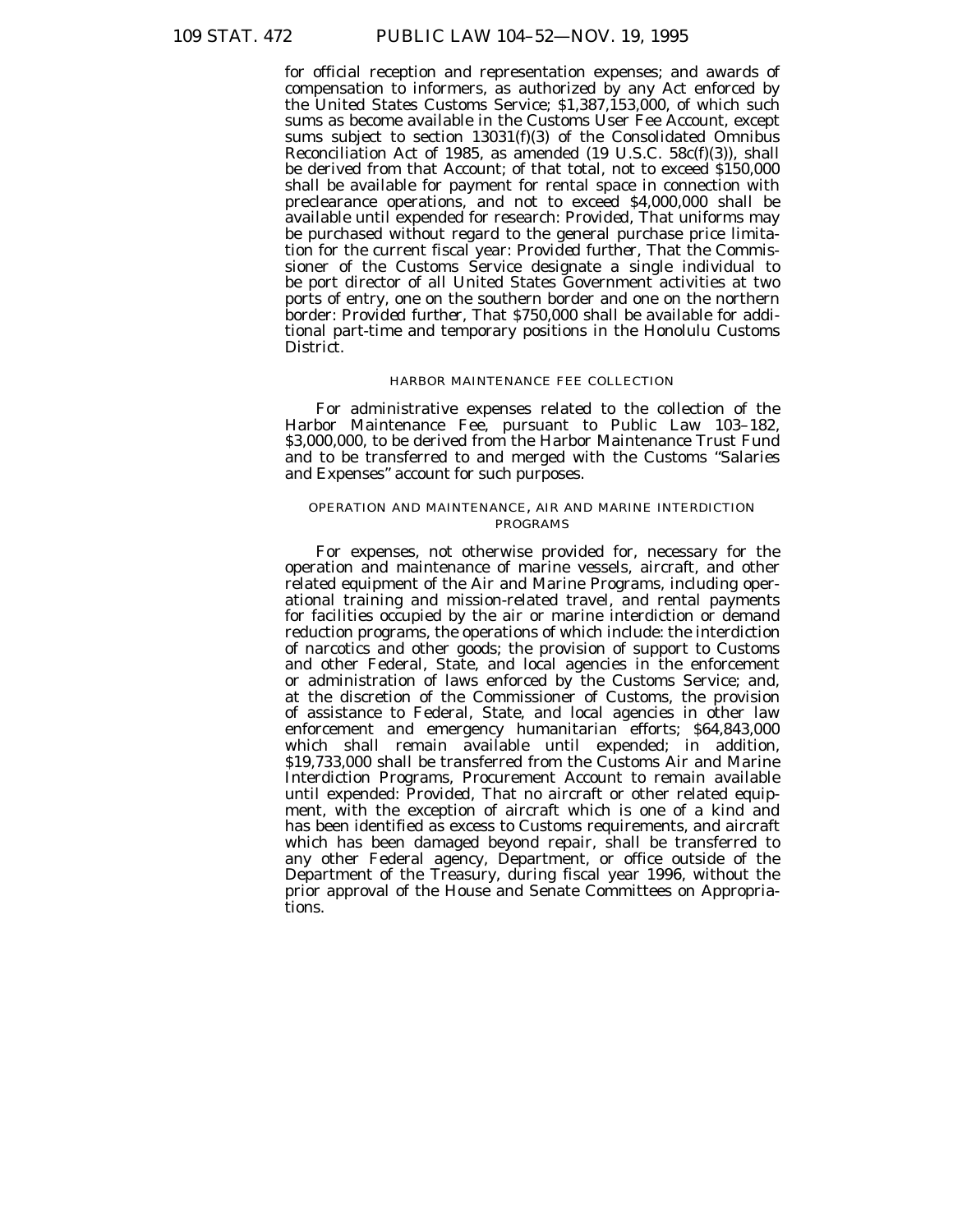### CUSTOMS SERVICES AT SMALL AIRPORTS

### (TO BE DERIVED FROM FEES COLLECTED)

Such sums as may be necessary, not to exceed \$1,406,000, for expenses for the provision of Customs services at certain small airports or other facilities when authorized by law and designated by the Secretary of the Treasury, including expenditures for the salary and expenses of individuals employed to provide such services, to be derived from fees collected by the Secretary of the Treasury pursuant to section 236 of Public Law 98–573 for each of these airports or other facilities when authorized by law and designated by the Secretary of the Treasury, and to remain available until expended.

#### BUREAU OF THE PUBLIC DEBT

# ADMINISTERING THE PUBLIC DEBT

For necessary expenses connected with any public-debt issues of the United States; \$180,065,000: *Provided,* That the sum appropriated herein from the General Fund for fiscal year 1996 shall be reduced by not more than \$600,000 as definitive security issue fees are collected and not more than \$9,465,000 as Treasury Direct Investor Account Maintenance fees are collected, so as to result in a final fiscal year 1996 appropriation from the General Fund estimated at \$170,000,000.

### INTERNAL REVENUE SERVICE

#### PROCESSING, ASSISTANCE, AND MANAGEMENT

For necessary expenses of the Internal Revenue Service, not otherwise provided for; including processing tax returns; revenue accounting; providing assistance to taxpayers, management services, and inspection; including purchase (not to exceed 150 for replacement only, for police-type use) and hire of passenger motor vehicles (31 U.S.C. 1343(b)); and services as authorized by 5 U.S.C. 3109, at such rates as may be determined by the Commissioner: \$1,723,764,000, of which up to \$3,700,000 shall be for the Tax Counseling for the Elderly Program, and of which not to exceed \$25,000 shall be for official reception and representation expenses.

# TAX LAW ENFORCEMENT

For necessary expenses of the Internal Revenue Service for determining and establishing tax liabilities; tax and enforcement litigation; technical rulings; examining employee plans and exempt organizations; investigation and enforcement activities; securing unfiled tax returns; collecting unpaid accounts; statistics of income and compliance research; the purchase (for police-type use, not to exceed 850), and hire of passenger motor vehicles (31 U.S.C. 1343(b)); and services as authorized by 5 U.S.C. 3109, at such rates as may be determined by the Commissioner \$4,097,294,000, of which not to exceed \$1,000,000 shall remain available until September 30, 1998 for research: *Provided,* That \$13,000,000 shall be used to initiate a program to utilize private counsel law firms and debt collection agencies in the collection activities of the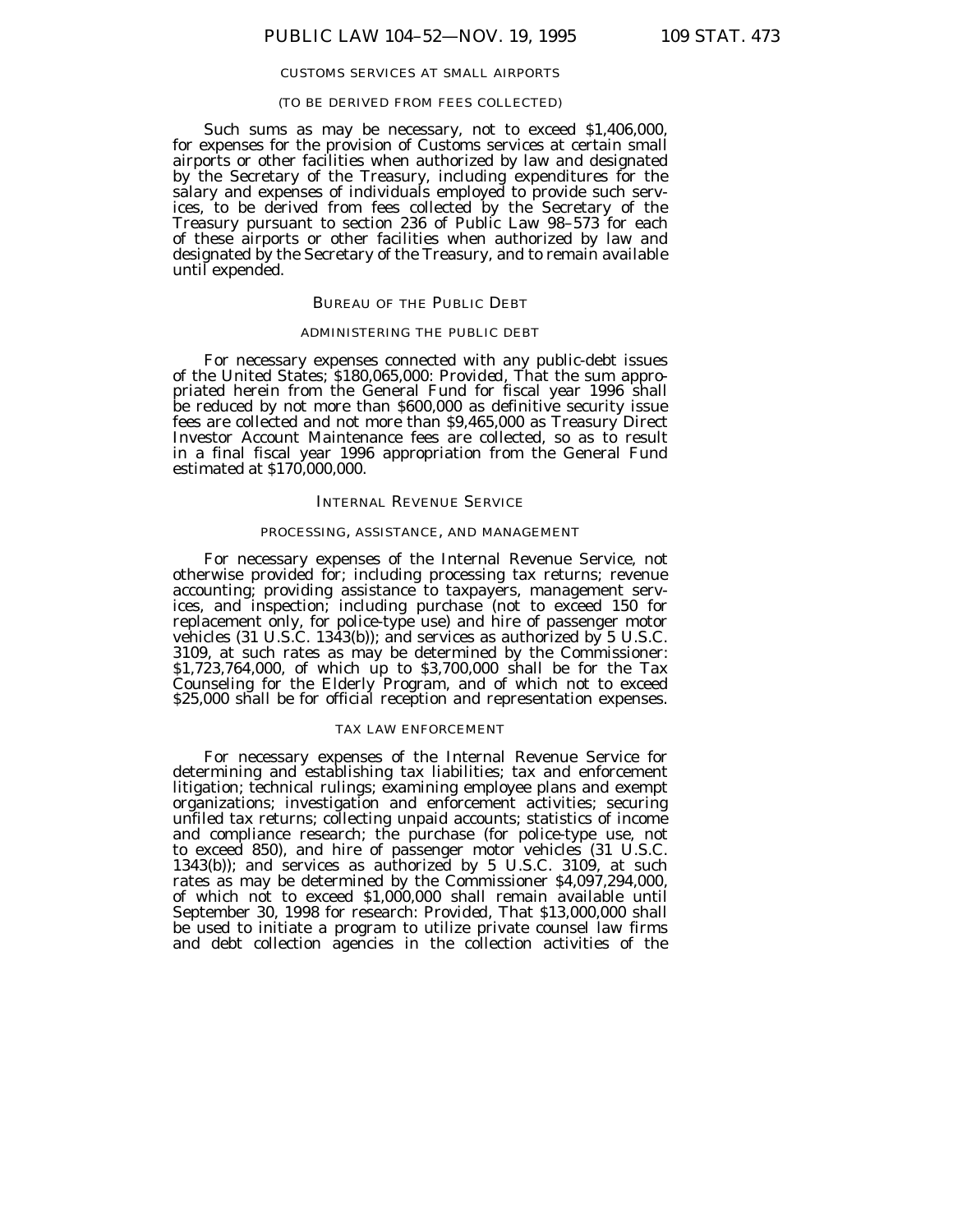Internal Revenue Service in compliance with section 104 of this Act.

### INFORMATION SYSTEMS

For necessary expenses for data processing and telecommunications support for Internal Revenue Service activities, including: tax systems modernization (modernized developmental systems), modernized operational systems, services and compliance, and support systems; and for the hire of passenger motor vehicles (31 U.S.C. 1343(b)); and services as authorized by 5 U.S.C. 3109, at such rates as may be determined by the Commissioner; \$1,527,154,000, of which no less than \$695,000,000 shall be available for tax systems modernization activities, of which up to \$185,000,000 for tax and information systems development projects shall remain available until September 30, 1998: *Provided,* That of the funds appropriated for tax systems modernization, \$100,000,000 may not be obligated until the Secretary of the Treasury provides a report to the Committees on Appropriations of the House and the Senate that (1) with explicit decision criteria, identifies, evaluates, and prioritizes all systems investments planned for fiscal year 1996, (2) provides a schedule for successfully mitigating deficiencies identified by the General Accounting Office in its April 1995 report to the Committees, (3) presents a milestone schedule for development and implementation of all projects included in the tax systems modernization program, and  $(4)$  presents a plan to expand the utilization of external expertise for systems development and total program integration.

### ADMINISTRATIVE PROVISIONS—INTERNAL REVENUE SERVICE

SECTION 1. Not to exceed 2 per centum of any appropriation made available to the Internal Revenue Service for the current fiscal year by this Act may be transferred to any other Internal Revenue Service appropriation upon the advance approval of the House and Senate Committees on Appropriations: *Provided,* That notwithstanding any other provision of this Act, the Internal Revenue Service is authorized to transfer such sums as may be necessary between appropriations with advance approval of the House and Senate Appropriations Committees.

SEC. 2. The Internal Revenue Service shall institute and maintain a training program to insure that Internal Revenue Service employees are trained in taxpayers' rights, in dealing courteously with the taxpayers, and in cross-cultural relations.

#### UNITED STATES SECRET SERVICE

#### SALARIES AND EXPENSES

For necessary expenses of the United States Secret Service, including purchase (not to exceed 665 vehicles for police-type use for replacement only) and hire of passenger motor vehicles; hire of aircraft; training and assistance requested by State and local governments, which may be provided without reimbursement; services of expert witnesses at such rates as may be determined by the Director; rental of buildings in the District of Columbia, and fencing, lighting, guard booths, and other facilities on private or other property not in Government ownership or control, as may

Reports.

Taxes.

Employee training. 26 USC 7803 note.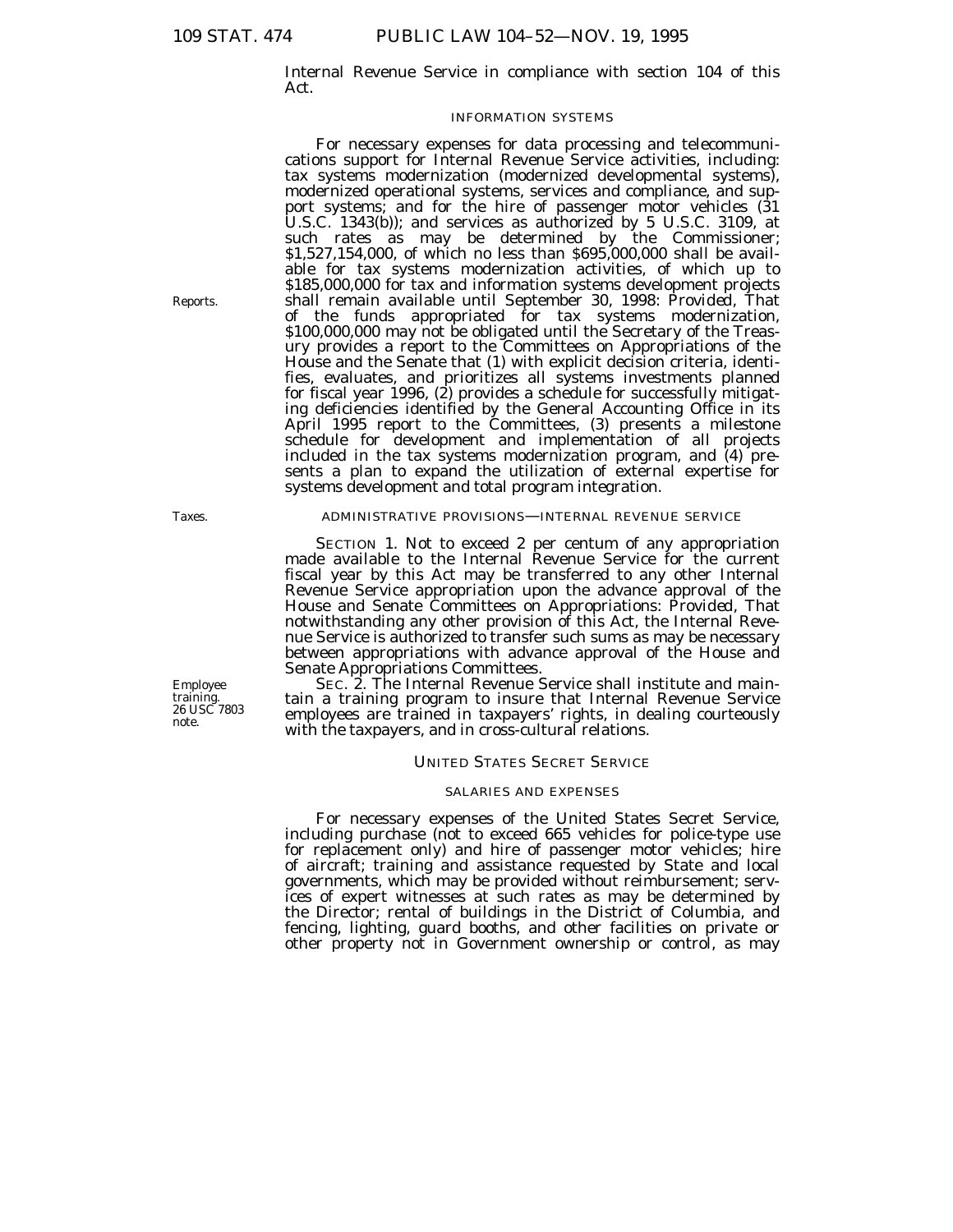be necessary to perform protective functions; for payment of per diem and/or subsistence allowances to employees where a protective assignment during the actual day or days of the visit of a protectee require an employee to work 16 hours per day or to remain overnight at his or her post of duty; the conducting of and participating in firearms matches; presentation of awards; and for travel of Secret Service employees on protective missions without regard to the limitations on such expenditures in this or any other Act: *Provided,* That approval is obtained in advance from the House and Senate Committees on Appropriations; for repairs, alterations, and minor construction at the James J. Rowley Secret Service Training Center; for research and development; for making grants to conduct behavioral research in support of protective research and operations; not to exceed \$12,500 for official reception and representation expenses; not to exceed \$50,000 to provide technical assistance and equipment to foreign law enforcement organizations in counterfeit investigations; for payment in advance for commercial accommodations as may be necessary to perform protective functions; and for uniforms without regard to the general purchase price limitation for the current fiscal year; \$531,944,000.

# VIOLENT CRIME REDUCTION PROGRAMS

For activities authorized by Public Law 103–322, to remain available until expended, which shall be derived from the Violent Crime Reduction Trust Fund, as follows:

(a) As authorized by section 190001(e), \$69,314,000, of which \$25,690,000 shall be available to the United States Customs Service for expenses associated with ''Operation Hardline''; of which \$21,010,000 shall be available to the Bureau of Alcohol, Tobacco and Firearms, of which no less than \$14,410,000 shall be available to annualize the salaries and related costs for the fiscal year 1995 supplemental initiative, and of which no less than \$3,500,000 shall be available for administering the Gang Resistance Education and Training program, and of which \$3,100,000 shall be available for ballistics technologies; of which \$21,600,000 shall be available to the United States Secret Service, of which no less than \$1,600,000 shall be available for enhancing forensics technology to aid missing and exploited children investigations; and of which \$1,014,000 shall be available to the Federal Law Enforcement Training Center; and

(b) As authorized by section 32401, \$7,200,000, for disbursement through grants, cooperative agreements or contracts, to local governments for Gang Resistance Education and Training: *Provided,* That notwithstanding sections 32401 and 310001, such funds shall be allocated only to the affected State and local law enforcement and prevention organizations participating in such projects.

### GENERAL PROVISIONS—DEPARTMENT OF THE TREASURY

SECTION 101. Any obligation or expenditure by the Secretary in connection with law enforcement activities of a Federal agency or a Department of the Treasury law enforcement organization in accordance with 31 U.S.C. 9703(g)(4)(B) from unobligated balances remaining in the Fund on September 30, 1996, shall be made in compliance with the reprogramming guidelines contained in the House and Senate reports accompanying this Act.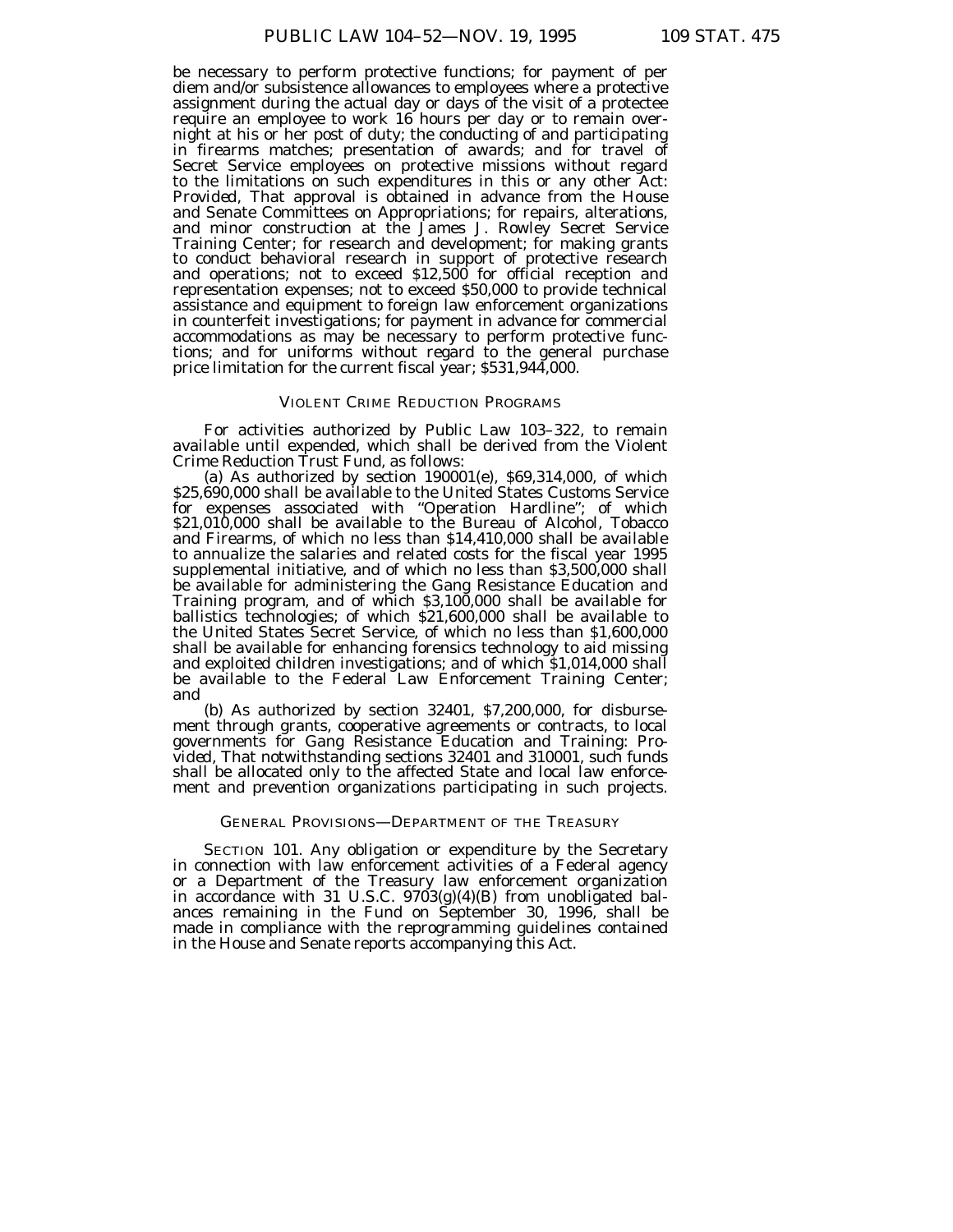SEC. 102. Appropriations to the Treasury Department in this Act shall be available for uniforms or allowances therefor, as authorized by law (5 U.S.C. 5901), including maintenance, repairs, and cleaning; purchase of insurance for official motor vehicles operated in foreign countries; purchase of motor vehicles without regard to the general purchase price limitation for vehicles purchased and used overseas for the current fiscal year; entering into contracts with the Department of State for the furnishing of health and medical services to employees and their dependents serving in foreign countries; and services authorized by 5 U.S.C. 3109.

SEC. 104. None of the funds appropriated by this title shall be used in connection with the collection of any underpayment of any tax imposed by the Internal Revenue Code of 1986 unless the conduct of officers and employees of the Internal Revenue Service in connection with such collection, including any private sector employees under contract to the Internal Revenue Service, complies with subsection (a) of section 805 (relating to communications in connection with debt collection), and section 806 (relating to harassment or abuse), of the Fair Debt Collection Practices Act (15 U.S.C. 1692).

SEC. 105. The Internal Revenue Service shall institute policies and procedures which will safeguard the confidentiality of taxpayer information.

SEC. 106. The funds provided to the Bureau of Alcohol, Tobacco and Firearms for fiscal year 1996 in this Act for the enforcement of the Federal Alcohol Administration Act shall be expended in a manner so as not to diminish enforcement efforts with respect

to section 105 of the Federal Alcohol Administration Act.<br>SEC. 107. The Secretary of the Treasury is authorized in fiscal year 1996 and hereafter, to use Treasury Department aircraft, with or without reimbursement, to assist bureaus within the Department of the Treasury or other Federal agencies, Departments or offices outside of the Department of the Treasury to provide emergency law enforcement support to protect human life, property, public health, or safety.

This title may be cited as the "Treasury Department Appropriations Act, 1996''.

# TITLE II—POSTAL SERVICE

#### PAYMENTS TO THE POSTAL SERVICE

### PAYMENT TO THE POSTAL SERVICE FUND

For payment to the Postal Service Fund for revenue forgone on free and reduced rate mail, pursuant to subsections (c) and (d) of section 2401 of title 39, United States Code; \$85,080,000: *Provided,* That mail for overseas voting and mail for the blind shall continue to be free: *Provided further,* That six-day delivery and rural delivery of mail shall continue at not less than the 1983 level: *Provided further,* That none of the funds made available to the Postal Service by this Act shall be used to implement any rule, regulation, or policy of charging any officer or employee of any State or local child support enforcement agency, or any individual participating in a State or local program of child support enforcement, a fee for information requested or provided concerning an address of a postal customer: *Provided further,* That none of the funds provided in this Act shall be used to consolidate or close

Confidential information. 26 USC 6103 note.

31 USC 321 note.

Postal Service Appropriations Act, 1996.

39 USC 403 note.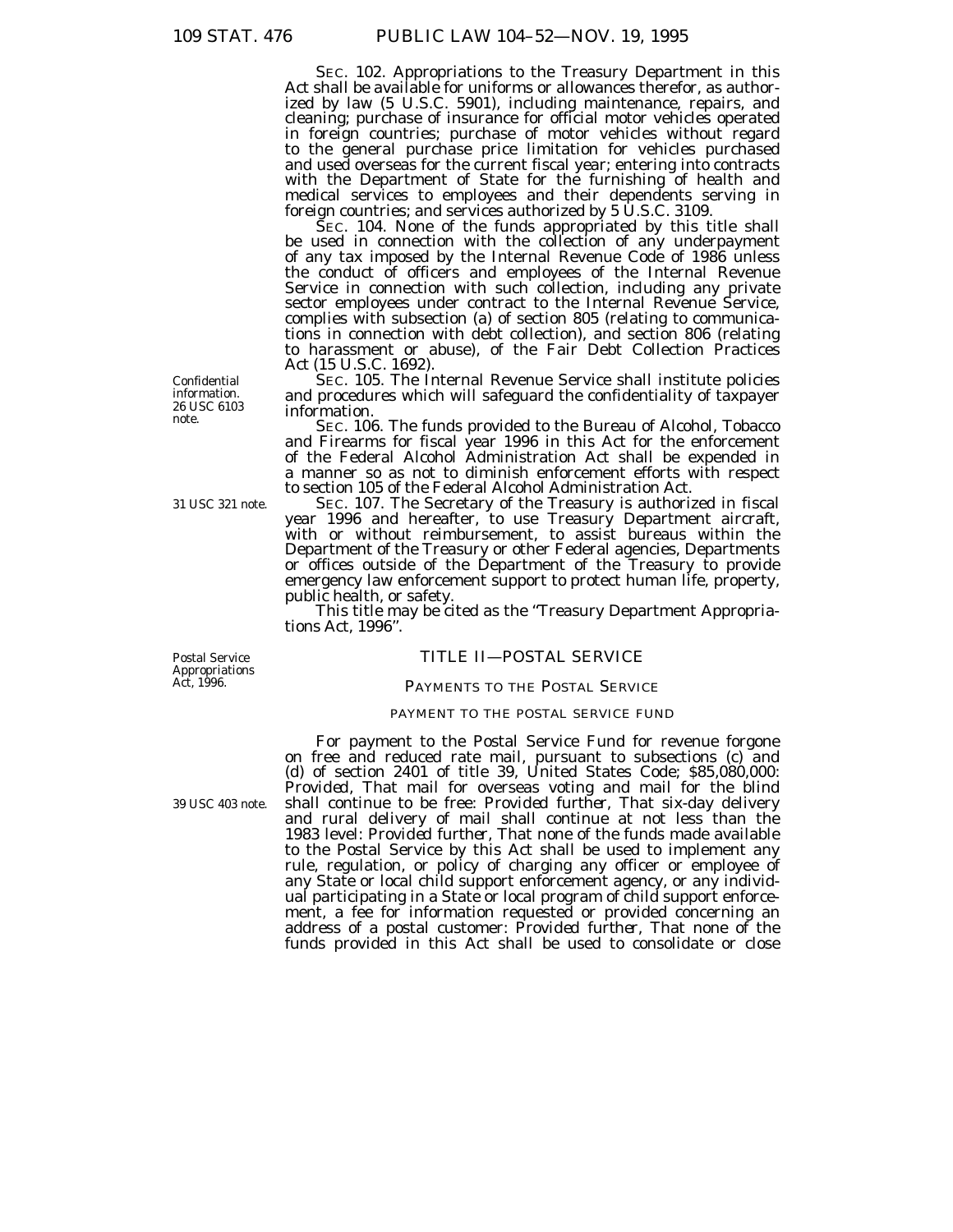small rural and other small post offices in the fiscal year ending on September 30, 1996.

PAYMENT TO THE POSTAL SERVICE FUND FOR NONFUNDED LIABILITIES

For payment to the Postal Service Fund for meeting the liabilities of the former Post Office Department to the Employees' Compensation Fund pursuant to 39 U.S.C. 2004, \$36,828,000.

This title may be cited as the ''Postal Service Appropriations Act, 1996''.

# TITLE III—EXECUTIVE OFFICE OF THE PRESIDENT AND FUNDS APPROPRIATED TO THE PRESIDENT

Executive Office Appropriations Act, 1996.

# COMPENSATION OF THE PRESIDENT

For compensation of the President, including an expense allowance at the rate of \$50,000 per annum as authorized by 3 U.S.C. 102; \$250,000: *Provided,* That none of the funds made available for official expenses shall be expended for any other purpose and any unused amount shall revert to the Treasury pursuant to section 1552 of title 31 of the United States Code: *Provided further,* That none of the funds made available for official expenses shall be considered as taxable to the President.

#### THE WHITE HOUSE OFFICE

# SALARIES AND EXPENSES

For necessary expenses for the White House as authorized by law, including not to exceed \$3,850,000 for services as authorized by 5 U.S.C. 3109 and 3 U.S.C. 105; including subsistence expenses as authorized by 3 U.S.C. 105, which shall be expended and accounted for as provided in that section; hire of passenger motor vehicles, newspapers, periodicals, teletype news service, and travel (not to exceed \$100,000 to be expended and accounted for as provided by 3 U.S.C. 103); not to exceed \$19,000 for official entertainment expenses, to be available for allocation within the Executive Office of the President; \$39,459,000.

#### EXECUTIVE RESIDENCE AT THE WHITE HOUSE

### OPERATING EXPENSES

For the care, maintenance, repair and alteration, refurnishing, improvement, heating and lighting, including electric power and fixtures, of the Executive Residence at the White House and official entertainment expenses of the President; \$7,827,000, to be expended and accounted for as provided by 3 U.S.C. 105, 109–110, 112– 114.

### WHITE HOUSE REPAIR AND RESTORATION

For the repair, alteration, and improvement of the Executive Residence at the White House, \$2,200,000, to remain available until expended for replacement of the White House roof, to be expended and accounted for as provided by 3 U.S.C. 105, 109– 110, 112–114.

3 USC 102 note.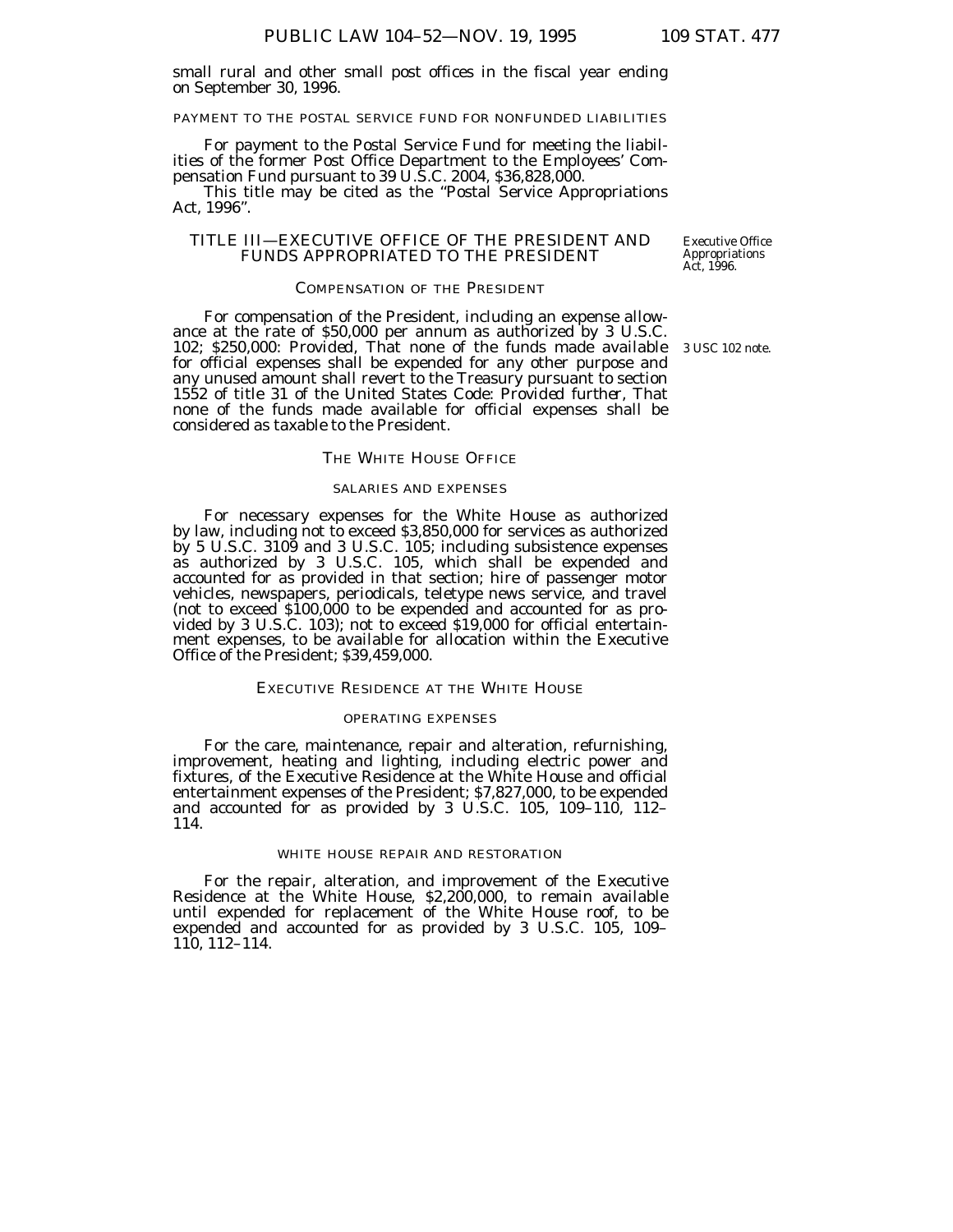#### OFFICIAL RESIDENCE OF THE VICE PRESIDENT

# OPERATING EXPENSES

For the care, operation, refurnishing, improvement, heating and lighting, including electric power and fixtures, of the official residence of the Vice President, the hire of passenger motor vehicles, and not to exceed \$90,000 for official entertainment expenses of the Vice President, to be accounted for solely on his certificate; \$324,000: *Provided,* That advances or repayments or transfers from this appropriation may be made to any department or agency for expenses of carrying out such activities.

# SPECIAL ASSISTANCE TO THE PRESIDENT

### SALARIES AND EXPENSES

For necessary expenses to enable the Vice President to provide assistance to the President in connection with specially assigned functions, services as authorized by 5 U.S.C. 3109 and 3 U.S.C. 106, including subsistence expenses as authorized by 3 U.S.C. 106, which shall be expended and accounted for as provided in that section; and hire of passenger motor vehicles; \$3,280,000.

### COUNCIL OF ECONOMIC ADVISERS

### SALARIES AND EXPENSES

For necessary expenses of the Council in carrying out its func- tions under the Employment Act of 1946 (15 U.S.C. 1021), \$3,180,000.

### OFFICE OF POLICY DEVELOPMENT

#### SALARIES AND EXPENSES

For necessary expenses of the Office of Policy Development, including services as authorized by 5 U.S.C. 3109, and 3 U.S.C. 107; \$3,867,000.

### NATIONAL SECURITY COUNCIL

### SALARIES AND EXPENSES

For necessary expenses of the National Security Council, including services as authorized by 5 U.S.C. 3109; \$6,648,000.

### OFFICE OF ADMINISTRATION

### SALARIES AND EXPENSES

For necessary expenses of the Office of Administration; \$25,736,000, including services as authorized by 5 U.S.C. 3109 and 3 U.S.C. 107, and hire of passenger motor vehicles.

### OFFICE OF MANAGEMENT AND BUDGET

# SALARIES AND EXPENSES

For necessary expenses of the Office of Management and Budget, including hire of passenger motor vehicles, services as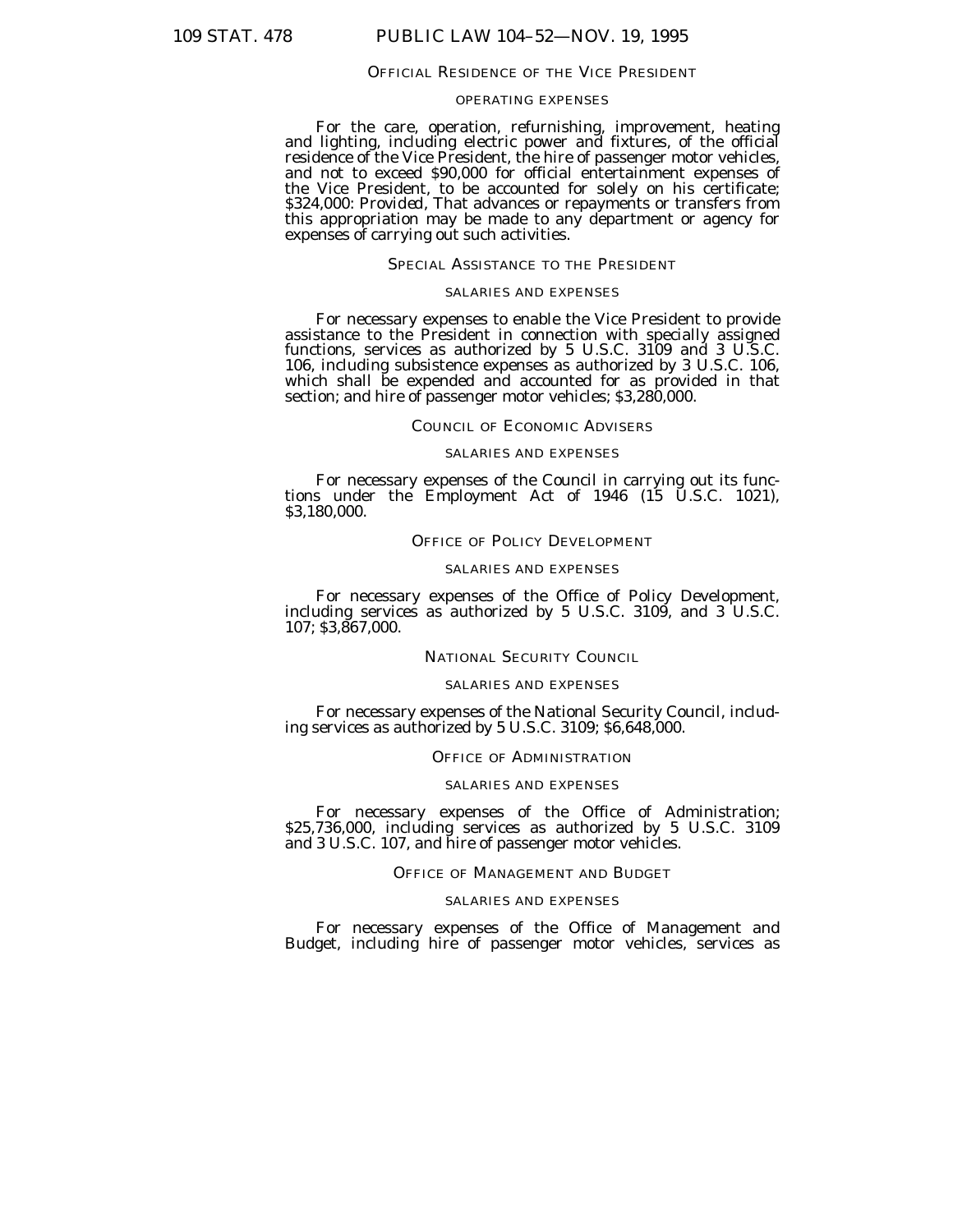authorized by 5 U.S.C. 3109; \$55,573,000, of which not to exceed \$5,000,000 shall be available to carry out the provisions of 44 U.S.C. chapter 35: *Provided,* That, as provided in 31 U.S.C. 1301(a), appropriations shall be applied only to the objects for which appropriations were made except as otherwise provided by law: *Provided further,* That none of the funds appropriated in this Act for the Office of Management and Budget may be used for the purpose of reviewing any agricultural marketing orders or any activities or regulations under the provisions of the Agricultural Marketing Agreement Act of 1937 (7 U.S.C. 601 et seq.): *Provided further,* That none of the funds made available for the Office of Management and Budget by this Act may be expended for the altering of the transcript of actual testimony of witnesses, except for testimony of officials of the Office of Management and Budget, before the Committee on Appropriations or the Committee on Veterans' Affairs or their subcommittees: *Provided further,* That this proviso shall not apply to printed hearings released by the Committee on Appropriations or the Committee on Veterans' Affairs.

### OFFICE OF NATIONAL DRUG CONTROL POLICY

### SALARIES AND EXPENSES

### (INCLUDING TRANSFER OF FUNDS)

For necessary expenses of the Office of National Drug Control Policy; for research activities pursuant to title I of Public Law 100–690; not to exceed \$8,000 for official reception and representation expenses; for participation in joint projects or in the provision of services on matters of mutual interest with nonprofit, research, or public organizations or agencies, with or without reimbursement; \$23,500,000, of which \$16,000,000, to remain available until expended, shall be available to the Counter-Drug Technology Assessment Center for counternarcotics research and development projects and shall be available for transfer to other Federal departments or agencies; and of the funds made available to the Counter-Drug Technology Assessment Center, \$600,000 shall be transferred to the Drug Enforcement Administration for the El Paso Intelligence Center: *Provided,* That the Office is authorized to accept, hold, administer, and utilize gifts, both real and personal, for the purpose of aiding or facilitating the work of the Office.

Gifts and property.

# UNANTICIPATED NEEDS

For expenses necessary to enable the President to meet unanticipated needs, in furtherance of the national interest, security, or defense which may arise at home or abroad during the current fiscal year; \$1,000,000.

### FEDERAL DRUG CONTROL PROGRAMS

### HIGH INTENSITY DRUG TRAFFICKING AREAS PROGRAM

### (INCLUDING TRANSFER OF FUNDS)

For necessary expenses of the Office of National Drug Control Policy's High Intensity Drug Trafficking Areas Program, \$103,000,000 for drug control activities consistent with the approved strategy for each of the designated High Intensity Drug Trafficking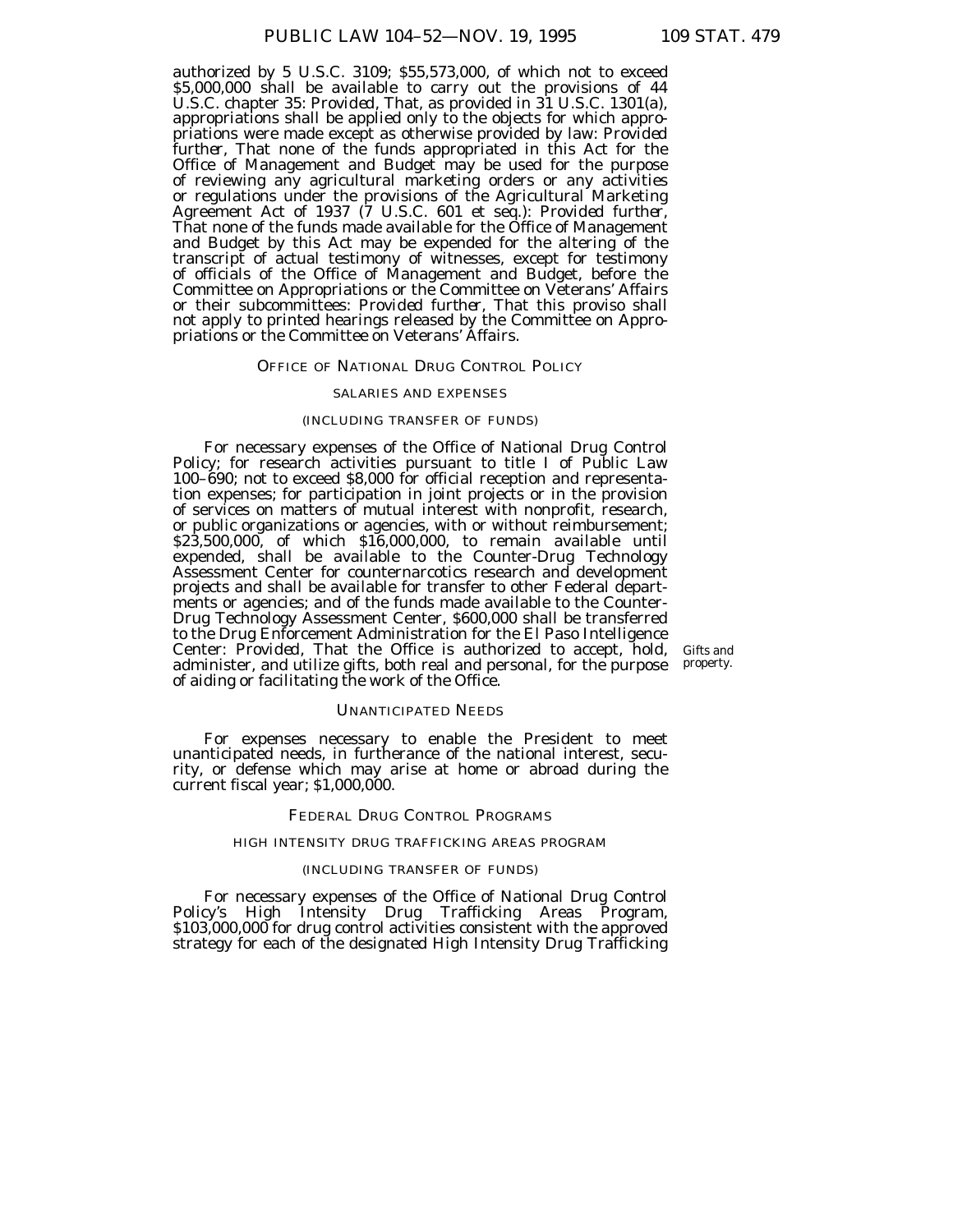Areas, of which no less than \$55,000,000 shall be transferred to State and local entities for drug control activities; and of which up to \$48,000,000 may be transferred to Federal agencies and departments at a rate to be determined by the Director: Provided, That the funds made available under this head shall be obligated within 90 days of the date of enactment of this Act.

This title may be cited as the ''Executive Office Appropriations Act, 1996''.

# TITLE IV—INDEPENDENT AGENCIES

ADVISORY COMMISSION ON INTERGOVERNMENTAL RELATIONS

# SALARIES AND EXPENSES

For necessary expenses of the Advisory Commission on Intergovernmental Relations, \$784,000, of which \$334,000 is to carry out the provisions of Public Law 104–4, and of which \$450,000 shall be available only for the purposes of the prompt and orderly termination of the Advisory Commission on Intergovernmental Relations.

### ADMINISTRATIVE CONFERENCE OF THE UNITED STATES

# SALARIES AND EXPENSES

Government organization. **Termination** date. 5 USC note prec. 591.

For necessary expenses of the Administrative Conference of the United States, established under subchapter V of chapter 5 of title 5, United States Code, \$600,000: *Provided,* That these funds shall only be available for the purposes of the prompt and orderly termination of the Administrative Conference of the United States by February 1, 1996.

# COMMITTEE FOR PURCHASE FROM PEOPLE WHO ARE BLIND OR SEVERELY DISABLED

# SALARIES AND EXPENSES

For necessary expenses of the Committee for Purchase From People Who Are Blind or Severely Disabled established by the Act of June 23, 1971, Public Law 92–28; \$1,800,000.

# FEDERAL ELECTION COMMISSION

### SALARIES AND EXPENSES

For necessary expenses to carry out the provisions of the Federal Election Campaign Act of 1971, as amended; \$26,521,000, of which no less than \$1,500,000 shall be available for internal automated data processing systems, of which not to exceed \$5,000 shall be available for reception and representation expenses: *Provided,* That none of the funds appropriated for automated data processing systems may be obligated until the Chairman of the Federal Election Commission provides to the House Committee on Appropriations a systems requirements analysis on the development of such a system.

Government organization. 42 USC note prec. 4271.

Independent **Agencies** Appropriations Act, 1996.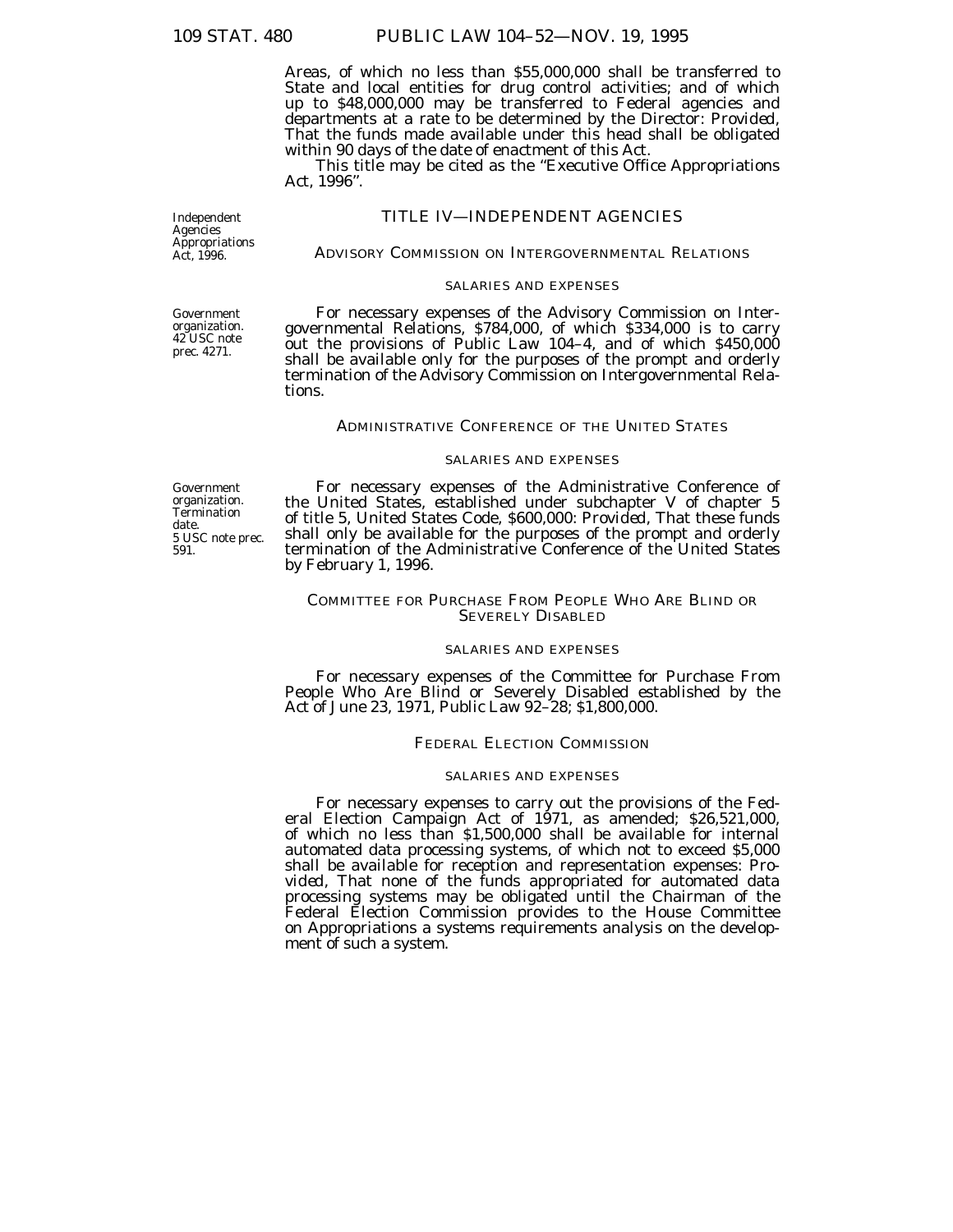#### FEDERAL LABOR RELATIONS AUTHORITY

#### SALARIES AND EXPENSES

For necessary expenses to carry out functions of the Federal Labor Relations Authority, pursuant to Reorganization Plan Numbered 2 of 1978, and the Čivil Service Reform Act of 1978, including services as authorized by 5 U.S.C. 3109, including hire of experts and consultants, hire of passenger motor vehicles, rental of conference rooms in the District of Columbia and elsewhere; \$20,542,000: *Provided,* That public members of the Federal Service Impasses Panel may be paid travel expenses and per diem in lieu of subsistence as authorized by law (5 U.S.C. 5703) for persons employed intermittently in the Government service, and compensation as authorized by 5 U.S.C. 3109: *Provided further,* That notwithstanding 31 U.S.C. 3302, funds received from fees charged to non-Federal participants at labor-management relations conferences shall be credited to and merged with this account, to be available without further appropriation for the costs of carrying out these conferences.

### GENERAL SERVICES ADMINISTRATION

#### FEDERAL BUILDINGS FUND

### LIMITATIONS ON AVAILABILITY OF REVENUE

### (INCLUDING RESCISSION)

For additional expenses necessary to carry out the purpose of the Fund established pursuant to section 210(f) of the Federal Property and Administrative Services Act of 1949, as amended (40 U.S.C. 490(f)), \$86,000,000, to be deposited into said Fund shall be available for necessary expenses of real property management and related activities not otherwise provided for, including operation, maintenance, and protection of Federally owned and leased buildings; rental of buildings in the District of Columbia; restoration of leased premises; moving governmental agencies (including space adjustments and telecommunications relocation expenses) in connection with the assignment, allocation and transfer of space; contractual services incident to cleaning or servicing buildings, and moving; repair and alteration of federally owned buildings including grounds, approaches and appurtenances; care and safeguarding of sites; maintenance, preservation, demolition, and equipment; acquisition of buildings and sites by purchase, condemnation, or as otherwise authorized by law; acquisition of options to purchase buildings and sites; conversion and extension of Federally owned buildings; preliminary planning and design of projects by contract or otherwise; construction of new buildings (including equipment for such buildings); and payment of principal, interest, taxes, and any other obligations for public buildings acquired by installment purchase and purchase contract, in the aggregate amount of \$5,066,149,000, of which (1) not to exceed \$545,002,000 shall remain available until expended for construction of additional projects at locations and at maximum construction improvement costs (including funds for sites and expenses and associated design and construction services) as follows:

New Construction: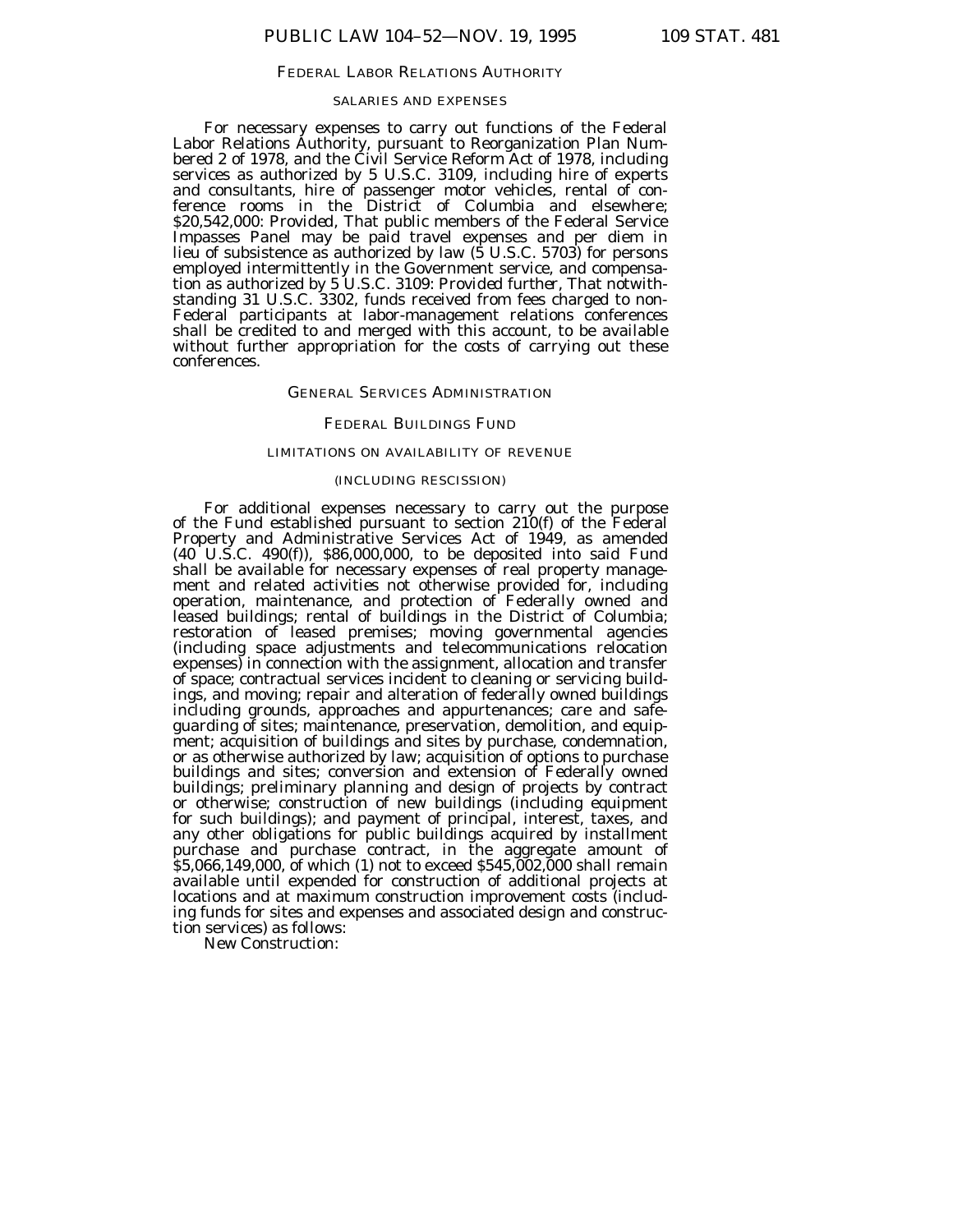Colorado:

Lakewood, Denver Federal Center, U.S. Geological Survey Lab Building, \$25,802,000

Florida:

Tallahassee, U.S. Courthouse Annex, \$24,015,000 Georgia:

Savannah, U.S. Courthouse Annex, \$2,597,000 Louisiana:

Lafayette, Federal Building and U.S. Courthouse, \$29,565,000

Maryland:

Prince Georges County, Food and Drug Administration, \$55,000,000

Nebraska:

Omaha, Federal Building and U.S. Courthouse, \$53,424,000

New Mexico:

Albuquerque, Federal Building and U.S. Courthouse, \$6,126,000

New York:

Central Islip, Federal Building and U.S. Courthouse, \$189,102,000

North Dakota:

Pembina, Border Station, \$11,113,000

Pennsylvania:

Scranton, Federal Building and U.S. Courthouse Annex, \$24,095,000

South Carolina:

Columbia, U.S. Courthouse Annex, \$3,562,000

Texas:

Austin, Veterans Affairs Annex, \$7,940,000

Brownsville, Federal Building and U.S. Courthouse, \$27,452,000

Washington:

Point Roberts, U.S. Border Station, \$3,516,000

Seattle, U.S. Courthouse, \$5,600,000

West Virginia:

Martinsburg, Internal Revenue Service Computer Center, \$63,408,000

Non-prospectus Projects Program, \$12,685,000:

*Provided,* That each of the immediately foregoing limits of costs on new construction projects may be exceeded to the extent that savings are effected in other such projects, but not to exceed 10 per centum unless advanced approval is obtained from the House and Senate Committees on Appropriations of a greater amount: *Provided further*, That the \$6,000,000 under the heading of nonprospectus construction projects, made available in Public Laws 102–393 and 103–123 for the acquisition, lease, construction and equipping of flexiplace work telecommuting centers, is hereby increased by \$5,000,000 from funds made available in this Act for non-prospectus construction projects, all of which shall remain available until expended: *Provided further,* That of the \$5,000,000 made available by this Act, half shall be used for telecommuting centers in the State of Virginia and half shall be used for telecommuting centers in the State of Maryland: *Provided further,* That of the funds made available for the District of Columbia, Southeast Federal Center, under the heading, ''Real Property Activi-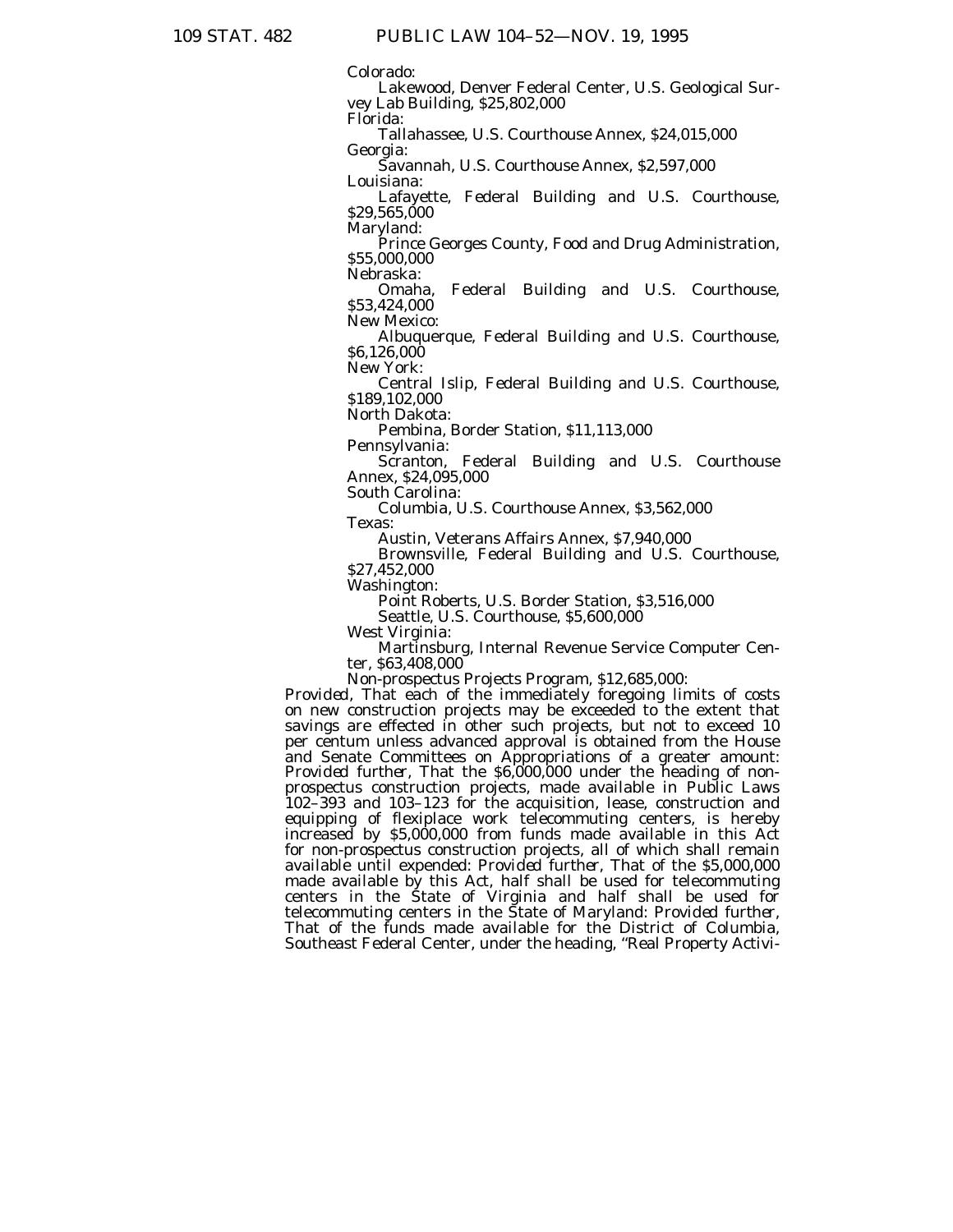ties, Federal Buildings Fund, Limitations on Availability of Revenue'' in Public Law 101–509, \$55,000,000 are rescinded: *Provided further,* That the limitation on the availability of revenue contained in such Act is reduced by \$55,000,000: *Provided further,* That all funds for direct construction projects shall expire on September 30, 1997, and remain in the Federal Buildings Fund except funds for projects as to which funds for design or other funds have been obligated in whole or in part prior to such date: *Provided further,* That claims against the Government of less than \$250,000 arising from direct construction projects, acquisitions of buildings and purchase contract projects pursuant to Public Law 92–313, be liquidated with prior notification to the Committees on Appropriations of the House and Senate to the extent savings are effected in other such projects; (2) not to exceed \$637,000,000 shall remain available until expended, for repairs and alterations which includes associated design and construction services: *Provided further,* That the amounts provided in this or any prior Act for Repairs and Alterations may be used to fund costs associated with implementing security improvements to buildings necessary to meet the minimum standards for security in accordance with current law and in compliance with the reprogramming guidelines of the appropriate Committees of the House and Senate: *Provided further*, That funds in the Federal Buildings Fund for Repairs and Alterations shall, for prospectus projects, be limited to the amount by project as follows, except each project may be increased by an amount not to exceed 10 per centum unless advance approval is obtained from the Committees on Appropriations of the House and Senate of a greater amount:

Repairs and Alterations:

Arkansas:

Little Rock, Federal Building, \$7,551,000

California:

Sacramento, Federal Building (2800 Cottage Way), \$13,636,000

District of Columbia:

ICC/Connecting Wing Complex/Customs (phase 2/3), \$58,275,000

Illinois:

Chicago, Federal Center, \$45,971,000

Maryland:

Woodlawn, SSA East High-Low Buildings, \$17,422,000 North Dakota:

Bismarck, Federal Building, Post Office and U.S. Courthouse, \$7,119,000

Pennsylvania:

Philadelphia, Byrne-Green Complex, \$30,909,000

Philadelphia, SSA Building, Mid-Atlantic Program Service Center, \$11,376,000

Puerto Rico:

Old San Juan, Post Office and U.S. Courthouse, \$25,701,000

Texas:

Dallas, Federal Building (Griffin St.), \$5,641,000 Washington:

Richland, Federal Building, U.S. Post Office, and Courthouse, \$10,000,000

Nationwide:

Claims.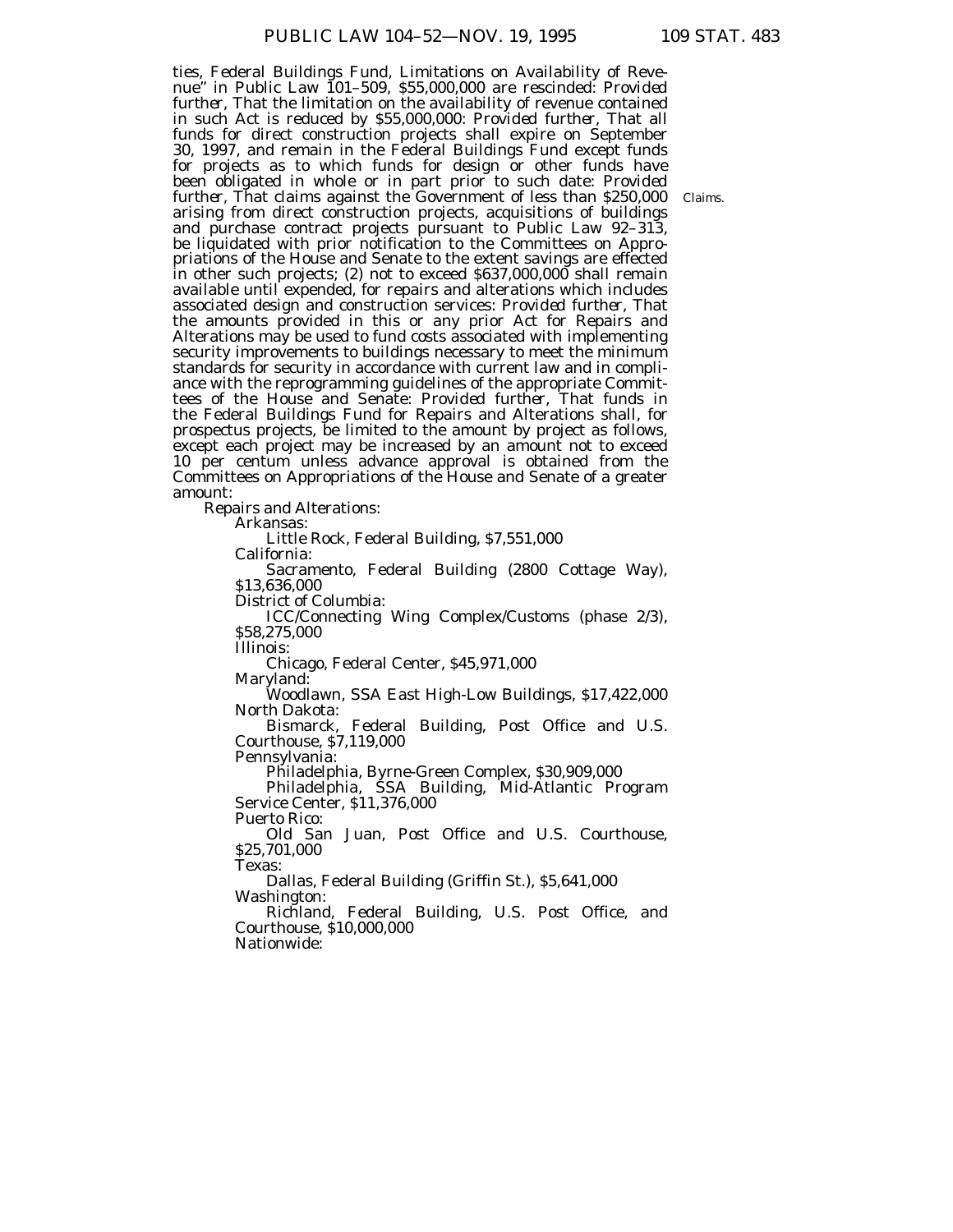Chlorofluorocarbons Program, \$43,533,000 Elevator Program, \$13,109,000 Energy Program, \$20,000,000 Advance Design, \$22,000,000

Basic Repairs and Alterations, \$304,757,000: *Provided further,* That additional projects for which prospectuses have been fully approved may be funded under this category only if advance approval is obtained from the Committees on Appropriations of the House and Senate: *Provided further,* That the difference between the funds appropriated and expended on any projects in this or any prior Act, under the heading ''Repairs and Alterations'', may be transferred to Basic Repairs and Alterations or used to fund authorized increases in prospectus projects: *Provided further,* That all funds for repairs and alterations prospectus projects shall expire on September 30, 1997, and remain in the Federal Buildings Fund except funds for projects as to which funds for design or other funds have been obligated in whole or in part prior to such date: *Provided further,* That of the funds provided for Advanced Design, \$100,000 shall be made available for architectural design studies for renovation of the National Veterinary Services Laboratory and a biocontainment facility at the National Animal Disease Center, Ames, Iowa: *Provided further,* That the amount provided in this or any prior Act for Basic Repairs and Alterations may be used to pay claims against the Government arising from any projects under the heading ''Repairs and Alterations'' or used to fund authorized increases in prospectus projects; (3) not to exceed \$181,963,000 for installment acquisition payments including payments on purchase contracts which shall remain available until expended; (4) not to exceed \$2,326,200,000 for rental of space which shall remain available until expended; and (5) not to exceed \$1,302,551,000, of which not to exceed \$1,000,000 shall be available for logistical support and personnel services for the Xth Paralympiad for building operations which shall remain available until expended: *Provided further*, That funds available to the General Services Administration shall not be available for expenses in connection with any construction, repair, alteration, and acquisition project for which a prospectus, if required by the Public Buildings Act of 1959, as amended, has not been approved, except that necessary funds may be expended for each project for required expenses in connection with the development of a proposed prospectus: *Provided further,* That the Administrator is authorized to enter into and perform such leases, contracts, or other transactions with any agency or instrumentality of the United States, the several States, or the District of Columbia, or with any person, firm, association, or corporation, as may be necessary to implement the trade center plan at the Federal Triangle Project: *Provided further,* That for the purposes of this authorization, buildings constructed pursuant to the purchase contract authority of the Public Buildings Amendments of 1972 (40 U.S.C. 602a), buildings occupied pursuant to installment purchase contracts, and buildings under the control of another department or agency where alterations of such buildings are required in connection with the moving of such other department or agency from buildings then, or thereafter to be, under the control of the General Services Administration shall be considered to be federally owned buildings: *Provided further,* That funds available in the Federal Buildings Fund may be expended for emergency repairs when advance approval is obtained from the Commit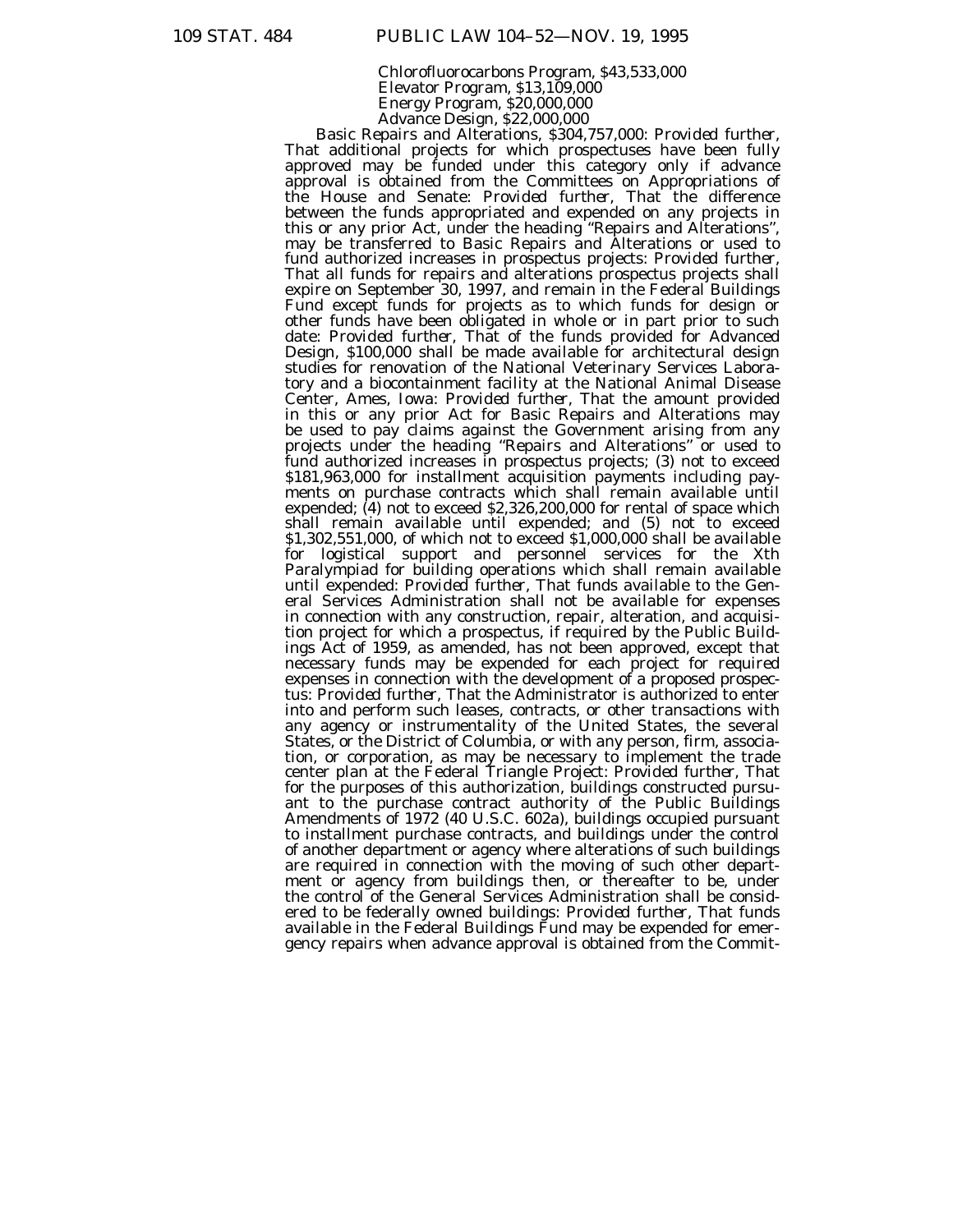tees on Appropriations of the House and Senate: *Provided further,* That amounts necessary to provide reimbursable special services to other agencies under section  $210(f)(6)$  of the Federal Property and Administrative Services Act of 1949, as amended (40 U.S.C.  $490(f)(6)$  and amounts to provide such reimbursable fencing, lighting, guard booths, and other facilities on private or other property not in Government ownership or control as may be appropriate to enable the United States Secret Service to perform its protective functions pursuant to 18 U.S.C. 3056, as amended, shall be available from such revenues and collections: *Provided further,* That revenues and collections and any other sums accruing to this Fund during fiscal year 1996, excluding reimbursements under section  $210(f)(6)$ of the Federal Property and Administrative Services Act of 1949 (40 U.S.C. 490(f)(6)) in excess of \$5,066,149,000 shall remain in the Fund and shall not be available for expenditure except as authorized in appropriations Acts.

### OPERATING EXPENSES

For expenses authorized by law, not otherwise provided for, necessary for asset management activities; utilization of excess and disposal of surplus personal property; transportation management activities; procurement and supply management activities; Government-wide and internal responsibilities relating to automated data management, telecommunications, information resources management, and related activities; utilization survey, deed compliance inspection, appraisal, environmental and cultural analysis, and land use planning functions pertaining to excess and surplus real property; agency-wide policy direction; Board of Contract Appeals; accounting, records management, and other support services incident to adjudication of Indian Tribal Claims by the United States Court of Federal Claims; services as authorized by 5 U.S.C. 3109; and not to exceed \$5,000 for official reception and representation expenses; \$119,091,000.

#### OFFICE OF INSPECTOR GENERAL

For necessary expenses of the Office of Inspector General and services authorized by 5 U.S.C. 3109, \$33,274,000: *Provided,* That not to exceed \$5,000 shall be available for payment for information and detection of fraud against the Government, including payment for recovery of stolen Government property: *Provided further,* That not to exceed \$2,500 shall be available for awards to employees of other Federal agencies and private citizens in recognition of efforts and initiatives resulting in enhanced Office of Inspector General effectiveness.

### ALLOWANCES AND OFFICE STAFF FOR FORMER PRESIDENTS

For carrying out the provisions of the Act of August 25, 1958, as amended (3 U.S.C. 102 note), and Public Law 95–138; \$2,181,000: *Provided,* That the Administrator of General Services shall transfer to the Secretary of the Treasury such sums as may be necessary to carry out the provisions of such Acts.

### GENERAL PROVISIONS—GENERAL SERVICES ADMINISTRATION

SECTION 1. The appropriate appropriation or fund available to the General Services Administration shall be credited with the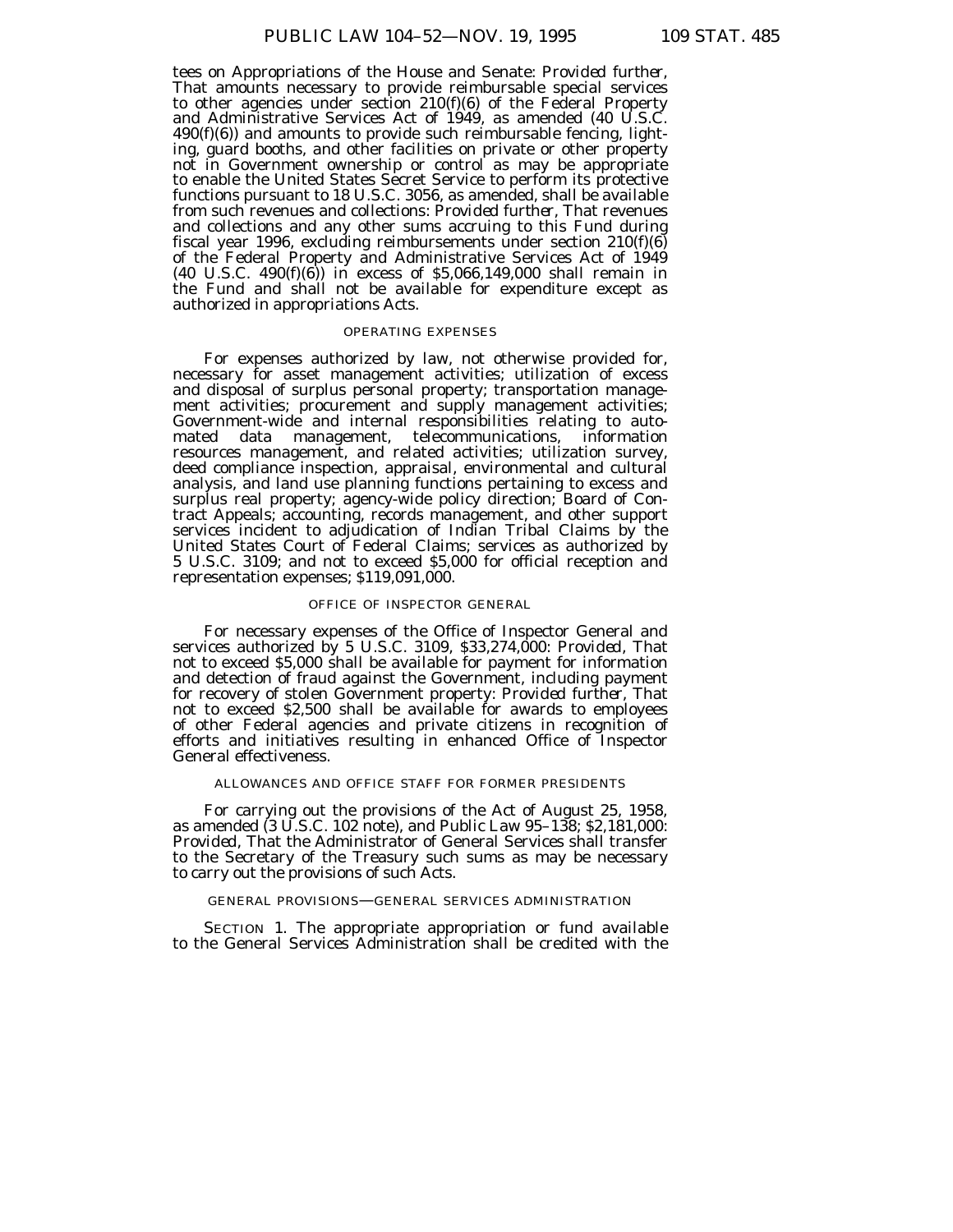cost of operation, protection, maintenance, upkeep, repair, and improvement, included as part of rentals received from Government corporations pursuant to law (40 U.S.C. 129).

SEC. 2. Funds available to the General Services Administration shall be available for the hire of passenger motor vehicles.

SEC. 3. Funds in the Federal Buildings Fund made available for fiscal year 1996 for Federal Buildings Fund activities may be transferred between such activities only to the extent necessary to meet program requirements. Any proposed transfers shall be approved in advance by the Committees on Appropriations of the House and Senate.

SEC. 4. No funds made available by this Act shall be used to transmit a fiscal year 1997 request for United States Courthouse construction that does not meet the standards for construction as established by the General Services Administration, the Judicial Conference of the United States, and the Office of Management and Budget and does not reflect the priorities of the Judicial Conference of the United States as set out in its approved five-year construction plan.

SEC. 5. The Administrator of General Services is authorized to accept and retain income received by the General Services Administration on or after October 1, 1993, from Federal agencies and non-Federal sources, to defray costs directly associated with the functions of flexiplace work telecommuting centers.

SEC. 6. Of the \$11,000,000 made available by this Act and Public Laws 102–393 and 103–123 for flexiplace work telecommuting centers, not less than \$2,200,000 shall be available for immediate transfer to the Charles County Community College, to provide facilities, equipment, and other services to the General Services Administration for the purposes of establishing telecommuting work centers in Southern Maryland (Charles, Calvert, and St. Mary's County) for use by Government agencies designated by the Administrator of General Services: *Provided,* That the language providing authority to pay a public entity in the State of Maryland, not to exceed \$1,300,000 for the purpose of establishing telecommuting work centers in Southern Maryland, under the heading ''Federal Buildings Fund Limitations on Availability of Revenue'' in Public Law 103–329 (108 Stat. 2400), is hereby repealed.

SEC. 7. Notwithstanding any provision of this or any other Act, during the fiscal year ending September 30, 1996, and thereafter, no funds may be obligated or expended in any way for the purpose of the sale, excessing, surplusing, or disposal of lands in the vicinity of Norfolk Lake, Arkansas, administered by the Corps of Engineers, Department of the Army, without the specific approval of the Congress.

SEC. 8. Notwithstanding any provision of this or any other Act, during the fiscal year ending September 30, 1996, and thereafter, no funds may be obligated or expended in any way for the purpose of the sale, excessing, surplusing, or disposal of lands in the vicinity of Bull Shoals Lake, Arkansas, administered by the Corps of Engineers, Department of the Army, without the specific approval of the Congress.

SEC. 9. Section 17(c) of Public Law 101-136 is amended by-(a) striking ''within 3 years of date of conveyance,'' and inserting in lieu thereof, ''simultaneously''; and by striking the remainder of the first sentence following, ''the islands of Hawaii,

Telecommuting. 40 USC 490h.

Telecommuting. Maryland.

103 Stat. 805.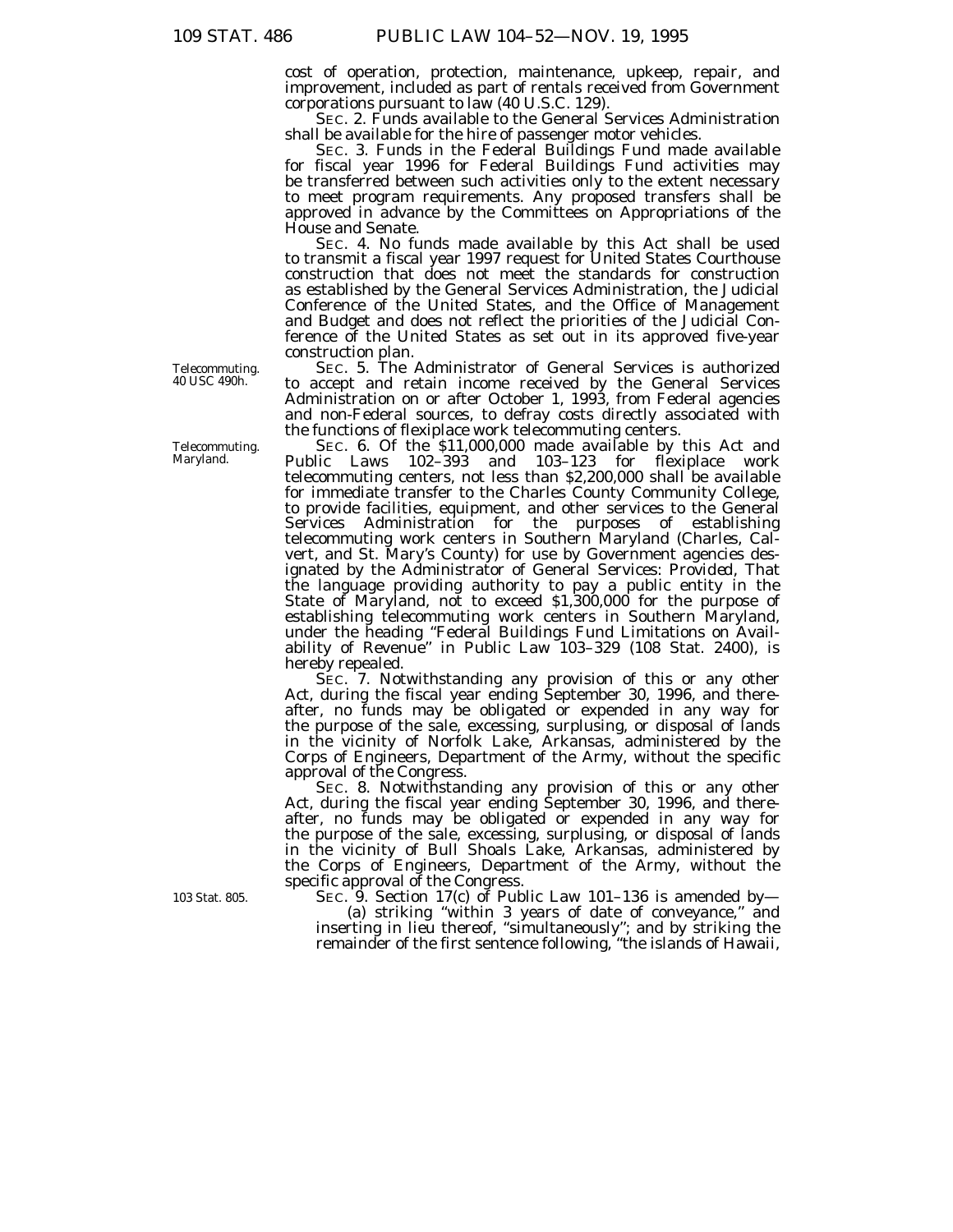Oahu, and Molokai'' and inserting a period immediately there-

after; and<br>(b) in paragraph (2) by striking "in the exchange described in subsection  $(c)(1)'$  and inserting, "or recreational" immediately after the word, "educational".

JOHN F. KENNEDY ASSASSINATION RECORDS REVIEW BOARD

For necessary expenses to carry out the John F. Kennedy Assassination Records Collection Act of 1992, \$2,150,000.

#### MERIT SYSTEMS PROTECTION BOARD

### SALARIES AND EXPENSES

### (INCLUDING TRANSFER OF FUNDS)

For necessary expenses to carry out functions of the Merit Systems Protection Board pursuant to Reorganization Plan Numbered 2 of 1978 and the Civil Service Reform Act of 1978, including services as authorized by 5 U.S.C. 3109, rental of conference rooms in the District of Columbia and elsewhere, hire of passenger motor vehicles, and direct procurement of survey printing, \$24,549,000, together with not to exceed \$2,430,000 for administrative expenses to adjudicate retirement appeals to be transferred from the Civil Service Retirement and Disability Fund in amounts determined by the Merit Systems Protection Board.

### NATIONAL ARCHIVES AND RECORDS ADMINISTRATION

#### OPERATING EXPENSES

For necessary expenses in connection with the administration of the National Archives and records and related activities, as provided by law, and for expenses necessary for the review and declassification of documents, and for the hire of passenger motor vehicles, \$199,633,000, of which \$4,500,000 shall be available until expended for cataloging, archiving and digitizing activities: *Provided,* That the Archivist of the United States is authorized to use any excess funds available from the amount borrowed for construction of the National Archives facility, for expenses necessary to move into the facility.

### ARCHIVES FACILITIES AND PRESIDENTIAL LIBRARIES

### REPAIRS AND RESTORATION

For the repair, alteration, and improvement of archives facilities and presidential libraries, \$1,500,000, to remain available until expended.

NATIONAL HISTORICAL PUBLICATIONS AND RECORDS COMMISSION

#### GRANTS PROGRAM

For necessary expenses for allocations and grants for historical publications and records as authorized by 44 U.S.C. 2504, as amended, \$5,000,000 to remain available until expended.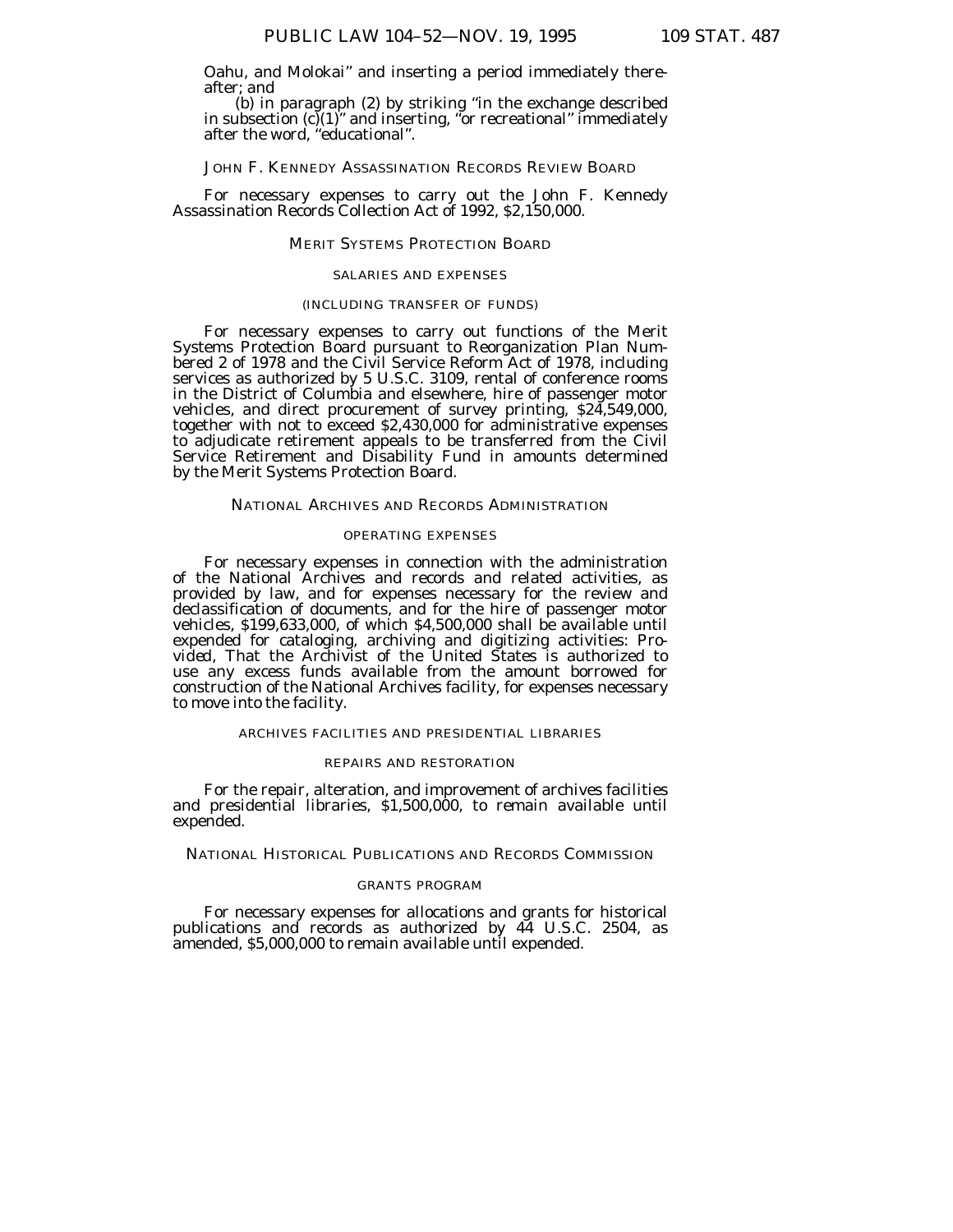#### OFFICE OF GOVERNMENT ETHICS

### SALARIES AND EXPENSES

For necessary expenses to carry out functions of the Office of Government Ethics pursuant to the Ethics in Government Act of 1978, as amended by Public Law 100–598, and the Ethics Reform Act of 1989, Public Law 101–194, including services as authorized by 5 U.S.C. 3109, rental of conference rooms in the District of Columbia and elsewhere, hire of passenger motor vehicles, and not to exceed \$1,500 for official reception and representation expenses; \$7,776,000.

#### OFFICE OF PERSONNEL MANAGEMENT

### SALARIES AND EXPENSES

# (INCLUDING TRANSFER OF TRUST FUNDS)

For necessary expenses to carry out functions of the Office of Personnel Management pursuant to Reorganization Plan Numbered 2 of 1978 and the Civil Service Reform Act of 1978, including services as authorized by 5 U.S.C. 3109, medical examinations performed for veterans by private physicians on a fee basis, rental of conference rooms in the District of Columbia and elsewhere, hire of passenger motor vehicles, not to exceed \$2,500 for official reception and representation expenses, and advances for reimbursements to applicable funds of the Office of Personnel Management and the Federal Bureau of Investigation for expenses incurred under Executive Order 10422 of January 9, 1953, as amended; \$88,000,000, of which not to exceed \$1,000,000 shall be made available for the establishment of health promotion and disease prevention programs for Federal employees and in addition \$102,536,000 for administrative expenses, to be transferred from the appropriate trust funds of the Office of Personnel Management without regard to other statutes, including direct procurement of health benefits printing, for the retirement and insurance programs, of which \$11,300,000 shall be transferred at such times as the Office of Personnel Management deems appropriate, and shall remain available until expended for the costs of automating the retirement recordkeeping systems, together with remaining amounts authorized in previous Acts for the recordkeeping systems: *Provided*, That the provisions of this appropriation shall not affect the authority to use applicable trust funds as provided by section  $8348(a)(1)(B)$ of title 5, United States Code: *Provided further,* That, except as may be consistent with 5 U.S.C. 8902a(f)(1) and (i), no payment may be made from the Employees Health Benefits Fund to any physician, hospital, or other provider of health care services or supplies who is, at the time such services or supplies are provided to an individual covered under chapter 89 of title 5, United States Code, excluded, pursuant to section 1128 or 1128A of the Social Security Act (42 U.S.C. 1320a–7–1320a–7a), from participation in any program under title XVIII of the Social Security Act (42 U.S.C. 1395 et seq.): *Provided further*, That no part of this appropriation shall be available for salaries and expenses of the Legal Examining Unit of the Office of Personnel Management established pursuant to Executive Order 9358 of July 1, 1943, or any successor unit of like purpose: *Provided further*, That the President's Commission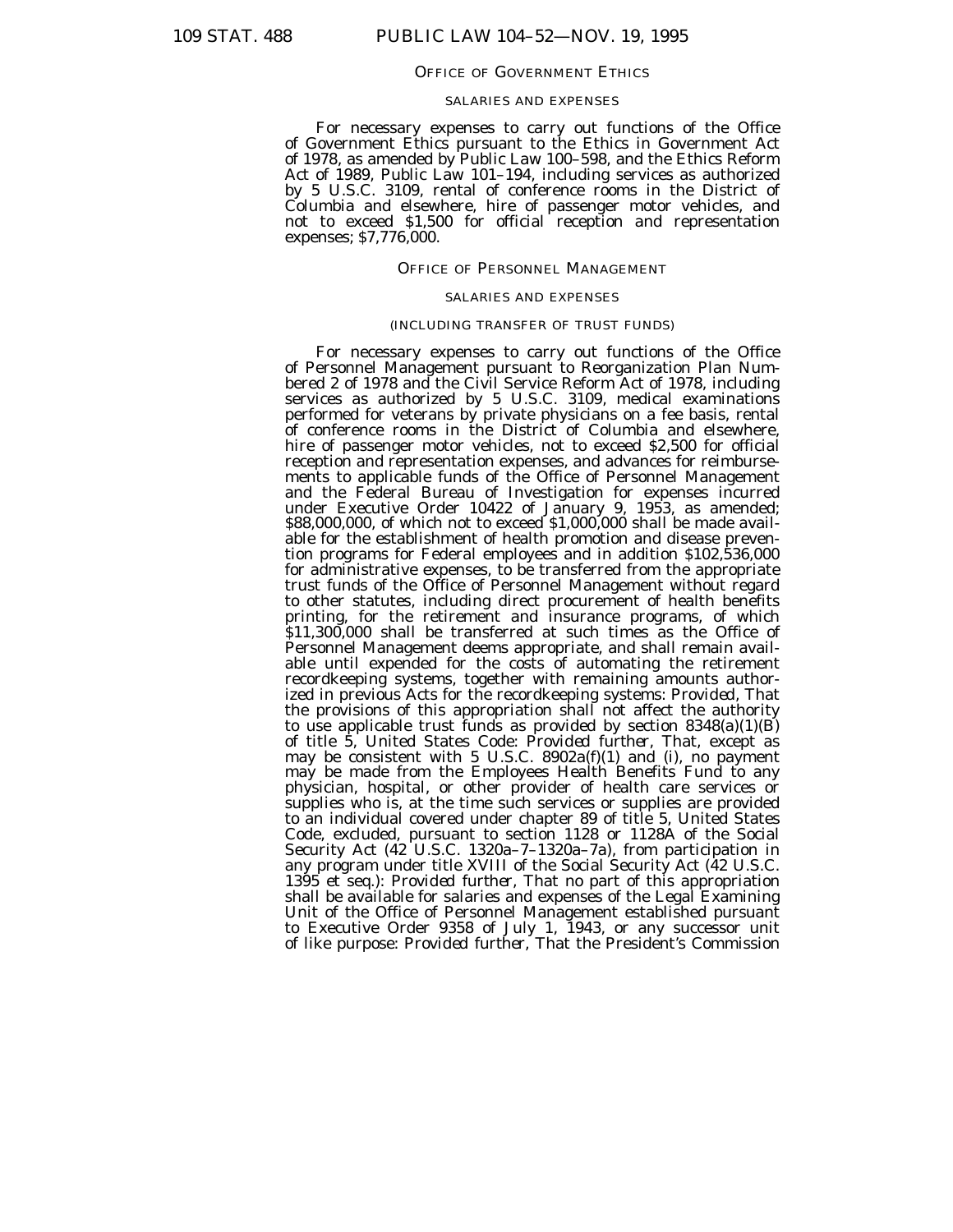on White House Fellows, established by Executive Order 11183 of October 3, 1964, may, during the fiscal year ending September 30, 1996, accept donations of money, property, and personal services in connection with the development of a publicity brochure to provide information about the White House Fellows, except that no such donations shall be accepted for travel or reimbursement of travel expenses, or for the salaries of employees of such Commission.

#### OFFICE OF INSPECTOR GENERAL

### SALARIES AND EXPENSES

### (INCLUDING TRANSFER OF TRUST FUNDS)

For necessary expenses of the Office of Inspector General in carrying out the provisions of the Inspector General Act, as amended, including services as authorized by 5 U.S.C. 3109, hire of passenger motor vehicles: \$4,009,000, and in addition, not to exceed \$6,181,000 for administrative expenses to audit the Office of Personnel Management's retirement and insurance programs, to be transferred from the appropriate trust funds of the Office of Personnel Management, as determined by the Inspector General: Provided, That the Inspector General is authorized to rent con- Rent. ference rooms in the District of Columbia and elsewhere.

GOVERNMENT PAYMENT FOR ANNUITANTS, EMPLOYEES HEALTH **BENEFITS** 

For payment of Government contributions with respect to retired employees, as authorized by chapter 89 of title 5, United States Code, and the Retired Federal Employees Health Benefits Act (74 Stat. 849), as amended, \$3,746,337,000 to remain available until expended.

### GOVERNMENT PAYMENT FOR ANNUITANTS, EMPLOYEE LIFE INSURANCE

For payment of Government contributions with respect to employees retiring after December 31, 1989, as required by chapter 87 of title 5, United States Code, such sums as may be necessary.

#### PAYMENT TO CIVIL SERVICE RETIREMENT AND DISABILITY FUND

For financing the unfunded liability of new and increased annuity benefits becoming effective on or after October 20, 1969, as authorized by 5 U.S.C. 8348, and annuities under special Acts to be credited to the Civil Service Retirement and Disability Fund, such sums as may be necessary: Provided, That annuities authorized by the Act of May 29, 1944, as amended, and the Act of August 19, 1950, as amended (33 U.S.C. 771–75), may hereafter be paid out of the Civil Service Retirement and Disability Fund.

33 USC 776.

GENERAL PROVISIONS—OFFICE OF PERSONNEL MANAGEMENT

Section 1. Section 1104 of title 5, United States Code, is amended—

(1) in subsection (a)—

(A) in paragraph (2)—

(i) by inserting after ''title'' the following: '', the cost of which examinations shall be reimbursed by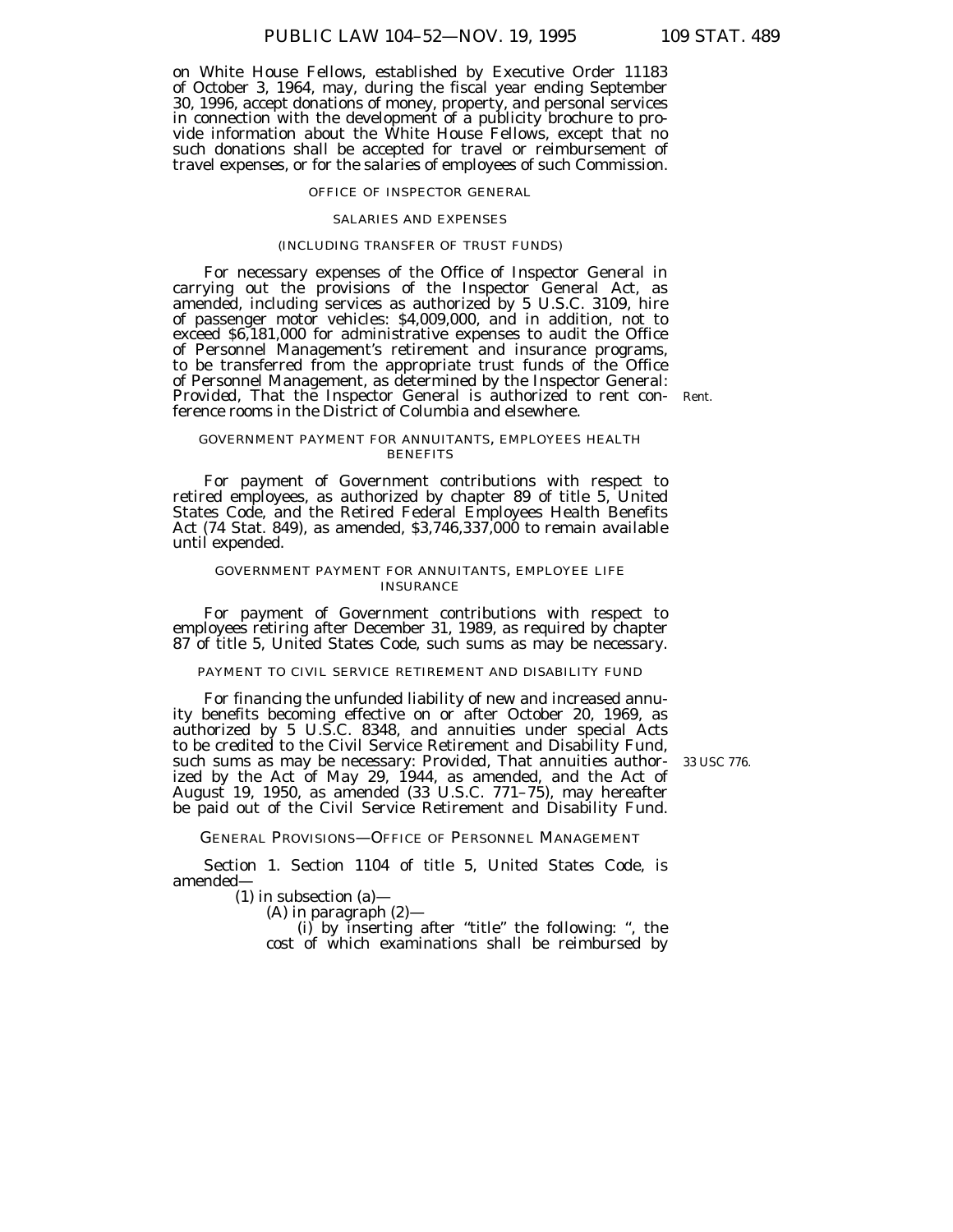payments from the agencies employing such judges to the revolving fund established under section 1304(e)''; and

(ii) by striking the semicolon at the end of paragraph (2) and inserting in lieu thereof a period; and

(B) by striking the matter following paragraph (2) through ''principles.''; and

(2) in subsection (b) by adding at the end the following new paragraph:

 $f(4)$  At the request of the head of an agency to whom a function has been delegated under subsection  $\bar{a}$  $(2)$ , the Office may provide assistance to the agency in performing such function. Such assistance shall, to the extent determined appropriate by the Director of the Office, be performed on a reimbursable basis through the revolving fund established under section  $1304(e)$ ."

SEC. 2. Subparagraph (B) of section 8348(a)(1) of title 5, United States Code, is amended—

(1) by inserting ''in making an allotment or assignment made by an individual under section 8345(h) or 8465(b) of this title,'' after ''law),''; and

(2) by striking ''title 26;'' and inserting ''title 26 or section 8345(k) or 8469 of this title;''.

SEC. 3. Section 4(a) of the Federal Workforce Restructuring Act of 1994 (Public Law 103–226; 108 Stat. 111) is amended—

(1) by deleting ''FISCAL YEARS 1994 AND 1995'' and inserting in lieu thereof: ''VOLUNTARY SEPARATION INCENTIVE PAY-MENTS.—''; and

(2) in paragraph (1)(A) by striking ''and before October 1, 1995,''.

SEC. 4. Title 5, United States Code, is amended—

(1) in the second section designated as section 3329 (as added by section 4431(a) of Public Law 102–484)—

(A) by redesignating such section as section 3330; and (B) by adding at the end thereof the following new subsection:

''(f) The Office may, to the extent it determines appropriate, charge such fees to agencies for services provided under this section and for related Federal employment information. The Office shall retain such fees to pay the costs of providing such services and information.''; and

(2) in the table of sections for chapter 33 by amending the second item relating to section 3329 to read as follows:

''3330. Government-wide list of vacant positions.''.

SEC. 5. Section 1 under the subheading ''General Provision'' under the heading ''Office of Personnel Management'' under title IV of the Treasury, Postal Service and General Government Appropriations Act, 1992 (Public Law 102–141; 105 Stat. 861; 5 U.S.C. 5941 note), as amended by section 532 of the Treasury, Postal Service and General Government Appropriations Act, 1995 (Public Law 103–329; 108 Stat. 2413), is further amended by striking "1996" both places it appears and inserting in lieu thereof "1998".

5 USC 8331 note.

5 USC prec. 3301.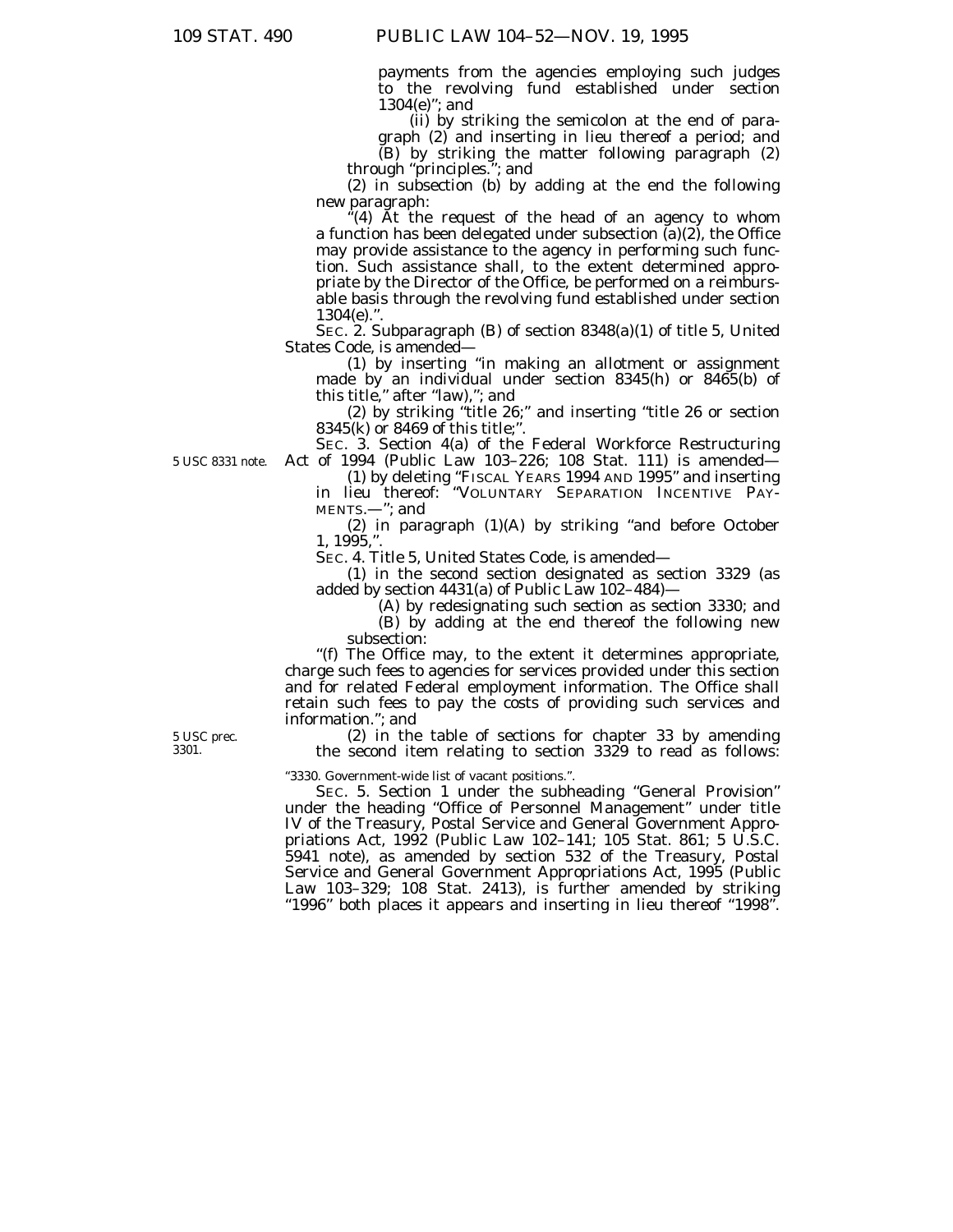#### OFFICE OF SPECIAL COUNSEL

#### SALARIES AND EXPENSES

For necessary expenses to carry out functions of the Office of Special Counsel pursuant to Reorganization Plan Numbered 2 of 1978, the Civil Service Reform Act of 1978 (Public Law 95– 454), the Whistleblower Protection Act of 1989 (Public Law 101– 12), Public Law 103–424, and the Uniformed Services Employment and Reemployment Act of 1994 (Public Law 103–353), including services as authorized by 5 U.S.C. 3109, payment of fees and expenses for witnesses, rental of conference rooms in the District of Columbia and elsewhere, and hire of passenger motor vehicles; \$7,840,000.

### UNITED STATES TAX COURT

#### SALARIES AND EXPENSES

For necessary expenses, including contract reporting and other services as authorized by 5 U.S.C. 3109; \$33,269,000: *Provided,* That travel expenses of the judges shall be paid upon the written certificate of the judge.

This title may be cited as the ''Independent Agencies Appropriations Act, 1996''.

# TITLE V—GENERAL PROVISIONS

# THIS ACT

SEC. 501. No part of any appropriation contained in this Act shall remain available for obligation beyond the current fiscal year unless expressly so provided herein.

SEC. 502. The expenditure of any appropriation under this Act for any consulting service through procurement contract, pursuant to 5 U.S.C. 3109, shall be limited to those contracts where such expenditures are a matter of public record and available for public inspection, except where otherwise provided under existing law, or under existing Executive order issued pursuant to existing law.

SEC. 503. None of the funds made available to the General Services Administration pursuant to section 210(f) of the Federal Property and Administrative Services Act of 1949 shall be obligated or expended after the date of enactment of this Act for the procurement by contract of any guard, elevator operator, messenger or custodial services if any permanent veterans preference employee of the General Services Administration at said date, would be terminated as a result of the procurement of such services, except that such funds may be obligated or expended for the procurement by contract of the covered services with sheltered workshops employing the severely handicapped under Public Law 92–28. Only if such workshops decline to contract for the provision of the covered services may the General Services Administration procure the services by competitive contract, for a period not to exceed 5 years. At such time as such competitive contract expires or is terminated for any reason, the General Services Administration shall again offer to contract for the services from a sheltered workshop prior to offering such services for competitive procurement.

Contracts. Public information.

Contracts. 40 USC 490c.

26 USC 7443 note.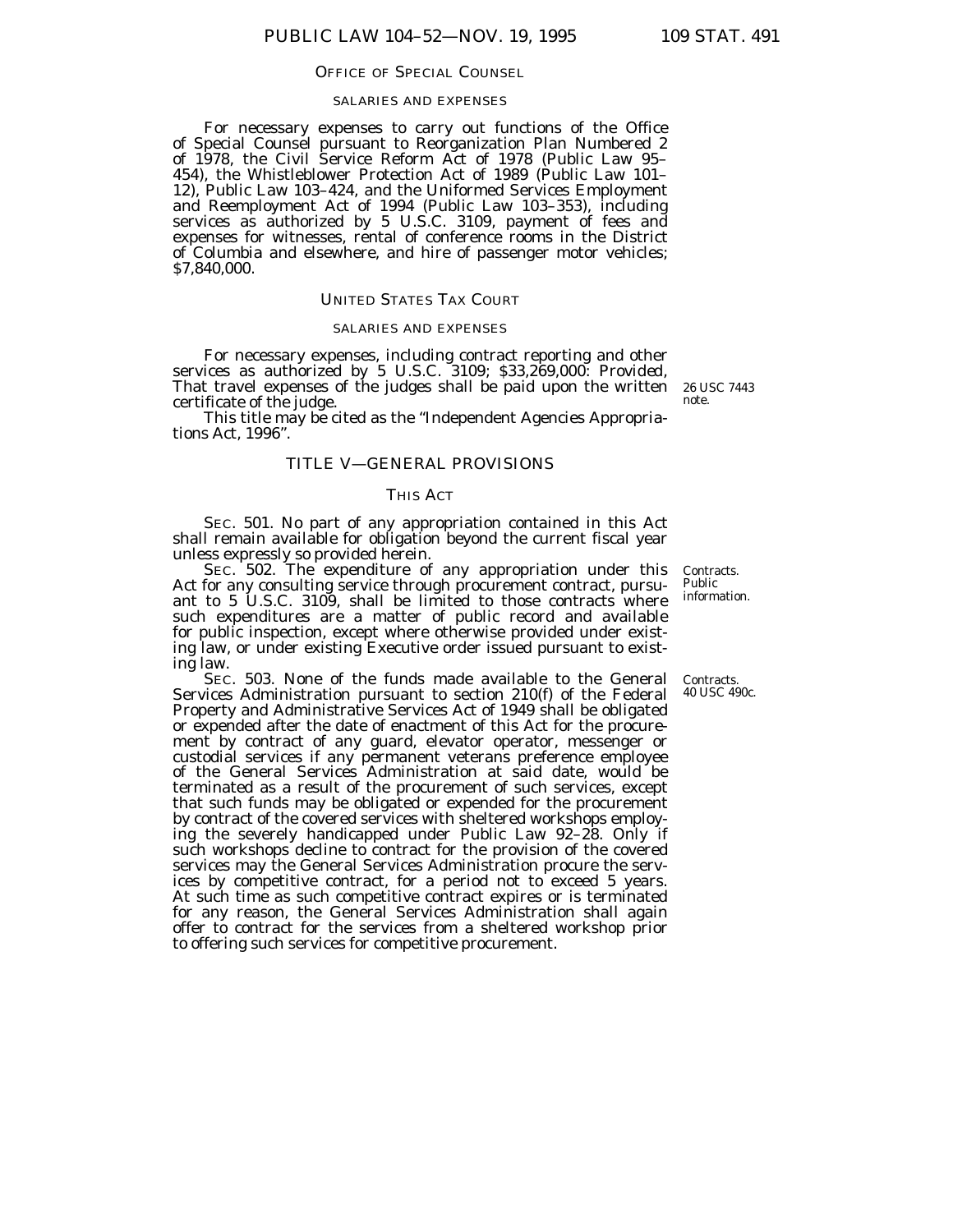SEC. 504. None of the funds made available by this Act shall be available for any activity or for paying the salary of any Government employee where funding an activity or paying a salary to a Government employee would result in a decision, determination, rule, regulation, or policy that would prohibit the enforcement of section 307 of the Tariff Act of 1930.

SEC. 505. None of the funds made available by this Act shall be available for the purpose of transferring control over the Federal Law Enforcement Training Center located at Glynco, Georgia, and Artesia, New Mexico, out of the Treasury Department.

SEC. 506. No part of any appropriation contained in this Act shall be used for publicity or propaganda purposes within the United States not heretofore authorized by the Congress.

SEC. 507. No part of any appropriation contained in this Act shall be available for the payment of the salary of any officer or employee of the United States Postal Service, who—

(1) prohibits or prevents, or attempts or threatens to prohibit or prevent, any officer or employee of the United States Postal Service from having any direct oral or written communication or contact with any Member or committee of Congress in connection with any matter pertaining to the employment of such officer or employee or pertaining to the United States Postal Service in any way, irrespective of whether such communication or contact is at the initiative of such officer or employee or in response to the request or inquiry of such Member or committee; or

(2) removes, suspends from duty without pay, demotes, reduces in rank, seniority, status, pay, or performance of efficiency rating, denies promotion to, relocates, reassigns, transfers, disciplines, or discriminates in regard to any employment right, entitlement, or benefit, or any term or condition of employment of, any officer or employee of the United States Postal Service, or attempts or threatens to commit any of the foregoing actions with respect to such officer or employee, by reason of any communication or contact of such officer or employee with any Member or committee of Congress as described in paragraph (1) of this subsection.

SEC. 508. The Office of Personnel Management may, during the fiscal year ending September 30, 1996, accept donations of supplies, services, land and equipment for the Federal Executive Institute and Management Development Centers to assist in enhancing the quality of Federal management.

SEC. 509. The United States Secret Service may, during the fiscal year ending September 30, 1996, accept donations of money to off-set costs incurred while protecting former Presidents and spouses of former Presidents when the former President or spouse travels for the purpose of making an appearance or speech for a payment of money or any thing of value.

SEC. 512. Notwithstanding any provision of this or any other Act, during the fiscal year ending September 30, 1996, and thereafter, no funds may be obligated or expended in any way to withdraw the designation of the Virginia Inland Port at Front Royal, Virginia, as a United States Customs Service port of entry.

SEC. 513. No part of any appropriation contained in this Act shall be available to pay the salary for any person filling a position, other than a temporary position, formerly held by an employee who has left to enter the Armed Forces of the United States and

19 USC 2 note.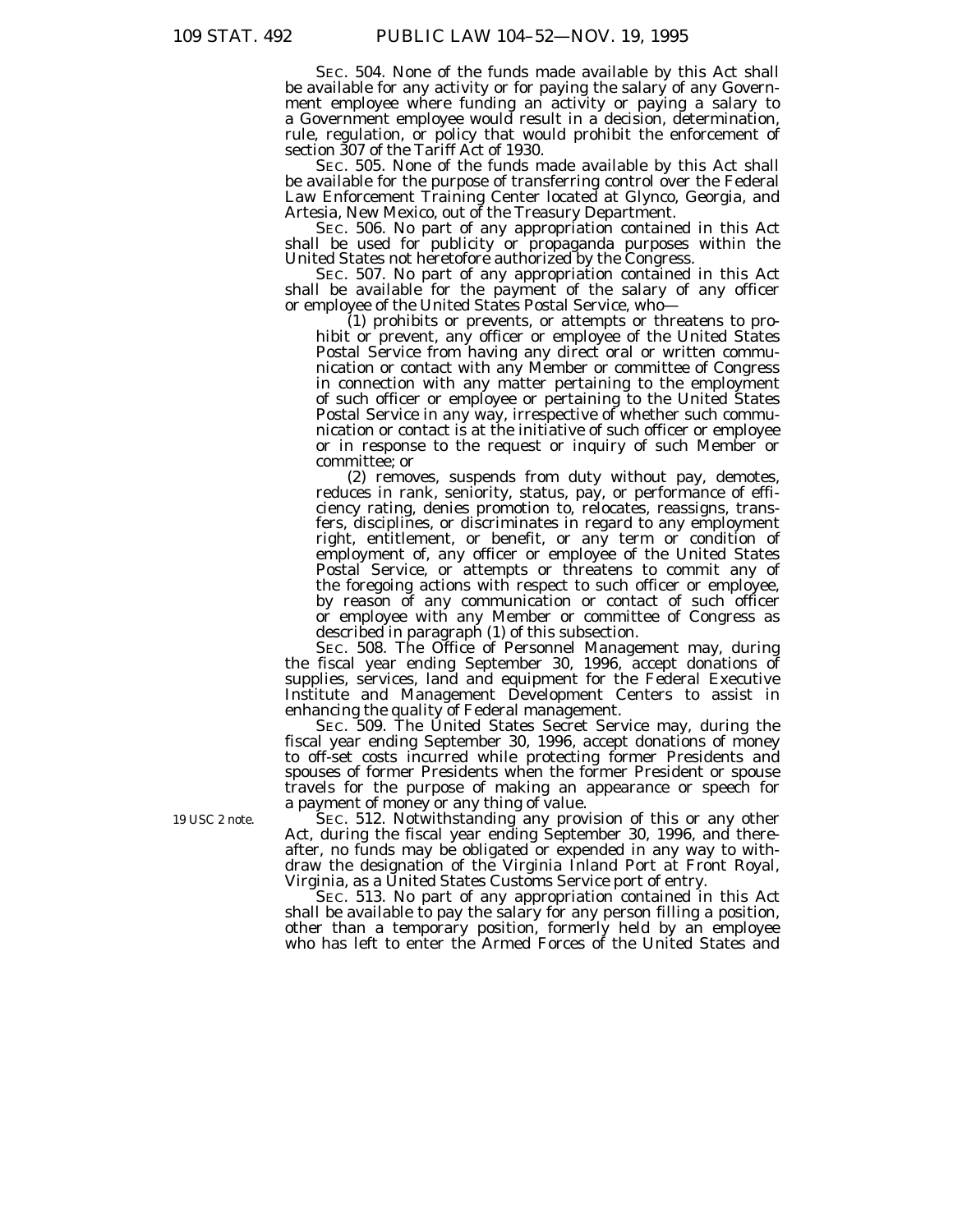has satisfactorily completed his period of active military or naval service and has within ninety days after his release from such service or from hospitalization continuing after discharge for a period of not more than one year made application for restoration to his former position and has been certified by the Office of Personnel Management as still qualified to perform the duties of his former position and has not been restored thereto.

SEC. 514. None of the funds made available in this Act may be used to provide any non-public information such as mailing or telephone lists to any person or any organization outside of the Federal Government without the approval of the House and Senate Committees on Appropriations.

SEC. 515. COMPLIANCE WITH BUY AMERICAN ACT.-No funds appropriated pursuant to this Act may be expended by an entity unless the entity agrees that in expending the assistance the entity will comply with sections 2 through 4 of the Act of March 3, 1933 (41 U.S.C. 10a–10c, popularly known as the ''Buy American Act'').

SEC. 516. SENSE OF CONGRESS; REQUIREMENT REGARDING NOTICE.—(a) PURCHASE OF AMERICAN-MADE EQUIPMENT AND PROD-UCTS.—In the case of any equipment or products that may be authorized to be purchased with financial assistance provided under this Act, it is the sense of the Congress that entities receiving such assistance should, in expending the assistance, purchase only American-made equipment and products.

(b) NOTICE TO RECIPIENTS OF ASSISTANCE.—In providing financial assistance under this Act, the Secretary of the Treasury shall provide to each recipient of the assistance a notice describing the statement made in subsection (a) by the Congress.

SEC. 517. PROHIBITION OF CONTRACTS.<sup>--</sup>If it has been finally determined by a court or Federal agency that any person intentionally affixed a label bearing a ''Made in America'' inscription, or any inscription with the same meaning, to any product sold in or shipped to the United States that is not made in the United States, such person shall be ineligible to receive any contract or subcontract made with funds provided pursuant to this Act, pursuant to the debarment, suspension, and ineligibility procedures described in section 9.400 through 9.409 of title 48, Code of Federal Regulations.

SEC. 518. Except as otherwise specifically provided by law, not to exceed 50 percent of unobligated balances remaining available at the end of fiscal year 1996 from appropriations made available for salaries and expenses for fiscal year 1996 in this Act, shall remain available through September 30, 1997 for each such account for the purposes authorized: *Provided,* That a request shall be submitted to the House and Senate Committees on Appropriations for approval prior to the expenditure of such funds.

SEC. 519. Where appropriations in this Act are expendable for travel expenses of employees and no specific limitation has been placed thereon, the expenditures for such travel expenses may not exceed the amount set forth therefore in the budget estimates submitted for appropriations without the advance approval of the House and Senate Committees on Appropriations: *Provided,* That this section shall not apply to travel performed by uncompensated officials of local boards and appeal boards in the Selective Service System; to travel performed directly in connection with care and treatment of medical beneficiaries of the Department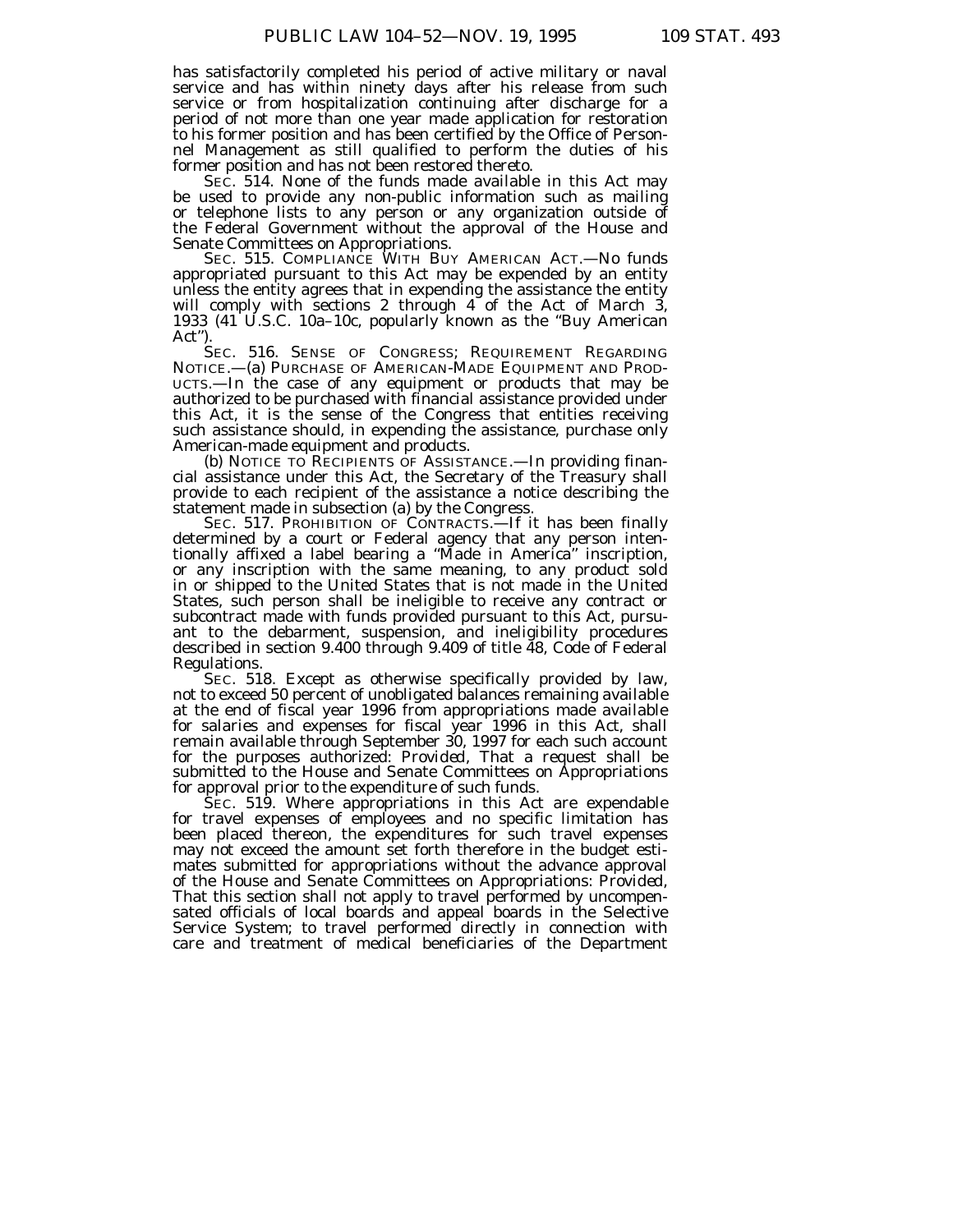of Veterans Affairs; to travel of the Office of Personnel Management in carrying out its observation responsibilities of the Voting Rights Act; or to payments to interagency motor pools separately set forth in the budget schedules.<br>SEC. 520. Notwithstanding any other provision of law or regula-

tion: (1) The authority of the special police officers of the Bureau of Engraving and Printing, in the Washington, DC Metropolitan area, extends to buildings and land under the custody and control of the Bureau; to buildings and land acquired by or for the Bureau through lease, unless otherwise provided by the acquisition agency; to the streets, sidewalks and open areas immediately adjacent to the Bureau along Wallenberg Place (15th Street) and 14th Street between Independence and Maine Avenues and C and D Streets between 12th and 14th Streets; to areas which include surrounding parking facilities used by Bureau employees, including the lots at 12th and C Streets, SW, Maine Avenue and Water Streets, SW, Maiden Lane, the Tidal Basin and East Potomac Park; to the protection in transit of United States securities, plates and dies used in the production of United States securities, or other products or implements of the Bureau of Engraving and Printing which the Director of that agency so designates; (2) The exercise of police authority by Bureau officers, with the exception of the exercise of authority upon property under the custody and control of the Bureau, shall be deemed supplementary to the Federal police force with primary jurisdictional responsibility. This authority shall be in addition to any other law enforcement authority which has been provided to these officers under other provisions of law or regulations.

SEC. 521. Section 5378 of title 5, United States Code, is amended by adding: ''(8) Chief—not more than the maximum rate payable for GS-14.'

SEC. 522. Subchapter III of chapter 51 of subtitle IV of title 31, United States Code, is amended by adding at the end thereof the following new section: ''SEC. 5136. UNITED STATES MINT PUBLIC ENTERPRISE FUND.''. There shall be established in the Treasury of the United States, a United States Mint Public Enterprise Fund (the ''Fund'') for fiscal year 1996 and hereafter: *Provided,* That all receipts from Mint operations and programs, including the production and sale of numismatic items, the production and sale of circulating coinage, the protection of Government assets, and gifts and bequests of property, real or personal shall be deposited into the Fund and shall be available without fiscal year limitations: *Provided further,* That all expenses incurred by the Secretary of the Treasury for operations and programs of the United States Mint that the Secretary of the Treasury determines, in the Secretary's sole discretion, to be ordinary and reasonable incidents of Mint operations and programs, and any expense incurred pursuant to any obligation or other commitment of Mint operations and programs that was entered into before the establishment of the Fund, shall be paid out of the Fund: *Provided further,* That not to exceed 6.2415 percent of the nominal value of the coins minted, shall be paid out of the Fund for the circulating coin operations and programs in fiscal year 1996 for those operations and programs previously provided for by appropriation: *Provided further,* That the Secretary of the Treasury may borrow such funds from the General Fund as may be necessary to meet existing liabilities and obligations incurred prior to the receipt of revenues

31 USC 5136.

Coins.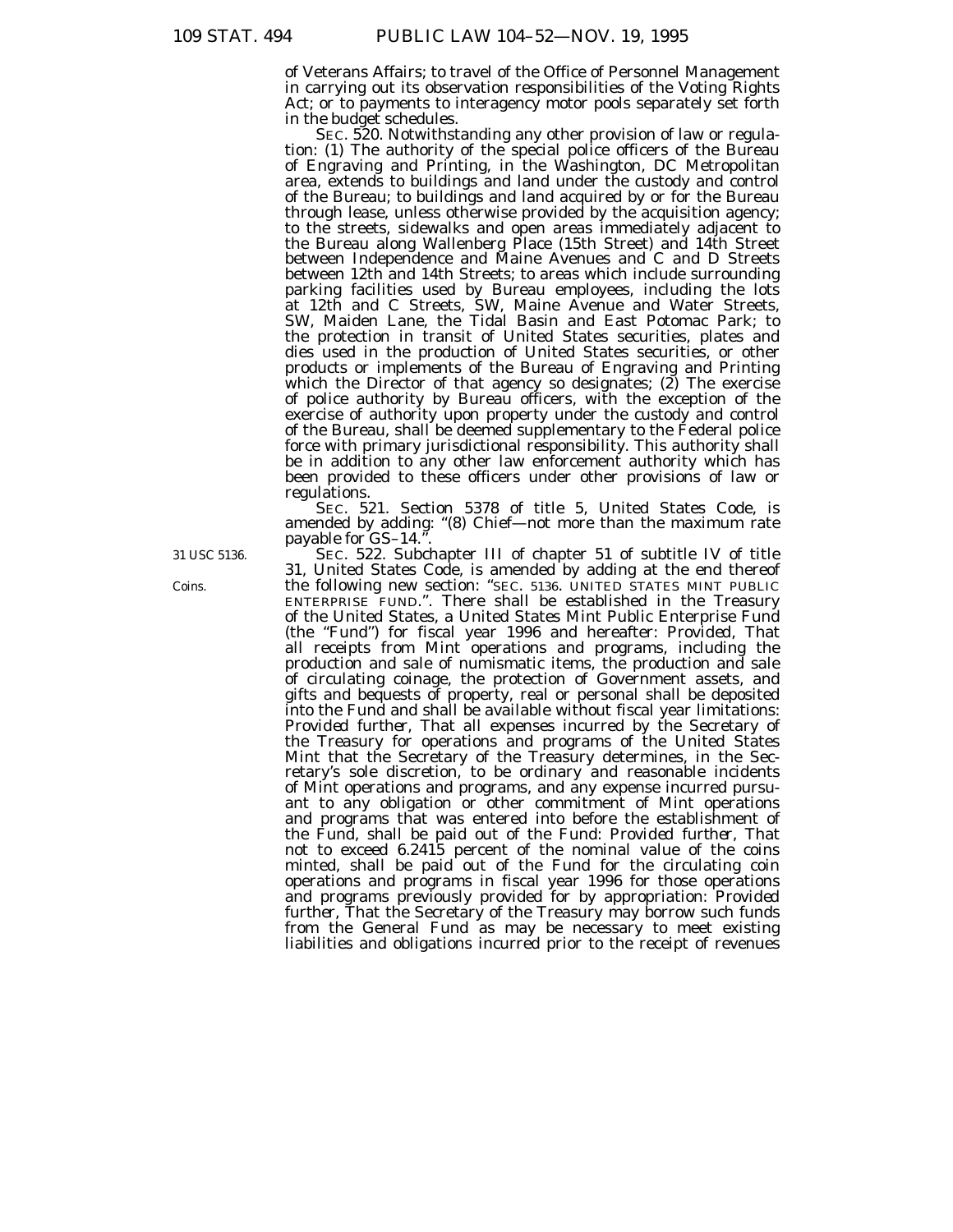into the Fund: *Provided further,* That the General Fund shall be reimbursed for such funds by the Fund within one year of the date of the loan: *Provided further,* That the Fund may retain receipts from the Federal Reserve System from the sale of circulating coins at face value for deposit into the Fund (retention of receipts is for the circulating operations and programs): *Provided further,* That the Secretary of the Treasury shall transfer to the Fund all assets and liabilities of the Mint operations and programs, including all Numismatic Public Enterprise Fund assets and liabilities, all receivables, unpaid obligations and unobligated balances from the Mint's appropriation, the Coinage Profit Fund, and the Coinage Metal Fund, and the land and buildings of the Philadelphia Mint, Denver Mint, and the Fort Knox Bullion Depository: *Provided further,* That the Numismatic Public Enterprise Fund, the Coinage Profit Fund and the Coinage Metal Fund shall cease to exist as separate funds as their activites and functions are subsumed under and subject to the Fund, and the requirements of 31 USC 5134(c)(4), (c)(5)(B), and (d) and (e) of the Numismatic Public Enterprise Fund shall apply to the Fund: *Provided further,* That at such times as the Secretary of the Treasury determines appropriate, but not less than annually, any amount in the Fund that is determined to be in excess of the amount required by the Fund shall be transferred to the Treasury for deposit as miscellaneous receipts: *Provided further*, That the term "Mint operations and programs" means (1) the activities concerning, and assets utilized in, the production, administration, distribution, marketing, purchase, sale, and management of coinage, numismatic items, the protection and safeguarding of Mint assets and those non-Mint assets in the custody of the Mint, and the Fund; and (2) includes capital, personnel salaries and compensation, functions relating to operations, marketing, distribution, promotion, advertising, official reception and representation, the acquisition or replacement of equipment, the renovation or modernization of facilities, and the construction or acquisition of new buildings: *Provided further,* That the term "numismatic item" includes any medal, proof coin, uncirculated coin, bullion coin, numismatic collectible, other monetary issuances and products and accessories related to any such medal or coin: *Provided further,* That provisions of law governing procurement or public contracts shall not be applicable to the procurement of goods or services necessary for carrying out Mint programs and operations.

SEC. 523. Section 531 of Public Law 103–329, is amended 3 USC 102 note.by inserting, "of the first section", after "adding at the end".

SEC. 524. No funds appropriated by this Act shall be available to pay for an abortion, or the administrative expenses in connection with any health plan under the Federal employees health benefit program which provides any benefits or coverage for abortions, after the last day of the contract currently in force for any such negotiated plan.

SEC. 525. The provision of section 524 shall not apply where the life of the mother would be endangered if the fetus were carried to term, or that the pregnancy is the result of an act of rape or incest.

SEC. 526. Notwithstanding any other provision of law, the 40 USC 759 note. Administrator of General Services shall delegate the authority to procure automatic data processing equipment for the Tax Systems Modernization Program to the Secretary of the Treasury: *Provided,*

Abortion.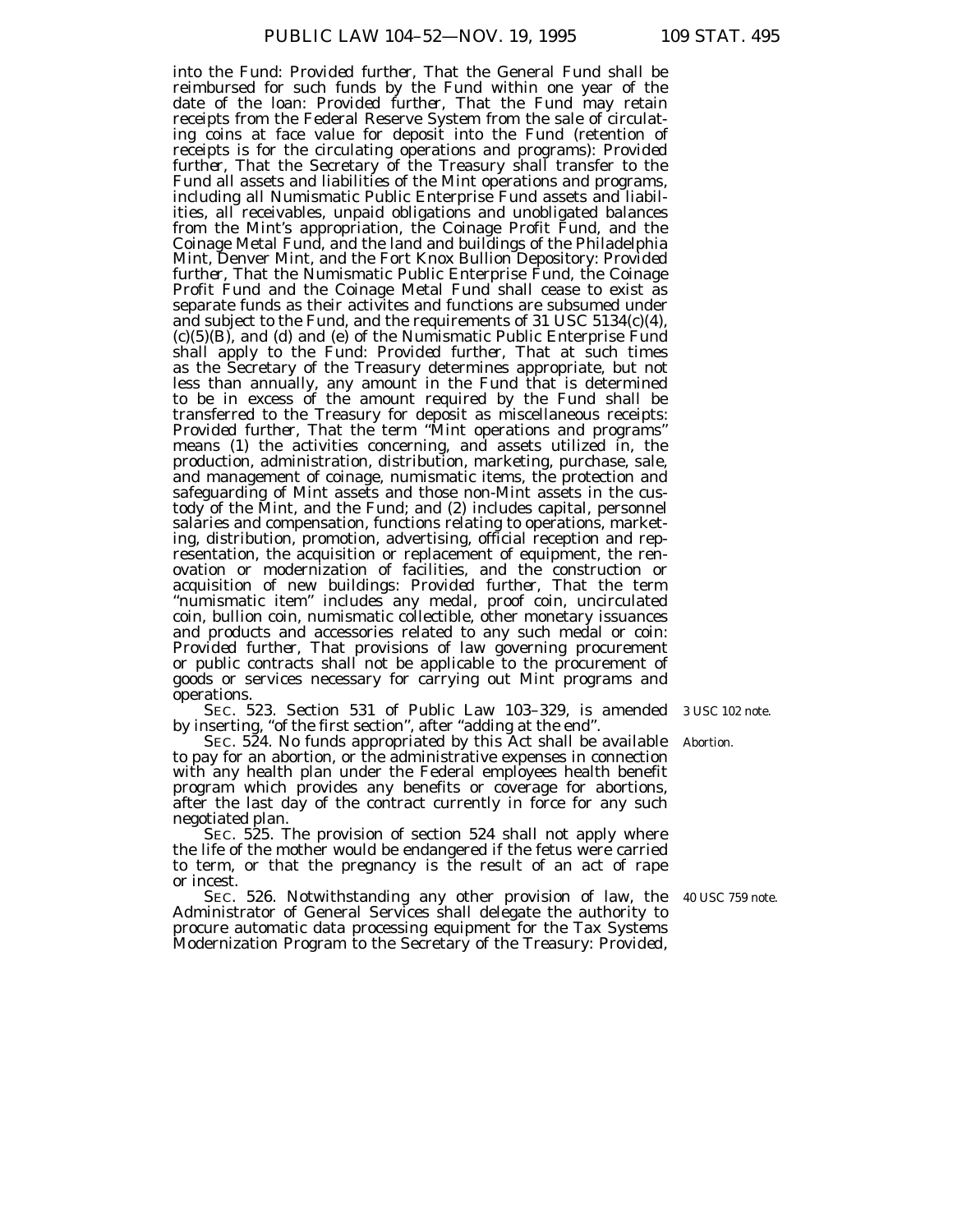That the Director of the Office of Management and Budget shall have the authority to revoke such delegation upon the written recommendation of the Administrator that the Secretary's actions under such delegation are inconsistent with the goals of economic and efficient procurement and utilization of automatic data processing equipment: *Provided further,* That for all other purposes, a procurement conducted under such delegation shall be treated as if made under a delegation by the Administrator pursuant to 40 U.S.C. 759.

SEC. 527. RELIEF OF CERTAIN PERIODICAL PUBLICATIONS.—For mail classification purposes under section 3626 of title 39, United States Code, and any regulations of the United States Postal Service for the administration of that section, a weekly second-class periodical publication which—

(i) is eligible to publish legal notices under any applicable laws of the State where it is published;

(ii) is eligible to be mailed at the rates for mail under former subsection 4358 (a), (b), and (c) of title 39, United States Code, as limited by current subsection 3626(g) of that title; and

(iii) the pages of which were customarily secured by 2 staples before March 19, 1989;

shall not be considered to be a bound publication solely because its pages continue to be secured by  $\hat{z}$  staples after that date.

SEC. 528. (a) Prior to February 15, 1996, none of the funds appropriated by this Act may, with respect to an individual employed by the Bureau of the Public Debt in the Washington metropolitan region on April 10, 1991, be used to separate, reduce the grade or pay of, or carry out any other adverse personnel action against such individual for declining to accept a directed reassignment to a position outside such region, pursuant to a transfer of any such Bureau's operations or functions to Parkersburg, West Virginia.

(b) Subsection (a) shall not apply with respect to any individual who, prior to February 15, 1996, declines an offer of another position in the Department of the Treasury which is of at least equal pay and which is within the Washington metropolitan region.

SEC. 529. Section 4 of the Presidential Protection Assistance Act of 1976, Public Law 94-524, is amended by striking "\$75,000" and inserting in lieu thereof "\$200,000".

SEC. 530. No part of any appropriation made available in this Act shall be used to implement Bureau of Alcohol, Tobacco and Firearms Ruling TD ATF–360; Re: Notice Nos. 782, 780, 91F009P.

SEC. 531. Section 5542 of title 5, United States Code, is amended by adding the following new subsection at the end:

''(e) Notwithstanding subsection (d)(1) of this section, all hours of overtime work scheduled in advance of the administrative workweek shall be compensated under subsection (a) if that work involves duties as authorized by section 3056(a) of title 18, United States Code, and if the investigator performs, on that same day, at least 2 hours of overtime work not scheduled in advance of the administrative workweek.''.

Postal service. 39 USC 3626 note.

18 USC 3056 note.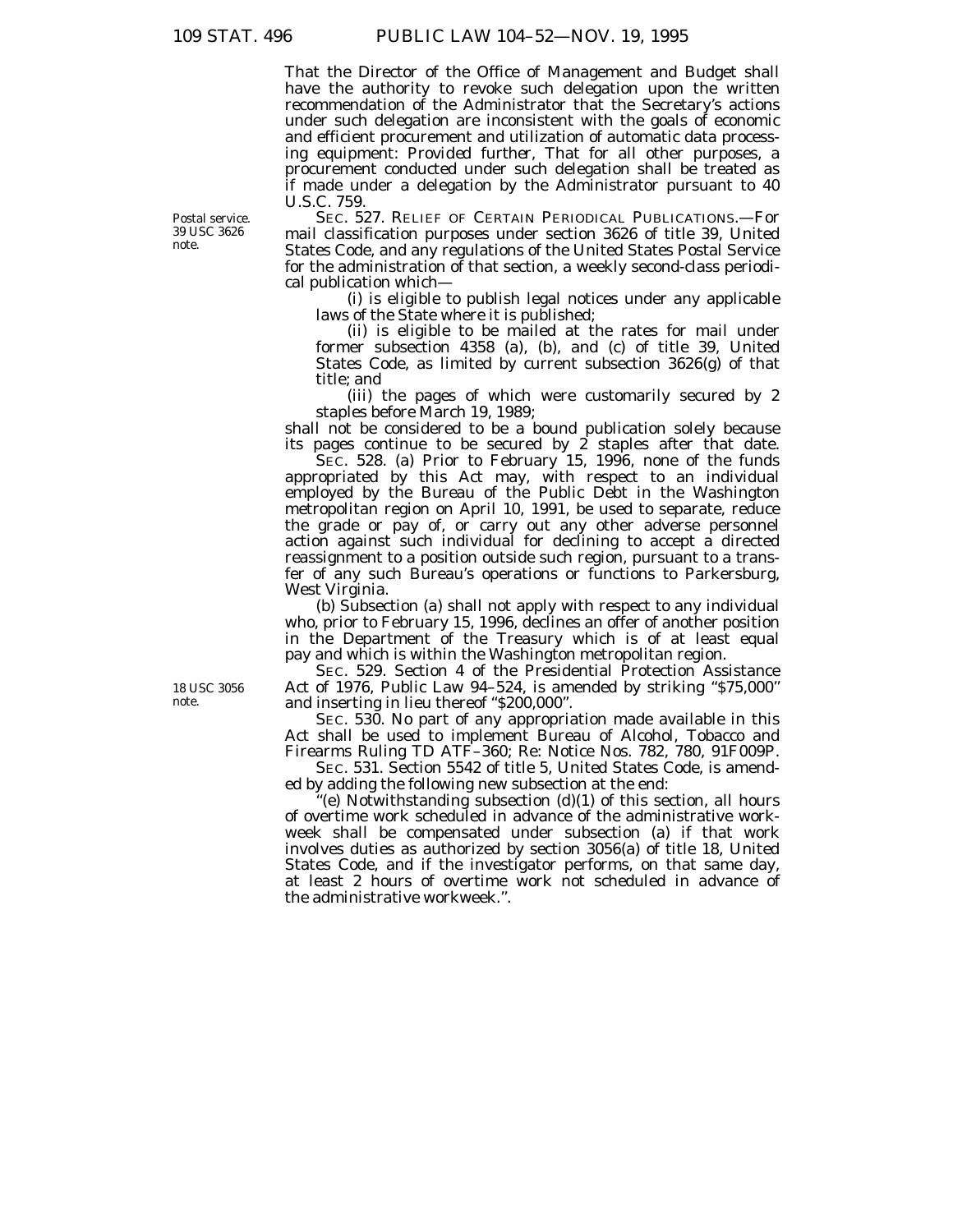# DEPARTMENTS, AGENCIES, AND CORPORATIONS

SECTION 601. Funds appropriated in this or any other Act may be used to pay travel to the United States for the immediate family of employees serving abroad in cases of death or life threatening illness of said employee.

United States receiving appropriated funds under this or any other Act for fiscal year 1996 shall obligate or expend any such funds, unless such department, agency, or instrumentality has in place, and will continue to administer in good faith, a written policy designed to ensure that all of its workplaces are free from the illegal use, possession, or distribution of controlled substances (as defined in the Controlled Substances Act) by the officers and employees of such department, agency, or instrumentality. SEC. 602. No department, agency, or instrumentality of the Drug-free

SEC. 603. Notwithstanding 31 U.S.C. 1345, any agency, department or instrumentality of the United States which provides or proposes to provide child care services for Federal employees may reimburse any Federal employee or any person employed to provide such services for travel, transportation, and subsistence expenses incurred for training classes, conferences or other meetings in connection with the provision of such services: *Provided,* That any per diem allowance made pursuant to this section shall not exceed the rate specified in regulations prescribed pursuant to section 5707 of title 5, United States Code.

SEC. 604. Unless otherwise specifically provided, the maximum amount allowable during the current fiscal year in accordance with section 16 of the Act of August 2, 1946 (60 Stat. 810), for the purchase of any passenger motor vehicle (exclusive of buses, ambulances, law enforcement, and undercover surveillance vehicles), is hereby fixed at \$8,100 except station wagons for which the maximum shall be \$9,100: *Provided,* That these limits may be exceeded by not to exceed \$3,700 for police-type vehicles, and by not to exceed \$4,000 for special heavy-duty vehicles: *Provided further,* That the limits set forth in this section may not be exceeded by more than five percent for electric or hybrid vehicles purchased for demonstration under the provisions of the Electric and Hybrid Vehicle Research, Development, and Demonstration Act of 1976: *Provided further,* That the limits set forth in this section may be exceeded by the incremental cost of clean alternative fuels vehicles acquired pursuant to Public Law 101–549 over the cost of comparable conventionally fueled vehicles.

SEC. 605. Appropriations of the executive departments and independent establishments for the current fiscal year available for expenses of travel or for the expenses of the activity concerned, are hereby made available for quarters allowances and cost-ofliving allowances, in accordance with 5 U.S.C. 5922–24.

SEC. 606. Unless otherwise specified during the current fiscal 5 USC 3101 note. year no part of any appropriation contained in this or any other Act shall be used to pay the compensation of any officer or employee of the Government of the United States (including any agency the majority of the stock of which is owned by the Government of the United States) whose post of duty is in the continental United States unless such person (1) is a citizen of the United States, (2) is a person in the service of the United States on

workplace.

31 USC 1343 note.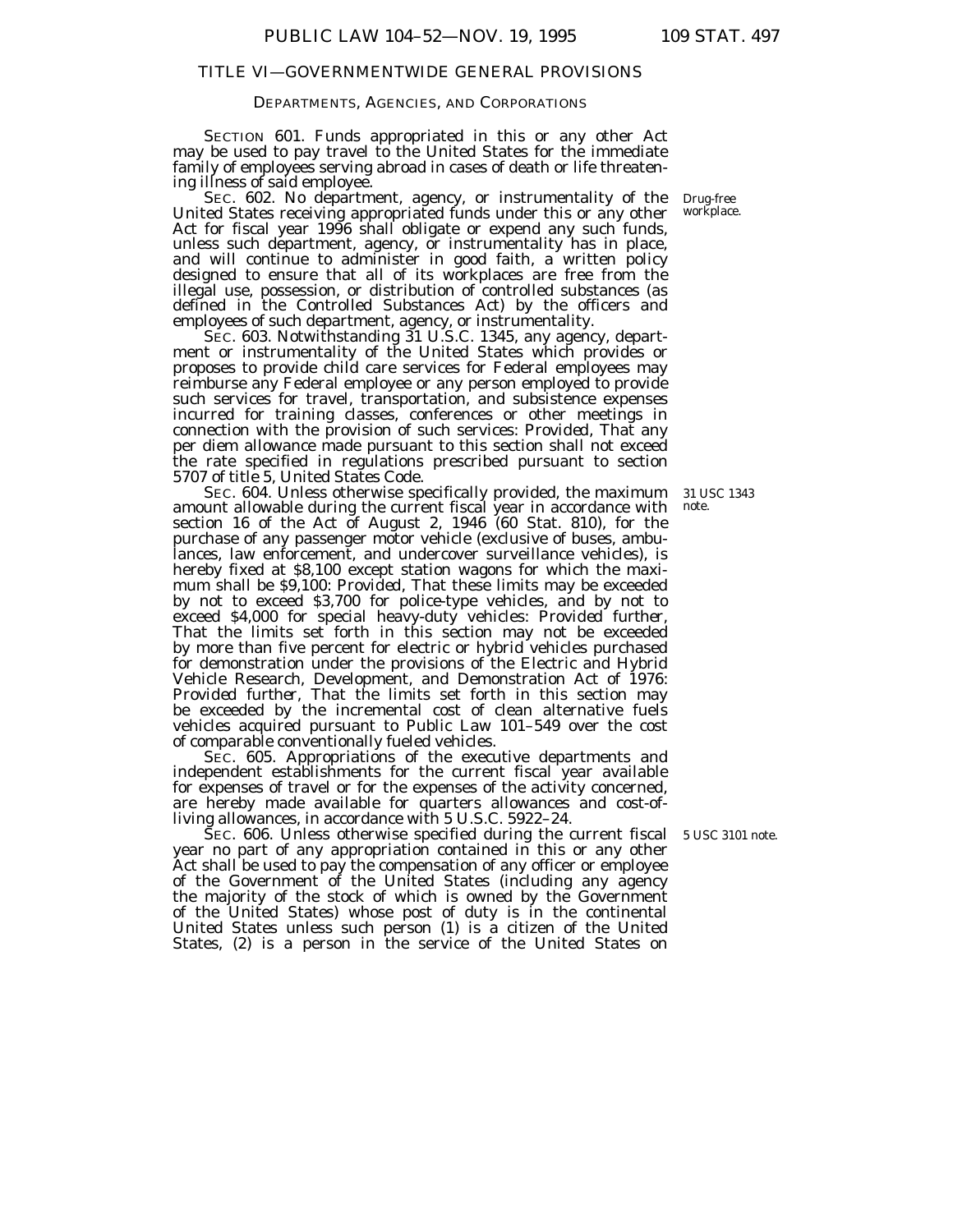the date of enactment of this Act who, being eligible for citizenship, has filed a declaration of intention to become a citizen of the United States prior to such date and is actually residing in the United States, (3) is a person who owes allegiance to the United States, (4) is an alien from Cuba, Poland, South Vietnam, the countries of the former Soviet Union, or the Baltic countries lawfully admitted to the United States for permanent residence, (5) South Vietnamese, Cambodian, and Laotian refugees paroled in the United States after January 1, 1975, or (6) nationals of the People's Republic of China that qualify for adjustment of status pursuant to the Chinese Student Protection Act of 1992: *Provided,* That for the purpose of this section, an affidavit signed by any such person shall be considered prima facie evidence that the requirements of this section with respect to his or her status have been complied with: *Provided further,* That any person making a false affidavit shall be guilty of a felony, and, upon conviction, shall be fined no more than \$4,000 or imprisoned for not more than one year, or both: *Provided further,* That the above penal clause shall be in addition to, and not in substitution for, any other provisions of existing law: *Provided further,* That any payment made to any officer or employee contrary to the provisions of this section shall be recoverable in action by the Federal Government. This section shall not apply to citizens of Ireland, Israel, the Republic of the Philippines or to nationals of those countries allied with the United States in the current defense effort, or to international broadcasters employed by the United States Information Agency, or to temporary employment of translators, or to temporary employment in the field service (not to exceed sixty days) as a result of emergencies.

SEC. 607. Appropriations available to any department or agency during the current fiscal year for necessary expenses, including maintenance or operating expenses, shall also be available for payment to the General Services Administration for charges for space and services and those expenses of renovation and alteration of buildings and facilities which constitute public improvements performed in accordance with the Public Buildings Act of 1959 (73 Stat. 749), the Public Buildings Amendments of 1972 (87 Stat. 216), or other applicable law.

SEC. 608. In addition to funds provided in this or any other Act, all Federal agencies are authorized to receive and use funds resulting from the sale of materials recovered through recycling or waste prevention programs. Such funds shall be available until expended for the following purposes:

(1) Acquisition, waste reduction and prevention and recycling programs as described in Executive Order 12873 (October 20, 1993), including any such programs adopted prior to the effective date of the Executive Order.

(2) Other Federal agency environmental management programs, including but not limited to, the development and implementation of hazardous waste management and pollution prevention programs.

(3) Other employee programs as authorized by law or as deemed appropriate by the head of the Federal agency.

SEC. 609. Funds made available by this or any other Act for administrative expenses in the current fiscal year of the corporations and agencies subject to chapter 91 of title 31, United States Code, shall be available, in addition to objects for which such funds are otherwise available, for rent in the District of Columbia;

Law enforcement and crime.

Recycling. Environmental protection.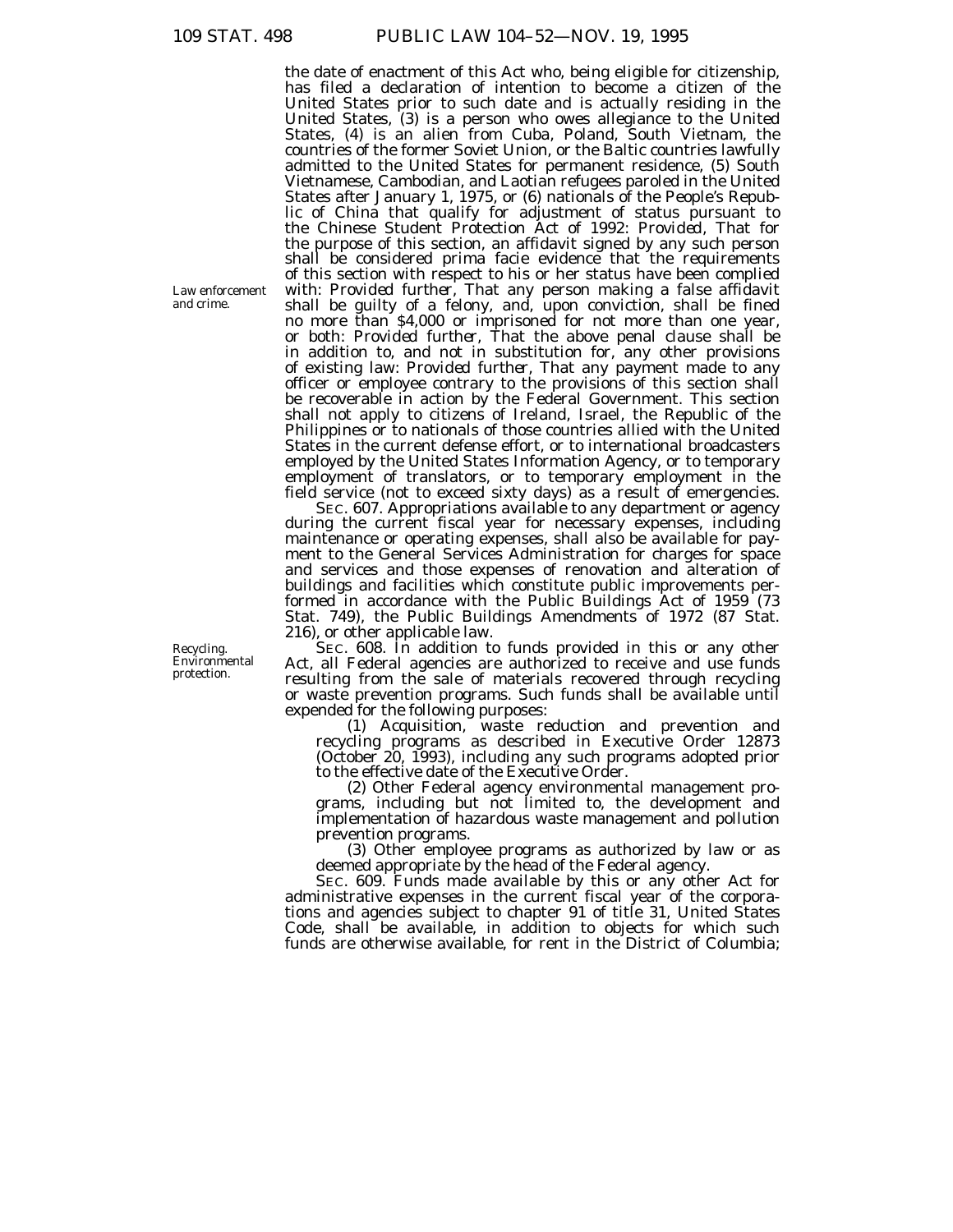services in accordance with 5 U.S.C. 3109; and the objects specified under this head, all the provisions of which shall be applicable to the expenditure of such funds unless otherwise specified in the Act by which they are made available: *Provided,* That in the event any functions budgeted as administrative expenses are subsequently transferred to or paid from other funds, the limitations on administrative expenses shall be correspondingly reduced.

SEC. 610. No part of any appropriation for the current fiscal year contained in this or any other Act shall be paid to any person for the filling of any position for which he or she has been nominated after the Senate has voted not to approve the nomination of said person.

SEC. 611. Any department or agency to which the Administrator Rent.of General Services has delegated the authority to operate, maintain or repair any building or facility pursuant to section 205(d) of the Federal Property and Administrative Services Act of 1949, as amended, shall retain that portion of the GSA rental payment available for operation, maintenance or repair of the building or facility, as determined by the Administrator, and expend such funds directly for the operation, maintenance or repair of the building or facility. Any funds retained under this section shall remain available until expended for such purposes.

SEC. 612. Pursuant to section 1415 of the Act of July 15, 1952 (66 Stat. 662), foreign credits (including currencies) owed to or owned by the United States may be used by Federal agencies for any purpose for which appropriations are made for the current fiscal year (including the carrying out of Acts requiring or authorizing the use of such credits), only when reimbursement therefor is made to the Treasury from applicable appropriations of the agency concerned: *Provided,* That such credits received as exchanged allowances or proceeds of sales of personal property may be used in whole or part payment for acquisition of similar items, to the extent and in the manner authorized by law, without reimbursement to the Treasury.

SEC. 613. No part of any appropriation contained in this or any other Act shall be available for interagency financing of boards, commissions, councils, committees, or similar groups (whether or not they are interagency entities) which do not have a prior and specific statutory approval to receive financial support from more than one agency or instrumentality.

SEC. 614. Funds made available by this or any other Act to the ''Postal Service Fund'' (39 U.S.C. 2003) shall be available for employment of guards for all buildings and areas owned or occupied by the Postal Service and under the charge and control of the Postal Service, and such guards shall have, with respect to such property, the powers of special policemen provided by the first section of the Act of June 1, 1948, as amended (62 Stat. 281; 40 U.S.C. 318), and, as to property owned or occupied by the Postal Service, the Postmaster General may take the same actions as the Administrator of General Services may take under the provisions of sections 2 and 3 of the Act of June 1, 1948, as amended (62 Stat. 281; 40 U.S.C. 318a, 318b), attaching thereto penal consequences under the authority and within the limits provided in section 4 of the Act of June 1, 1948, as amended  $(62 \text{ Stat. } 281)$ ; 40 U.S.C. 318c).

SEC. 615. None of the funds made available pursuant to the provisions of this Act shall be used to implement, administer, or

Postal service. Law enforcement and crime.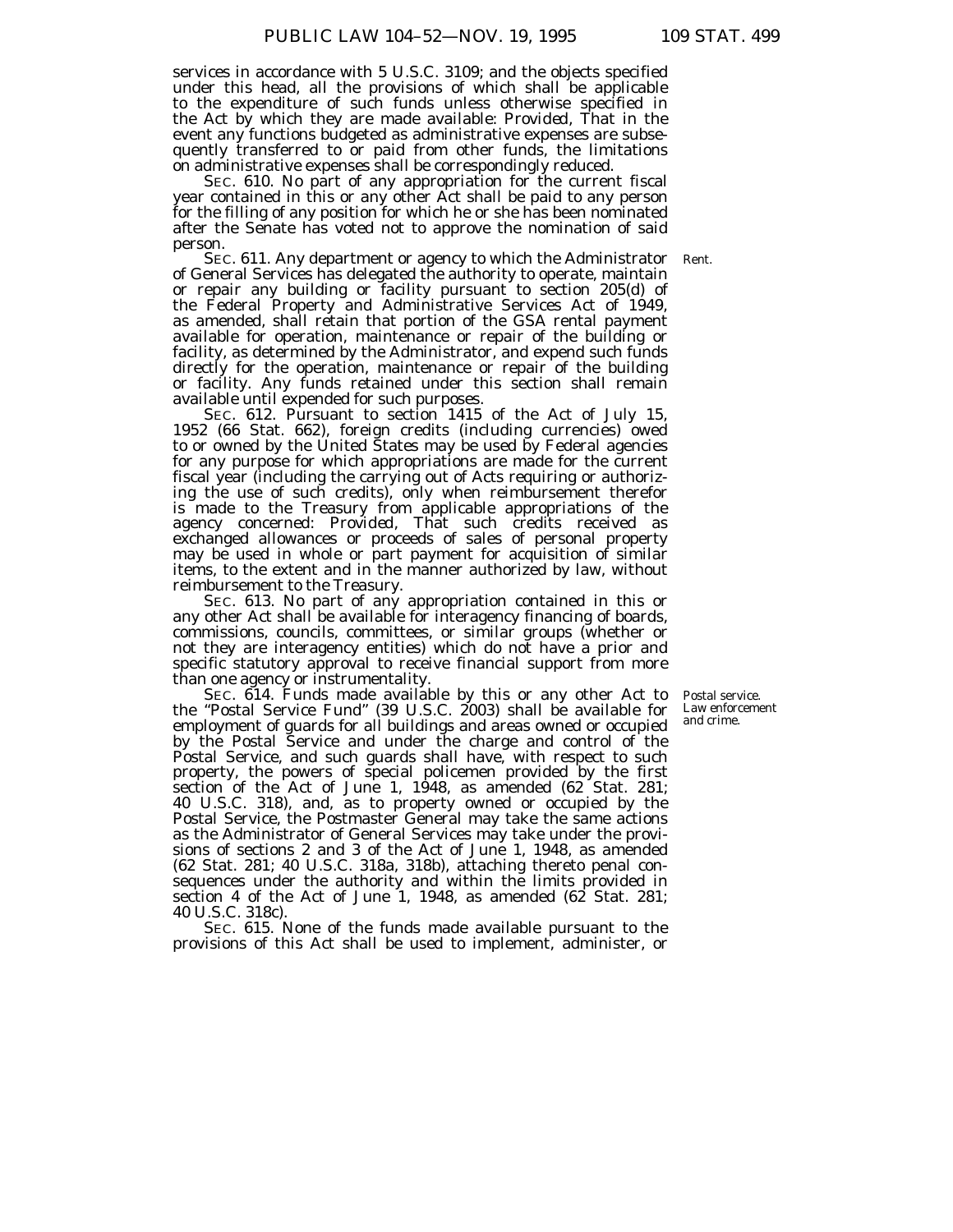enforce any regulation which has been disapproved pursuant to a resolution of disapproval duly adopted in accordance with the applicable law of the United States.

SEC. 616. (a) Notwithstanding any other provision of law, and except as otherwise provided in this section, no part of any of the funds appropriated for the fiscal year ending on September 30, 1996, by this or any other Act, may be used to pay any prevailing rate employee described in section  $5342(a)(2)(A)$  of title 5, United States Code—

(1) during the period from the date of expiration of the limitation imposed by section 617 of the Treasury, Postal Service and General Government Appropriations Act, 1995, until the normal effective date of the applicable wage survey adjustment that is to take effect in fiscal year 1996, in an amount that exceeds the rate payable for the applicable grade and step of the applicable wage schedule in accordance with such section 617; and

(2) during the period consisting of the remainder of fiscal year 1996, in an amount that exceeds, as a result of a wage survey adjustment, the rate payable under paragraph (1) by more than the sum of—

(A) the percentage adjustment taking effect in fiscal year 1996 under section 5303 of title 5, United States Code, in the rates of pay under the General Schedule; and

(B) the difference between the overall average percentage of the locality-based comparability payments taking effect in fiscal year 1996 under section 5304 of such title (whether by adjustment or otherwise), and the overall average percentage of such payments which was effective in fiscal year 1995 under such section.

(b) Notwithstanding any other provision of law, no prevailing rate employee described in subparagraph (B) or (C) of section 5342(a)(2) of title 5, United States Code, and no employee covered by section 5348 of such title, may be paid during the periods for which subsection (a) is in effect at a rate that exceeds the rates that would be payable under subsection (a) were subsection (a) applicable to such employee.

(c) For the purposes of this section, the rates payable to an employee who is covered by this section and who is paid from a schedule not in existence on September 30, 1995, shall be determined under regulations prescribed by the Office of Personnel Management.

(d) Notwithstanding any other provision of law, rates of premium pay for employees subject to this section may not be changed from the rates in effect on September 30, 1995, except to the extent determined by the Office of Personnel Management to be consistent with the purpose of this section.

(e) This section shall apply with respect to pay for service performed after September 30, 1995.

(f) For the purpose of administering any provision of law (including section 8431 of title 5, United States Code, and any rule or regulation that provides premium pay, retirement, life insurance, or any other employee benefit) that requires any deduction or contribution, or that imposes any requirement or limitation on the basis of a rate of salary or basic pay, the rate of salary or

Regulations.

Effective date.

Locality pay. 5 USC 5343 note.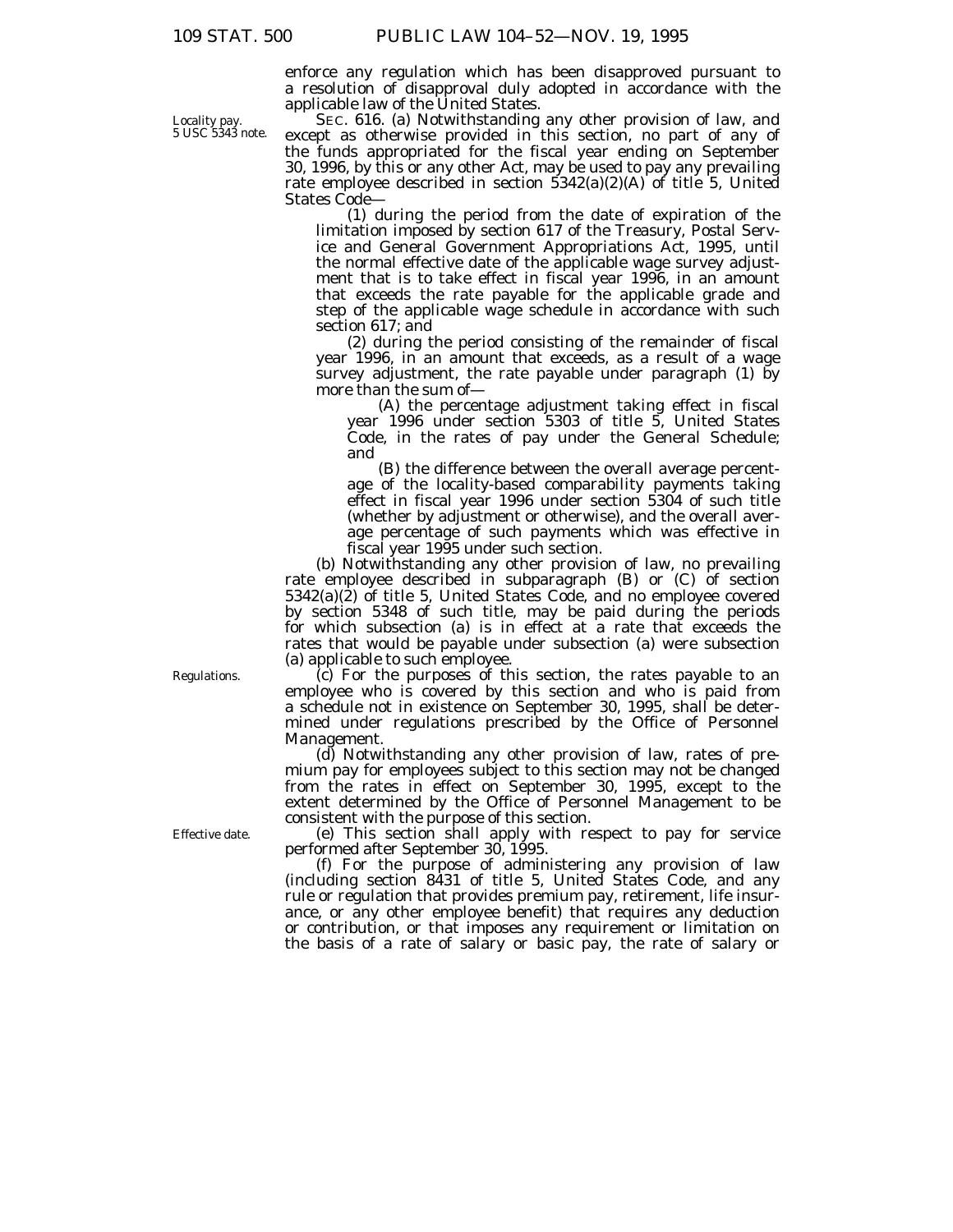basic pay payable after the application of this section shall be treated as the rate of salary or basic pay.

(g) Nothing in this section shall be considered to permit or require the payment to any employee covered by this section at a rate in excess of the rate that would be payable were this section not in effect.

(h) The Office of Personnel Management may provide for exceptions to the limitations imposed by this section if the Office determines that such exceptions are necessary to ensure the recruitment or retention of qualified employees.

SEC. 617. During the period in which the head of any department or agency, or any other officer or civilian employee of the Government appointed by the President of the United States, holds office, no funds may be obligated or expended in excess of \$5,000 to furnish or redecorate the office of such department head, agency head, officer or employee, or to purchase furniture or make improvements for any such office, unless advance notice of such furnishing or redecoration is expressly approved by the Committees on Appropriations of the House and Senate. For the purposes of this section, the word ''office'' shall include the entire suite of offices assigned to the individual, as well as any other space used primarily by the individual or the use of which is directly controlled by the individual.

SEC. 618. Notwithstanding any other provision of law, no executive branch agency shall purchase, construct, and/or lease any additional facilities, except within or contiguous to existing locations, to be used for the purpose of conducting Federal law enforcement training without the advance approval of the House and Senate Committees on Appropriations.

SEC. 619. Notwithstanding section 1346 of title 31, United States Code, or Sec. 613 of this Act, funds made available for fiscal year 1996 by this or any other Act shall be available for the interagency funding of national security and emergency preparedness telecommunications initiatives which benefit multiple Federal departments, agencies, or entities, as provided by Executive Order Numbered 12472 (April 3, 1984).

SEC. 620. Notwithstanding any provisions of this or any other 31 USC 1348 Act, during the fiscal year ending September 30, 1996, and hereafter, any department, division, bureau, or office may use funds appropriated by this or any other Act to install telephone lines, and necessary equipment, and to pay monthly charges, in any private residence or private apartment of an employee who has been authorized to work at home in accordance with guidelines issued by the Office of Personnel Management: *Provided,* That the head of the department, division, bureau, or office certifies that adequate safeguards against private misuse exist, and that the service is necessary for direct support of the agency's mission.

SEC. 621. (a) None of the funds appropriated by this or any other Act may be obligated or expended by any Federal department, agency, or other instrumentality for the salaries or expenses of any employee appointed to a position of a confidential or policydetermining character excepted from the competitive service pursuant to section 3302 of title 5, United States Code, without a certification to the Office of Personnel Management from the head of the Federal department, agency, or other instrumentality employing the Schedule C appointee that the Schedule C position was not

Telecommunications.

note.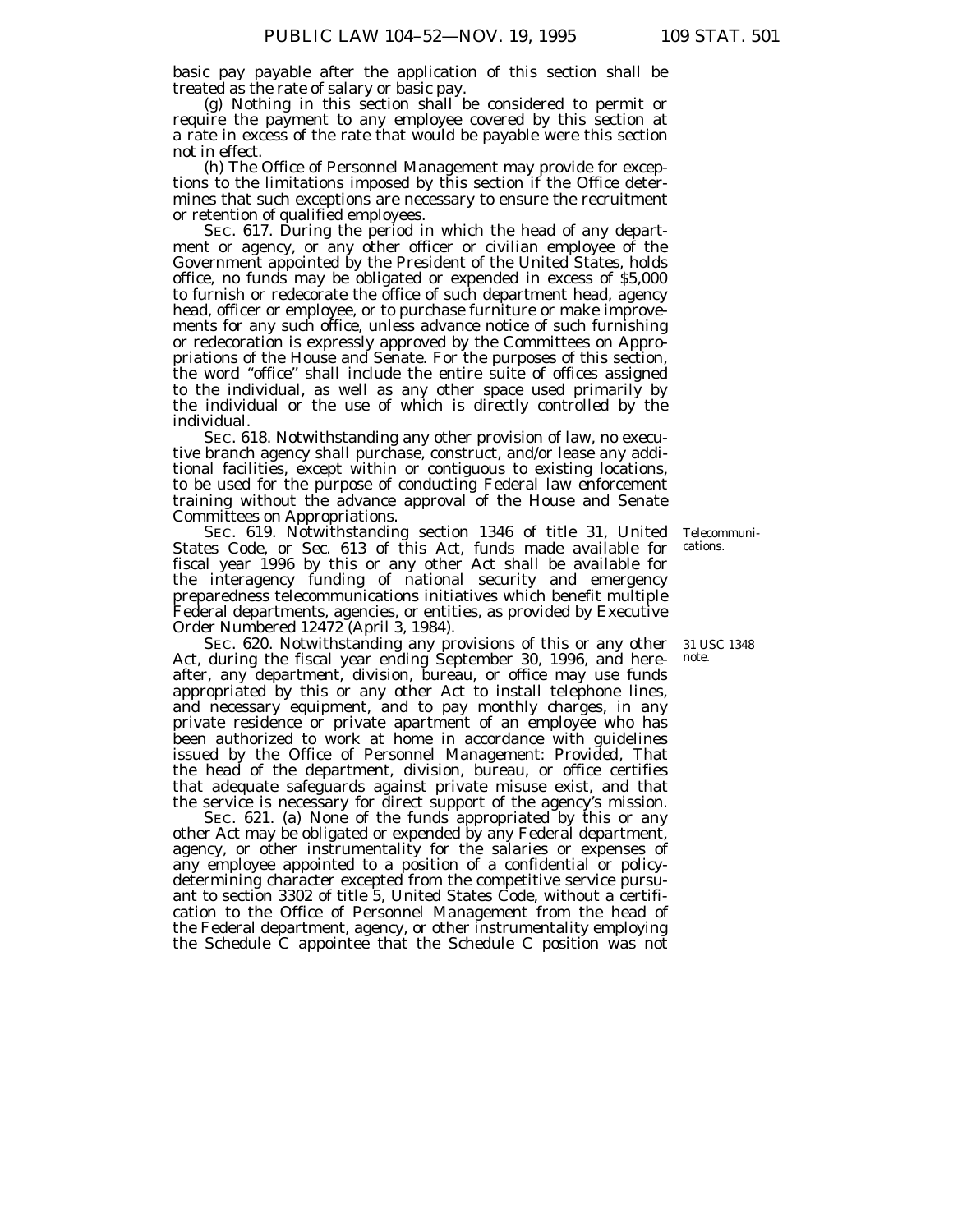created solely or primarily in order to detail the employee to the White House.

(b) The provisions of this section shall not apply to Federal employees or members of the armed services detailed to or from-

(1) the Central Intelligence Agency;

(2) the National Security Agency;

(3) the Defense Intelligence Agency;

(4) the offices within the Department of Defense for the collection of specialized national foreign intelligence through reconnaissance programs;

(5) the Bureau of Intelligence and Research of the Department of State;

(6) any agency, office, or unit of the Army, Navy, Air Force, and Marine Corps, the Federal Bureau of Investigation and the Drug Enforcement Administration of the Department of Justice, the Department of Transportation, the Department of the Treasury, and the Department of Energy performing intelligence functions; and

(7) the Director of Central Intelligence.

SEC. 622. No department, agency, or instrumentality of the United States receiving appropriated funds under this or any other Act for fiscal year 1996 shall obligate or expend any such funds, unless such department, agency or instrumentality has in place, and will continue to administer in good faith, a written policy designed to ensure that all of its workplaces are free from discrimination and sexual harassment and that all of its workplaces are not in violation of title VII of the Civil Rights Act of 1964, as amended, the Age Discrimination in Employment Act of 1967, and the Rehabilitation Act of 1973.

SEC. 623. No part of any appropriation contained in this Act may be used to pay for the expenses of travel of employees, including employees of the Executive Office of the President, not directly responsible for the discharge of official governmental tasks and duties: *Provided,* That this restriction shall not apply to the family of the President, Members of Congress or their spouses, Heads of State of a foreign country or their designee(s), persons providing assistance to the President for official purposes, or other individuals so designated by the President.

SEC. 624. Notwithstanding any provision of law, the President, or his designee, must certify to Congress, annually, that no person or persons with direct or indirect responsibility for administering the Executive Office of the President's Drug-Free Workplace Plan are themselves subject to a program of individual random drug testing.

SEC. 625. (a) Beginning in fiscal year 1996 and thereafter, for each Federal agency, except the Department of Defense (which has separate authority), and except as provided in Public Law 102–393, title IV, section 13 (40 U.S.C. 490g) with respect to the Fund established pursuant to 40 U.S.C. 490(f), an amount equal to 50 percent of—

(1) the amount of each utility rebate received by the agency for energy efficiency and water conservation measures, which the agency has implemented; and

(2) the amount of the agency's share of the measured energy savings resulting from energy-savings performance contracts,

Drug-free workplace.

President. Certification. 5 USC 7301 note.

Conservation. 42 USC 8256 note.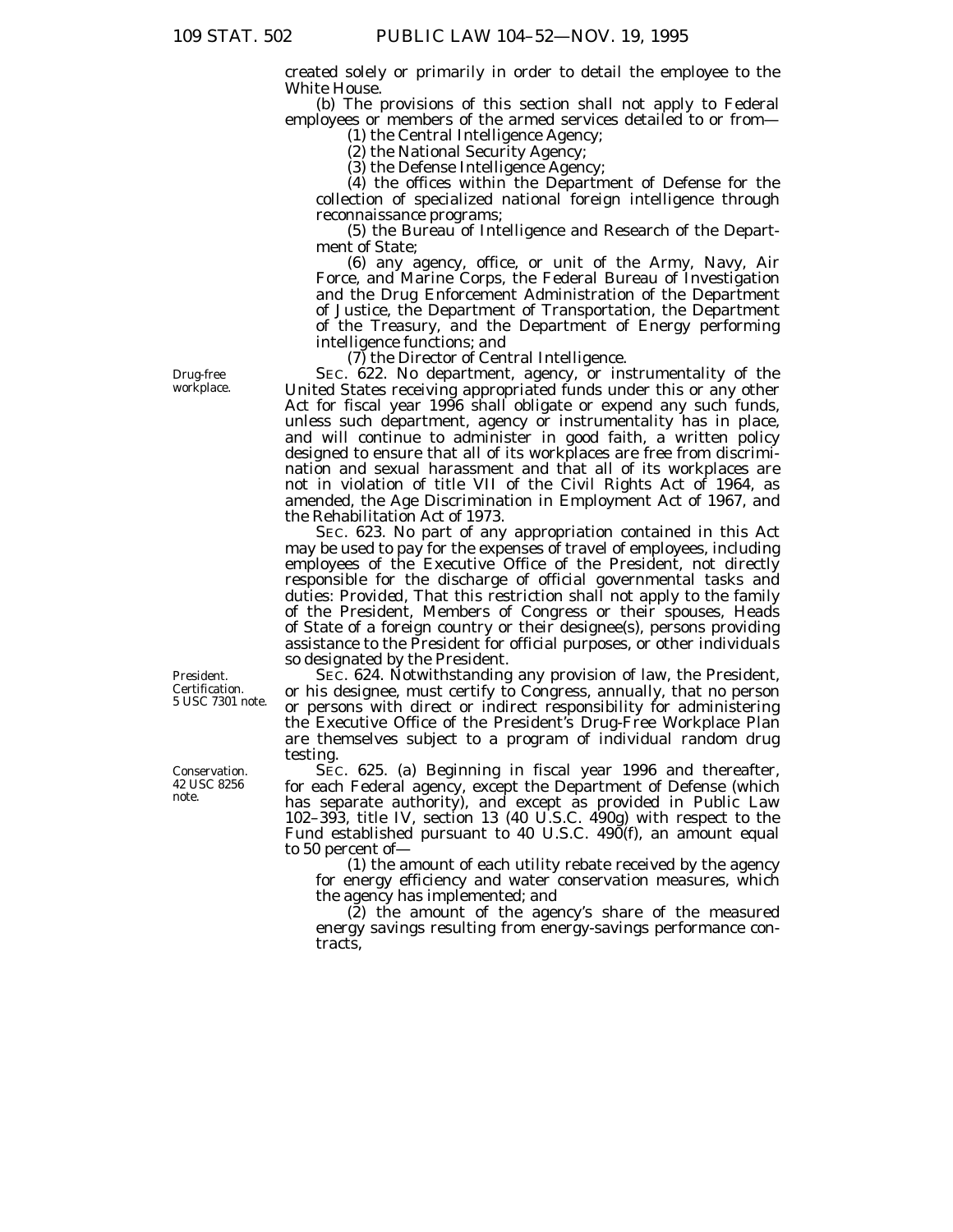may be retained and credited to accounts that fund energy and water conservation activities at the agency's facilities, and shall remain available until expended for additional specific energy efficiency or water conservation projects or activities, including improvements and retrofits, facility surveys, additional or improved utility metering, and employee training and awareness programs, as authorized by section 152(f) of the Energy Policy Act (Public Law 102–486).

(b) The remaining 50 percent of each rebate, and the remaining 50 percent of the amount of the agency's share of savings from energy-savings performance contracts, shall be transferred to the General Fund of the Treasury at the end of the fiscal year in which received.

SEC. 627. (a) None of the funds made available in this Act may be obligated or expended for any employee training when it is made known to the Federal official having authority to obligate or expend such funds that such employee training—

(1) does not meet identified needs for knowledge, skills, and abilities bearing directly upon the performance of official duties;

(2) contains elements likely to induce high levels of emotional response or psychological stress in some participants;

(3) does not require prior employee notification of the content and methods to be used in the training and written end of course evaluation;

(4) contains any methods or content associated with religious or quasi-religious belief systems or ''new age'' belief systems as defined in Equal Employment Opportunity Commission Notice N–915.022, dated September 2, 1988;

(5) is offensive to, or designed to change, participants' personal values or lifestyle outside the workplace; or

(6) includes content related to human immunodeficiency virus/acquired immune deficiency syndrome (HIV/AIDS) other than that necessary to make employees more aware of the medical ramifications of HIV/AIDS and the workplace rights of HIV-positive employees.

(b) Nothing in this section shall prohibit, restrict, or otherwise preclude an agency from conducting training bearing directly upon the performance of official duties.

Nondisclosure.

SEC. 628. No funds appropriated in this or any other Act for fiscal year 1996 may be used to implement or enforce the agreements in Standard Forms 312 and 4355 of the Government or any other nondisclosure policy, form or agreement if such policy, form or agreement does not contain the following provisions: ''These restrictions are consistent with and do not supersede, conflict with or otherwise alter the employee obligations, rights or liabilities created by Executive Order 12356; section 7211 of title 5, United States Code (governing disclosures to Congress); section 1034 of title 10, United States Code, as amended by the Military Whistleblower Protection Act (governing disclosure to Congress by members of the military); section 2302(b)(8) of title 5, United States Code, as amended by the Whistleblower Protection Act (governing disclosures of illegality, waste, fraud, abuse or public health or safety threats); the Intelligence Identities Protection Act of 1982 (50 U.S.C. 421 et seq.) (governing disclosures that could expose confidential Government agents), and the statutes which protect against disclosure that may compromise the national security, including sections

Employee training.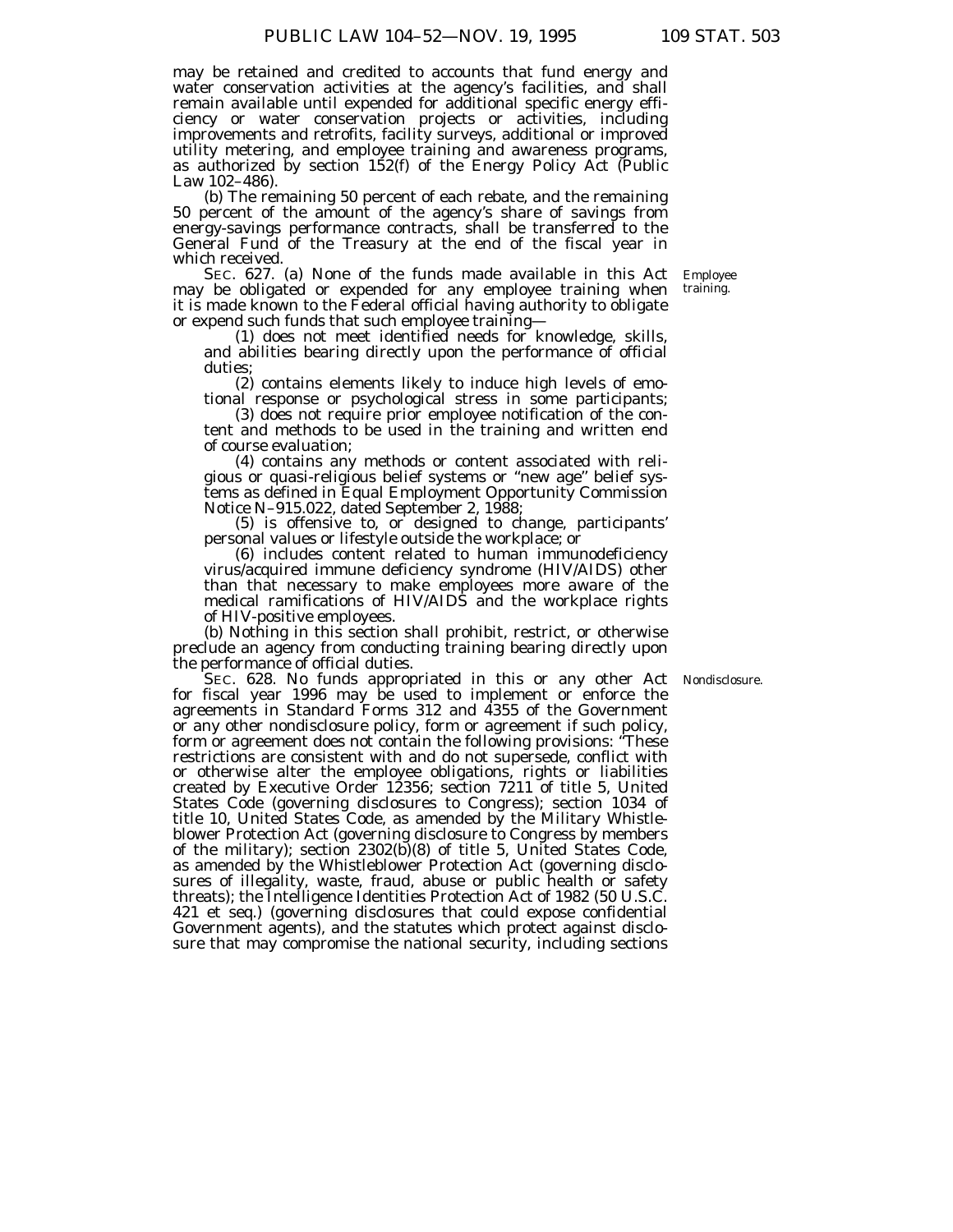641, 793, 794, 798, and 952 of title 18, United States Code, and section 4(b) of the Subversive Activities Act of 1950 (50 U.S.C. section 783(b)). The definitions, requirements, obligations, rights, sanctions and liabilities created by said Executive Order and listed statutes are incorporated into this agreement and are controlling'': *Provided,* That notwithstanding the preceding paragraph, a nondisclosure policy form or agreement that is to be executed by a person connected with the conduct of an intelligence or intelligence-related activity, other than an employee or officer of the United States Government, may contain provisions appropriate to the particular activity for which such document is to be used. Such form or agreement shall, at a minimum, require that the person will not disclose any classified information received in the course of such activity unless specifically authorized to do so by the United States Government. Such nondisclosure forms must also make it clear that they do not bar disclosures to Congress or to an authorized official of an executive agency or the Department of Justice that are essential to reporting a substantial violation of law.

SEC. 629. (a) None of the funds appropriated by this or any other Act may be expended by any Federal Agency to procure any product or service that is subject to the provisions of Public Law 89–306 and that will be available under the procurement by the Administrator of General Services known as ''FTS2000'' unless—

(1) such product or service is procured by the Administrator of General Services as part of the procurement known as ''FTS2000''; or

(2) that agency establishes to the satisfaction of the Administrator of General Services that—

(A) that agency's requirements for such procurement are unique and cannot be satisfied by property and service procured by the Administrator of General Services as part of the procurement known as ''FTS2000''; and

(B) the agency procurement, pursuant to such delegation, would be cost-effective and would not adversely affect the cost-effectiveness of the FTS2000 procurement.

(b) After July 31, 1996, subsection (a) shall apply only if the Administrator of General Services has reported that the FTS2000 procurement is producing prices that allow the Government to satisfy its requirements for such procurement in the most costeffective manner.

(c) The Comptroller General of the United States shall conduct and deliver a comprehensive analysis of the cost to the Federal Government of all Federal agency telecommunications services and traffic, by agency, and provide such report to the House and Senate Committees on Appropriations by no later than May 31, 1996: *Provided,* That such report shall (1) identify which agencies are using FTS2000 systems; (2) determine whether or not such usage is cost-effective; and (3) provide a comparison of telecommunication costs between agencies that use or do not use FTS2000.

SEC. 630. (a) Section 4–607(18) of title 4 of the District of Columbia Code, is amended by inserting ''the United States Secret Service Uniformed Division, the United States Secret Service Division,'' after ''average pay of a member who was an officer or member of''.

Classified information.

Contracts. Telecommunications.

Effective date.

Reports.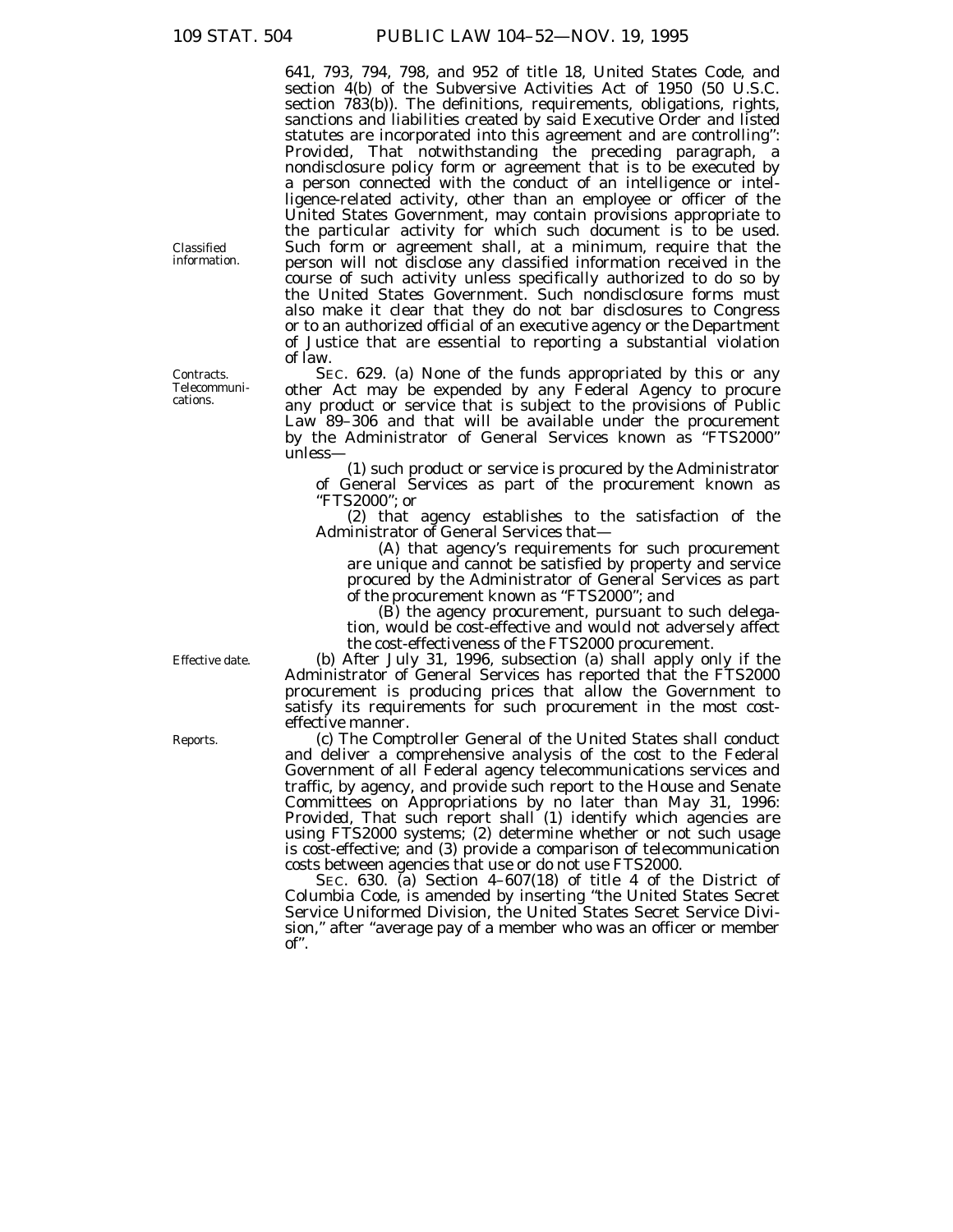(b) Section 4–622 of title 4 of the District of Columbia Code, is amended—

(A) in subsection  $(b)(1)(A)$  by striking out "Of the basis upon which the annuity, relief, or retirement compensation being received by such former member at the time of death was computed" and inserting in lieu thereof "Of the adjusted average pay of such former member'';

(B) in subsection  $(c)(1)(A)(ii)$ , by striking out "The basis" upon which the former member's annuity at the time of death was computed'' and inserting in lieu thereof ''The adjusted average pay of the former member''; and

 $(C)$  in subsection  $(c)(2)(B)$ , by striking out the colon after ''United States Secret Service Division'' through clause (iii) and inserting in lieu thereof '', 75 percent of the adjusted average pay of the former member, divided by the number of eligible children; or''.

Sec. 631. (a) Section 5402 of title 39, United States Code, is amended—

(1) in subsection (f) by striking out ''During the period beginning January 1, 1985, and ending January 1, 1999, the'' and inserting in lieu thereof ''The''; and

(2) in subsection  $(g)(1)$  by amending subparagraph (D) to read as follows:

''(D) have provided scheduled service within the State Alaska.of Alaska for at least 12 consecutive months with aircraft—

''(i) up to 7,500 pounds payload capacity before being selected as a carrier of nonpriority bypass mail at an applicable intra-Alaska bush service mail rate; and

''(ii) over 7,500 pounds payload capacity before being selected as a carrier of nonpriority bypass mail at the intra-Alaska mainline service mail rate.''.

(b)(1) Subject to paragraph (2), the amendment made by subsection (a) shall be effective on and after August 1, 1995.

(2) Subparagraph (D) of section  $540\tilde{2}(g)(1)$  title 39, United States Code (as in effect before the amendment made under subsection (a)), shall apply to a carrier, if such carrier—

(A) has an application pending before the Department of Transportation for approval under section 41102 or 41110(e) of title 39, United States Code, before August 1, 1995; and

(B) would meet the requirements of such subparagraph if such application were approved and such certificate were purchased.

(c) Section 41901(g) of title 49, United States Code, is repealed. SEC. 632. LIMITATION ON USE OF FUNDS FOR THE PROVISION OF CERTAIN FOREIGN ASSISTANCE.

(a) IN GENERAL.—Notwithstanding any other provision of law, none of the funds made available by this Act for the Department of the Treasury shall be available for any activity or for paying the salary of any Government employee where funding an activity or paying a salary to a Government employee would result in a decision, determination, rule, regulation, or policy that would permit the Secretary of the Treasury to make any loan or extension of credit under section 5302 of title 31, United States Code, with respect to a single foreign entity or government of a foreign country (including agencies or other entities of that government)—

Effective date. 39 USC 5402 note.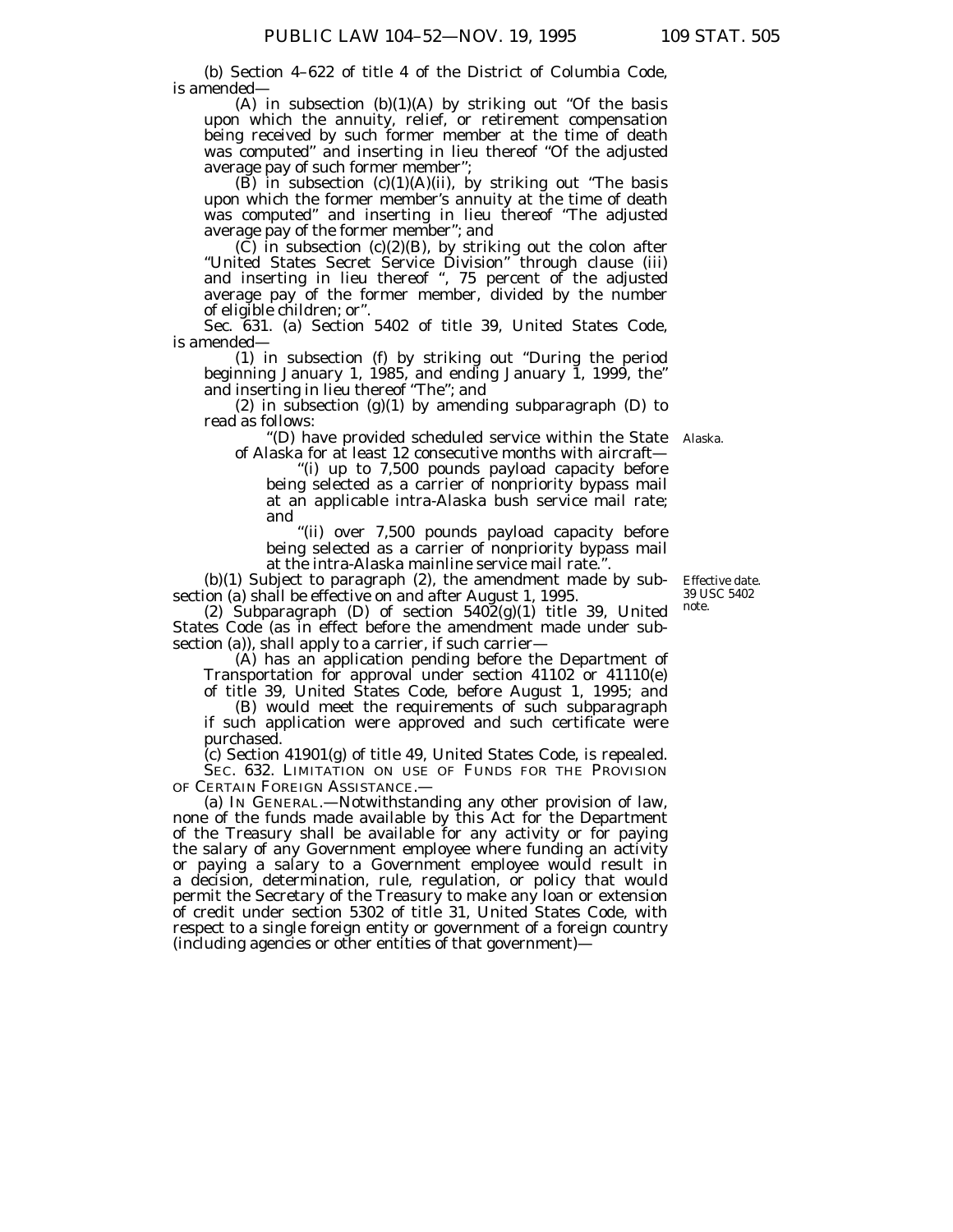(1) with respect to a loan or extension of credit for more than 60 days, unless the President certifies to the Committee on Banking, Housing, and Urban Affairs of the Senate and the Committee on Banking and Financial Services of the House of Representatives that—

(A) there is no projected cost (as that term is defined in section 502 of the Federal Credit Reform Act of 1990) to the United States from the proposed loan or extension of credit; and

(B) any proposed obligation or expenditure of United States funds to or on behalf of the foreign government is adequately backed by an assured source of repayment to ensure that all United States funds will be repaid; and

(2) other than as provided by an Act of Congress, if that loan or extension of credit would result in expenditures and obligations, including contingent obligations, aggregating more than \$1,000,000,000 with respect to that foreign country for more than 180 days during the 12-month period beginning on the date on which the first such action is taken.

(b) WAIVER OF LIMITATIONS.—The President may exceed the dollar and time limitations in subsection (a)(2) if he certifies in writing to the Congress that a financial crisis in that foreign country poses a threat to vital United States economic interests or to the stability of the international financial system.

(c) EXPEDITED PROCEDURES FOR A RESOLUTION OF DIS-APPROVAL.—A presidential certification pursuant to subsection (b) shall not take effect, if the Congress, within thirty calendar days after receiving such certification, enacts a joint resolution of disapproval, as described in paragraph (5) of this subsection.

(1) REFERENCE TO COMMITTEES.—All joint resolutions introduced in the Senate to disapprove the certification shall be referred to the Committee on Banking, Housing and Urban Affairs, and in the House of Representatives, to the appropriate committees.

(2) DISCHARGE OF COMMITTEES.—(A) If the committee of either House to which a resolution has been referred has not reported it at the end of 15 days after its introduction, it is in order to move either to discharge the committee from further consideration of the joint resolution or to discharge the committee from further consideration of any other resolution introduced with respect to the same matter, except no motion to discharge shall be in order after the committee has reported a joint resolution with respect to the same matter.

(B) A motion to discharge may be made only by an individual favoring the resolution, and is privileged in the Senate; and debate thereon shall be limited to not more than 1 hour, the time to be divided in the Senate equally between, and controlled by, the majority leader and the minority leader or their designees.

(3) FLOOR CONSIDERATION IN THE SENATE.— $(A)$  A motion in the Senate to proceed to the consideration of a resolution shall be privileged.

(B) Debate in the Senate on a resolution, and all debatable motions and appeals in connection therewith, shall be limited to not more than 4 hours, to be equally divided between, and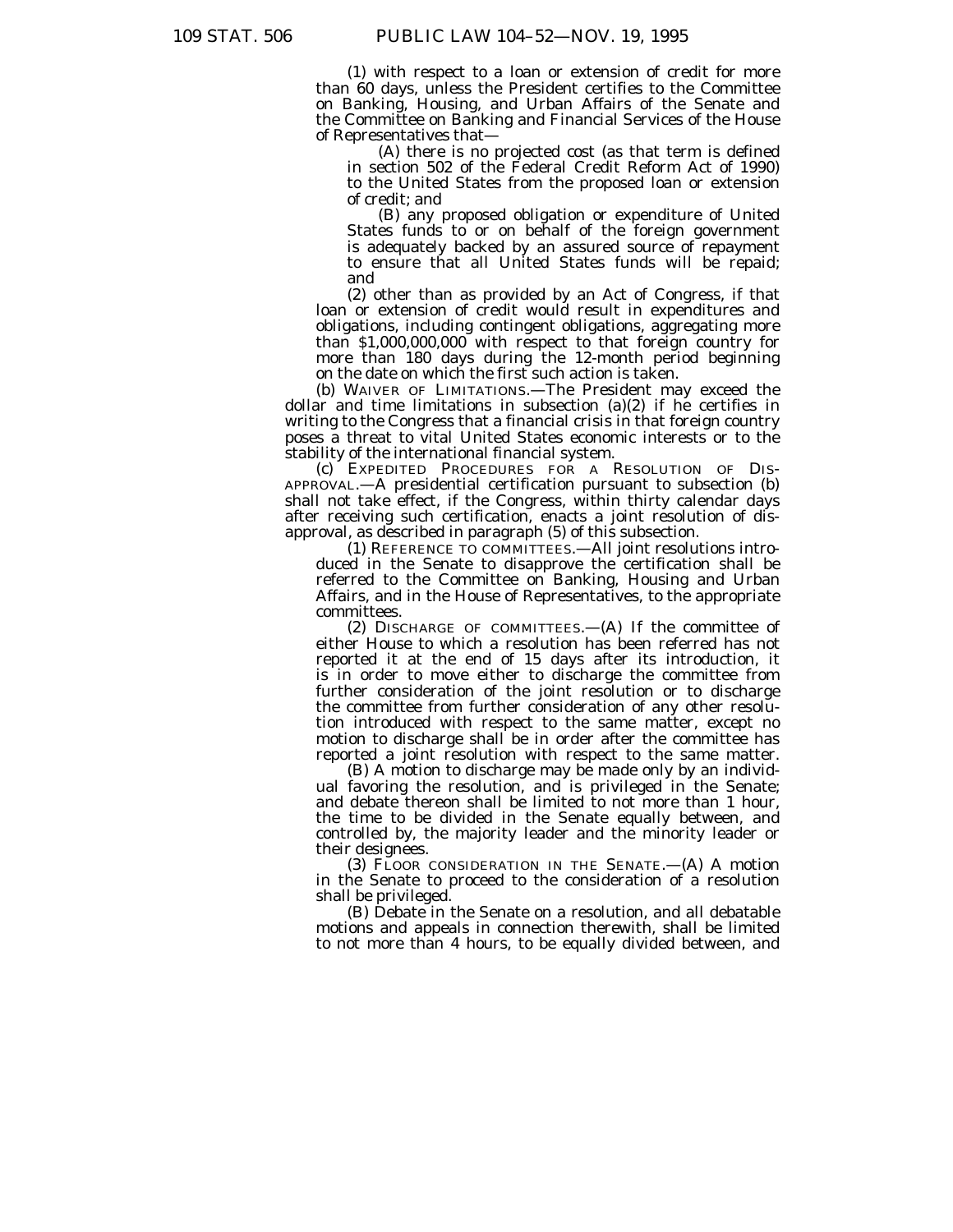controlled by, the majority leader and the minority leader or

their designees. (C) Debate in the Senate on any debatable motion or appeal in connection with a resolution shall be limited to not more than 20 minutes, to be equally divided between, and controlled by, the mover and the manager of the resolution, except that in the event the manager of the resolution is in favor of any such motion or appeal, the time in opposition thereto, shall be controlled by the minority leader or his designee. Such leaders, or either of them, may, from time under their control on the passage of a resolution, allot additional time to any Senator during the consideration of any debatable motion or appeal.

(D) A motion in the Senate to further limit debate on a resolution, debatable motion, or appeal is not debatable. No amendment to, or motion to recommit, a resolution is in order in the Senate.

(4) In the case of a resolution, if prior to the passage by one House of a resolution of that House, that House receives a resolution with respect to the same matter from the other House, then—

(A) the procedure in that House shall be the same as if no resolution had been received from the other House; but

(B) the vote on final passage shall be on the resolution of the other House.

(5) For purposes of this subsection, the term ''joint resolution'' means only a joint resolution of the 2 Houses of Congress, the matter after the resolving clause of which is as follows: ''That the Congress disapproves the action of the President under section 632(b) of the Treasury, Postal Service, and General Government Appropriations Act, 1996, notice of which was submitted to the Congress on ...,", with the blank space being filled with the appropriate date.

(d) APPLICABILITY.—This section—

(1) shall not apply to any action taken as part of the program of assistance to Mexico announced by the President on January 31, 1995; and

(2) shall remain in effect through fiscal year 1996.

SEC. 633. For purposes of each provision of law amended by 5 USC 5303 note. section 704(a)(2) of the Ethics Reform Act of 1989 (5 U.S.C. 5318 note), no adjustment under section 5303 of title 5, United States Code, shall be considered to have taken effect in fiscal year 1996 in the rates of basic pay for the statutory pay systems.

SEC. 634. Notwithstanding any other provision of law, the Museum. United States Customs Service shall transfer, without consideration, to the National Warplane Museum in Geneseo, New York, 2 seized and forfeited A–37 Dragonfly jets for display and museum purposes.

SEC. 636. This section may be cited as the "Prohibition of Cigarette Sales to Minors in Federal Buildings and Lands Act''.

(a) As used in this section—

(1) the term "Federal agency" means-

(A) an Executive agency as defined in section 105 of title 5, United States Code; and

(B) each entity specified in subparagraphs (B) through (H) of section 5721(1) of title 5, United States Code;

Prohibition of Cigarette Sales to Minors in Federal Buildings and Lands Act. 40 USC 486 note.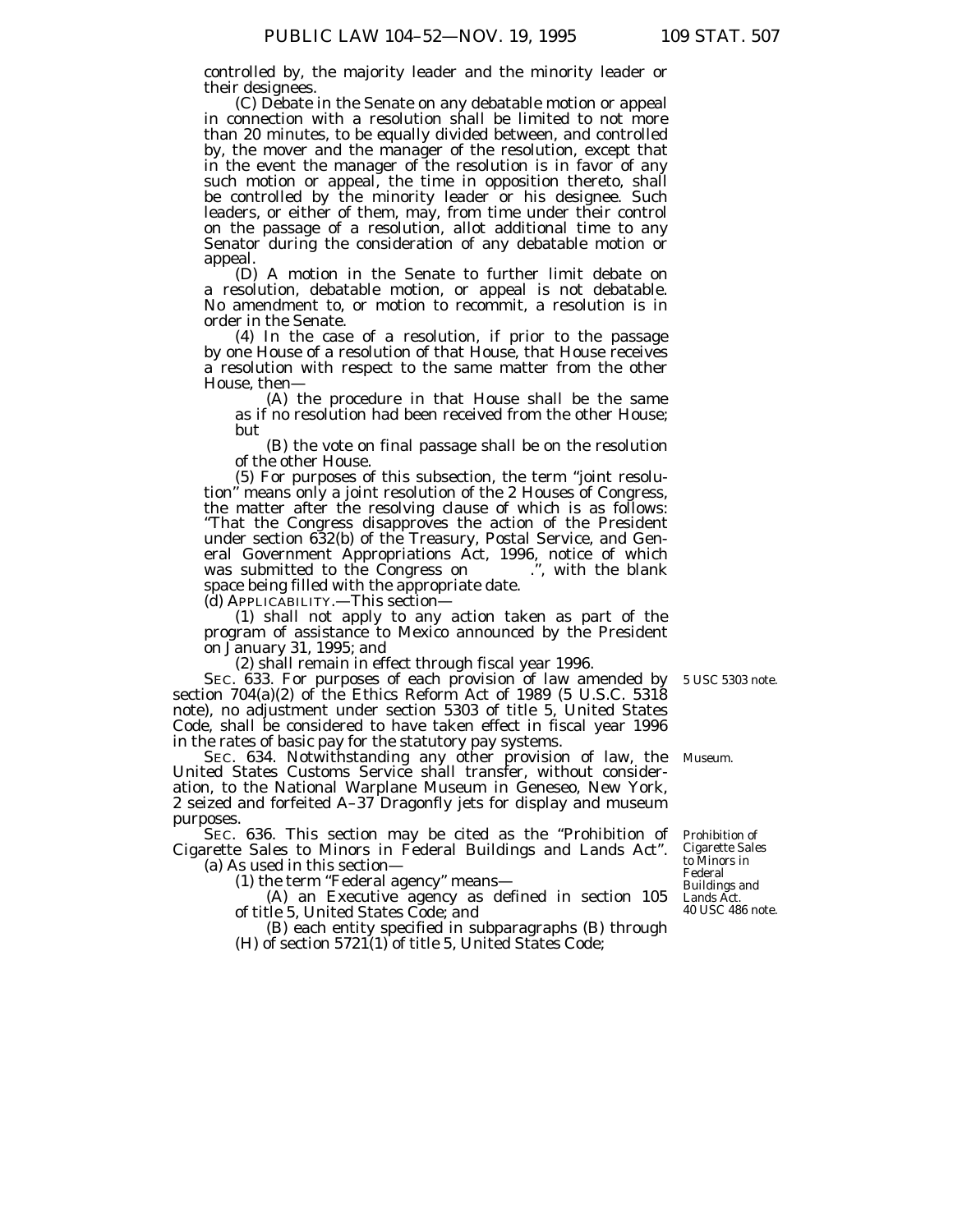(2) the term ''Federal building'' means—

(A) any building or other structure owned in whole or in part by the United States or any Federal agency, including any such structure occupied by a Federal agency under a lease agreement; and

(B) includes the real property on which such building is located;

(3) the term ''minor'' means an individual under the age of 18 years; and

(4) the term ''tobacco product'' means cigarettes, cigars, little cigars, pipe tobacco, smokeless tobacco, snuff, and chewing tobacco.

Regulations.

(b)(1) No later than 45 days after the date of the enactment of this Act, the Administrator of General Services and the head of each Federal agency shall promulgate regulations that prohibit—

(A) the sale of tobacco products in vending machines located in or around any Federal building under the jurisdiction of the Administrator or such agency head; and

(B) the distribution of free samples of tobacco products in or around any Federal building under the jurisdiction of the Administrator or such agency head.

(2) The Administrator of General Services or the head of an agency, as appropriate, may designate areas not subject to the provisions of paragraph (1), if such area also prohibits the presence of minors.

(3) The provisions of this subsection shall be carried out—

(A) by the Administrator of General Services for any Federal building which is maintained, leased, or has title of ownership vested in the General Services Administration; or

(B) by the head of a Federal agency for any Federal building which is maintained, leased, or has title of ownership vested in such agency.

(c) No later than 90 days after the date of enactment of this Act, the Administrator of General Services and each head of an agency shall prepare and submit, to the appropriate committees of Congress, a report that shall contain—

(1) verification that the Administrator or such head of an agency is in compliance with this section; and

 $(2)$  a detailed list of the location of all tobacco product vending machines located in Federal buildings under the administration of the Administrator or such head of an agency.

(d)(1) No later than 45 days after the date of the enactment of this Act, the Senate Committee on Rules and Administration and the House of Representatives Committee on House Oversight, after consultation with the Architect of the Capitol, shall promulgate regulations under the Senate and House of Representatives rulemaking authority that prohibit the sale of tobacco products in vending machines in the Capitol Buildings.

(2) Such committees may designate areas where such prohibition shall not apply, if such area also prohibits the presence of minors.

(3) For the purpose of this section the term ''Capitol Buildings'' shall have the same meaning as such term is defined under section 16(a)(1) of the Act entitled ''An Act to define the area of the United States Capitol Grounds, to regulate the use thereof, and for other purposes'', approved July 31, 1946 (40 U.S.C. 193m(1)).

Reports.

Regulations.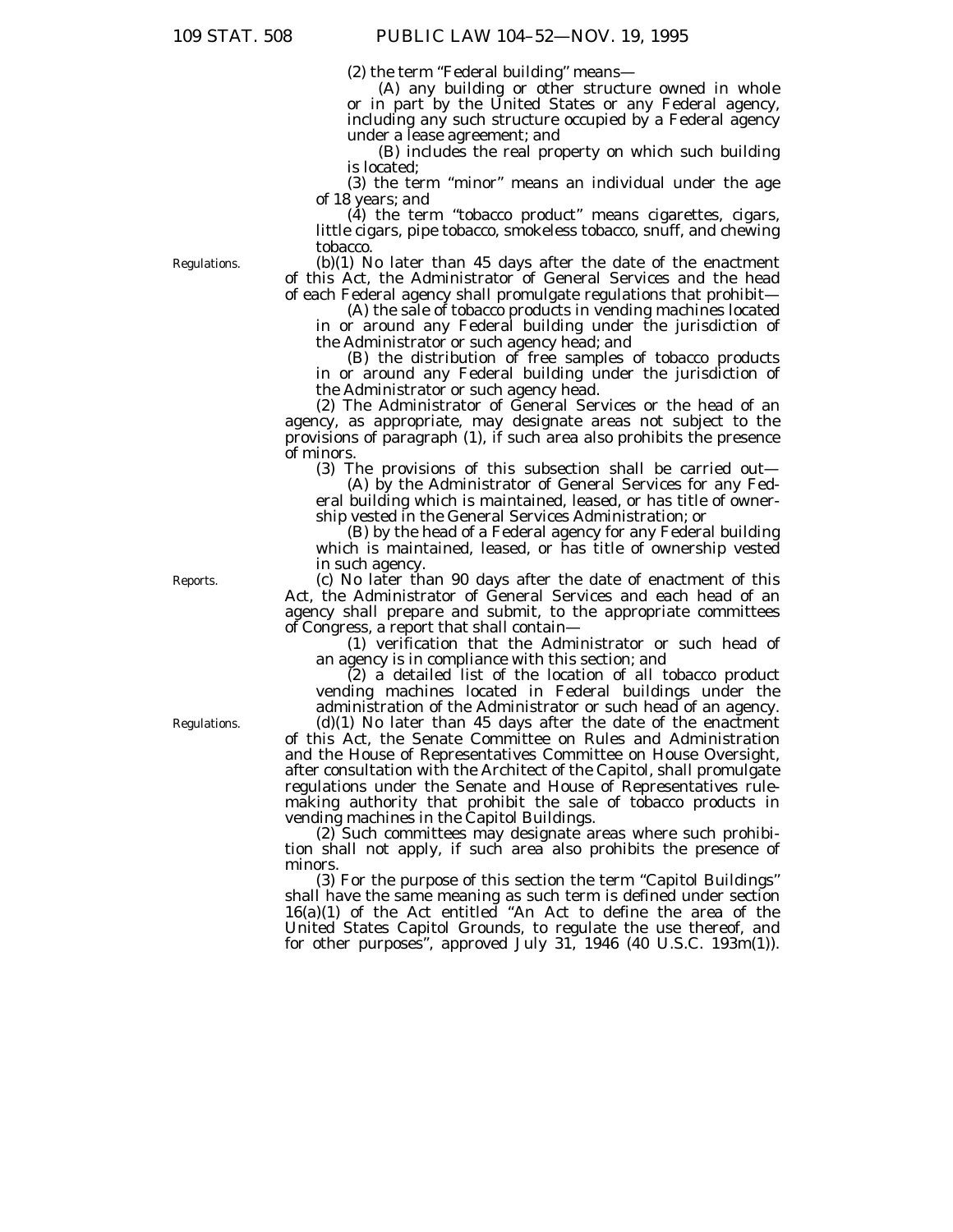(e) Nothing in this section shall be construed as restricting the authority of the Administrator of General Services or the head of an agency to limit tobacco product use in or around any Federal building, except as provided under subsection (b)(1).

SEC. 637. NATIONAL COMMISSION ON RESTRUCTURING THE INTERNAL REVENUE SERVICE.—

(a) FINDINGS.—The Congress finds the following:

(1) While the budget for the Internal Revenue Service (hereafter referred to as the ''IRS'') has risen from \$2.5 billion in fiscal year 1979 to \$7.3 billion in fiscal year 1996, tax returns processing has not become significantly faster, tax collection rates have not significantly increased, and the accuracy and timeliness of taxpayer assistance has not significantly improved.

(2) To date, the Tax Systems Modernization (TSM) program has cost the taxpayers \$2.5 billion, with an estimated cost of \$8 billion. Despite this investment, modernization efforts were recently described by the GAO as ''chaotic'' and ''ad hoc''.

(3) While the IRS maintains that TSM will increase efficiency and thus revenues, Congress has had to appropriate additional funds in recent years for compliance initiatives in order to increase tax revenues.

(4) Because TSM has not been implemented, the IRS continues to rely on paper returns, processing a total of 14 billion pieces of paper every tax season. This results in an extremely inefficient system.

(5) This lack of efficiency reduces the level of customer service and impedes the ability of the IRS to collect revenue.

(6) The present status of the IRS shows the need for the establishment of a Commission which will examine the organization of IRS and recommend actions to expedite the implementation of TSM and improve service to taxpayers. (b) COMPOSITION OF THE COMMISSION.—

(1) ESTABLISHMENT.—To carry out the purposes of this section, there is established a National Commission on Restructuring the Internal Revenue Service (in this section referred to as the "Commission").

(2) COMPOSITION.—The Commission shall be composed of thirteen members, as follows:

(A) Five members appointed by the President, two President. from the executive branch of the Government, two from private life, and one from an organization that represents a substantial number of Internal Revenue Service employees.

(B) Two members appointed by the Majority Leader of the Senate, one from Members of the Senate and one from private life.

(C) Two members appointed by the Minority Leader of the Senate, one from Members of the Senate and one from private life.

(D) Two members appointed by the Speaker of the House of Representatives, one from Members of the House of Representatives and one from private life.

(E) Two members appointed by the Minority Leader of the House of Representatives, one from Members of the House of Representatives and one from private life.

Taxes. 26 USC 7801 note.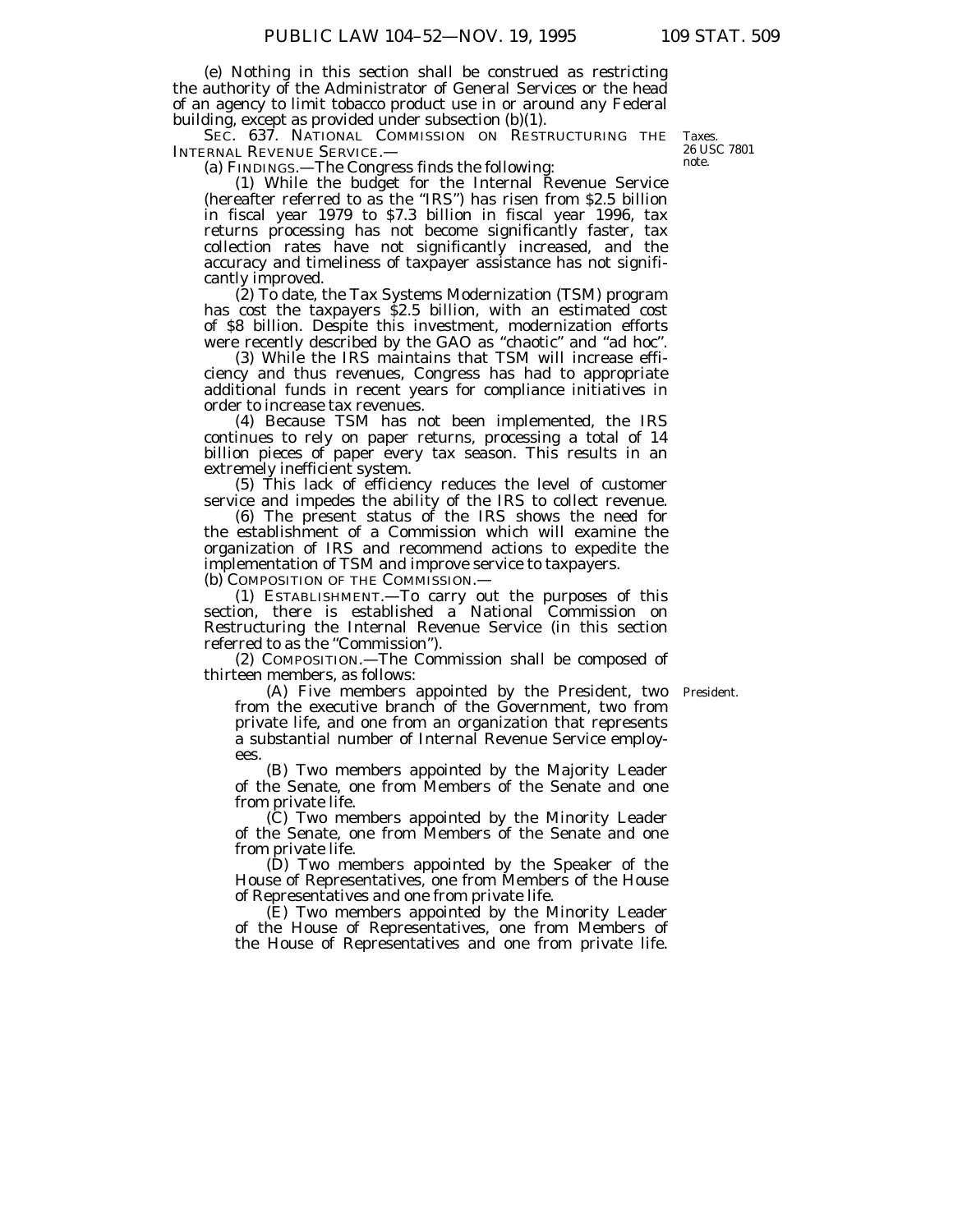The Commissioner of the Internal Revenue Service shall be an ex officio member of the Commission.

(3) CHAIRMAN.—The Commission shall elect a Chairman from among its members.

(4) MEETING; QUORUM; VACANCIES.—After its initial meeting, the Commission shall meet upon the call of the Chairman or a majority of its members. Seven members of the Commission shall constitute a quorum. Any vacancy in the Commission shall not affect its powers, but shall be filled in the same manner in which the original appointment was made.

(5) APPOINTMENT; INITIAL MEETING.—

(A) APPOINTMENT.—It is the sense of the Congress that members of the Committee should be appointed not more than 60 days after the date of the enactment of this section.

(B) INITIAL MEETING.—If, after 60 days from the date of the enactment of this section, seven or more members of the Commission have been appointed, members who have been appointed may meet and select a Chairman who thereafter shall have the authority to begin the operations of the Commission, including the hiring of staff.

(c) FUNCTIONS OF COMMISSION.— (1) IN GENERAL.—The functions of the Commission shall

be—

(A) to conduct, for a period of not to exceed one year from the date of its first meeting, the review described in paragraph (2), and

(B) to submit to the Congress a final report of the results of the review, including recommendations for restructuring the IRS.

(2) REVIEW.—The Commission shall review—

(A) the present practices of the IRS, especially with respect to—

(i) its organizational structure;

(ii) its paper processing and return processing activities;

(iii) its infrastructure; and

(iv) the collection process;

(B) requirements for improvement in the following areas:

(i) making returns processing ''paperless'';

(ii) modernizing IRS operations;

(iii) improving the collections process without major personnel increases or increased funding;

(iv) improving taxpayer accounts management;

(v) improving the accuracy of information requested by taxpayers in order to file their returns; and

(vi) changing the culture of the IRS to make the organization more efficient, productive, and customeroriented;

(C) whether the IRS could be replaced with a quasigovernmental agency with tangible incentives and internally managing its programs and activities and for modernizing its activities, and

Reports.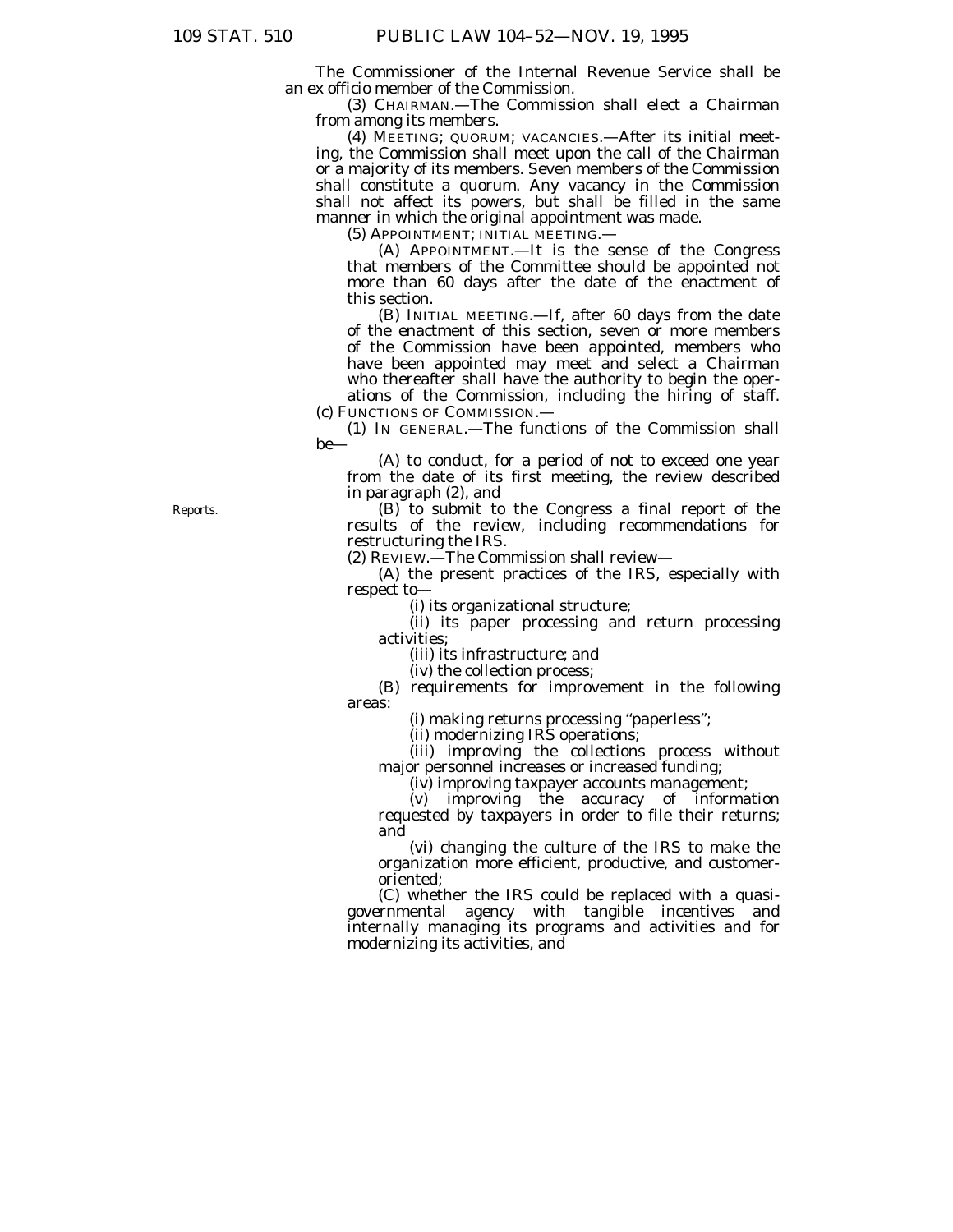(D) whether the IRS could perform other collection, information, and financial service functions of the Federal Government.

(d) POWERS OF THE COMMISSION.—

(1) IN GENERAL.— $(A)$  The Commission or, on the authorization of the Commission, any subcommittee or member thereof, may, for the purpose of carrying out the provisions of this section—

(i) hold such hearings and sit and act at such times and places, take such testimony, receive such evidence, administer such oaths, and

(ii) require, by subpoena or otherwise, the attendance and testimony of such witnesses and the production of such books, records, correspondence, memoranda, papers, and documents, as the Commission or such designated subcommittee or designated member may deem advisable.

(B) Subpoenas issued under subparagraph (A)(ii) may be issued under the signature of the Chairman of the Commission, the chairman of any designated subcommittee, or any designated member, and may be served by any person designated by such Chairman, subcommittee chairman, or member. The provisions of sections 102 through 104 of the Revised Statutes of the United States (2 U.S.C. 192–194) shall apply in the case of any failure of any witness to comply with any subpoena or to testify when summoned under authority of this section.

(2) CONTRACTING.—The Commission may, to such extent and in such amounts as are provided in appropriation Acts, enter into contracts to enable the Commission to discharge its duties under this section.

(3) INFORMATION FROM FEDERAL AGENCIES.—The Commission is authorized to secure directly from any executive department, bureau, agency, board, commission, office, independent establishment, or instrumentality of the Government, information, suggestions, estimates, and statistics for the purposes of this section. Each such department, bureau, agency, board, commission, office, establishment, or instrumentality shall, to the extent authorized by law, furnish such information, suggestions, estimates, and statistics directly to the Commission, upon request made by the Chairman.

(4) ASSISTANCE FROM FEDERAL AGENCIES.—(A) The Secretary of the Treasury is authorized on a nonreimbursable basis to provide the Commission with administrative services, funds, facilities, staff, and other support services for the performance of the Commission's functions.

(B) The Administrator of General Services shall provide to the Commission on a nonreimbursable basis such administrative support services as the Commission may request.

(C) In addition to the assistance set forth in subparagraphs (A) and (B), departments and agencies of the United States are authorized to provide to the Commission such services, funds, facilities, staff, and other support services as they may deem advisable and as may be authorized by law.

(5) POSTAL SERVICES.—The Commission may use the United States mails in the same manner and under the same conditions as departments and agencies of the United States. (e) STAFF OF THE COMMISSION.—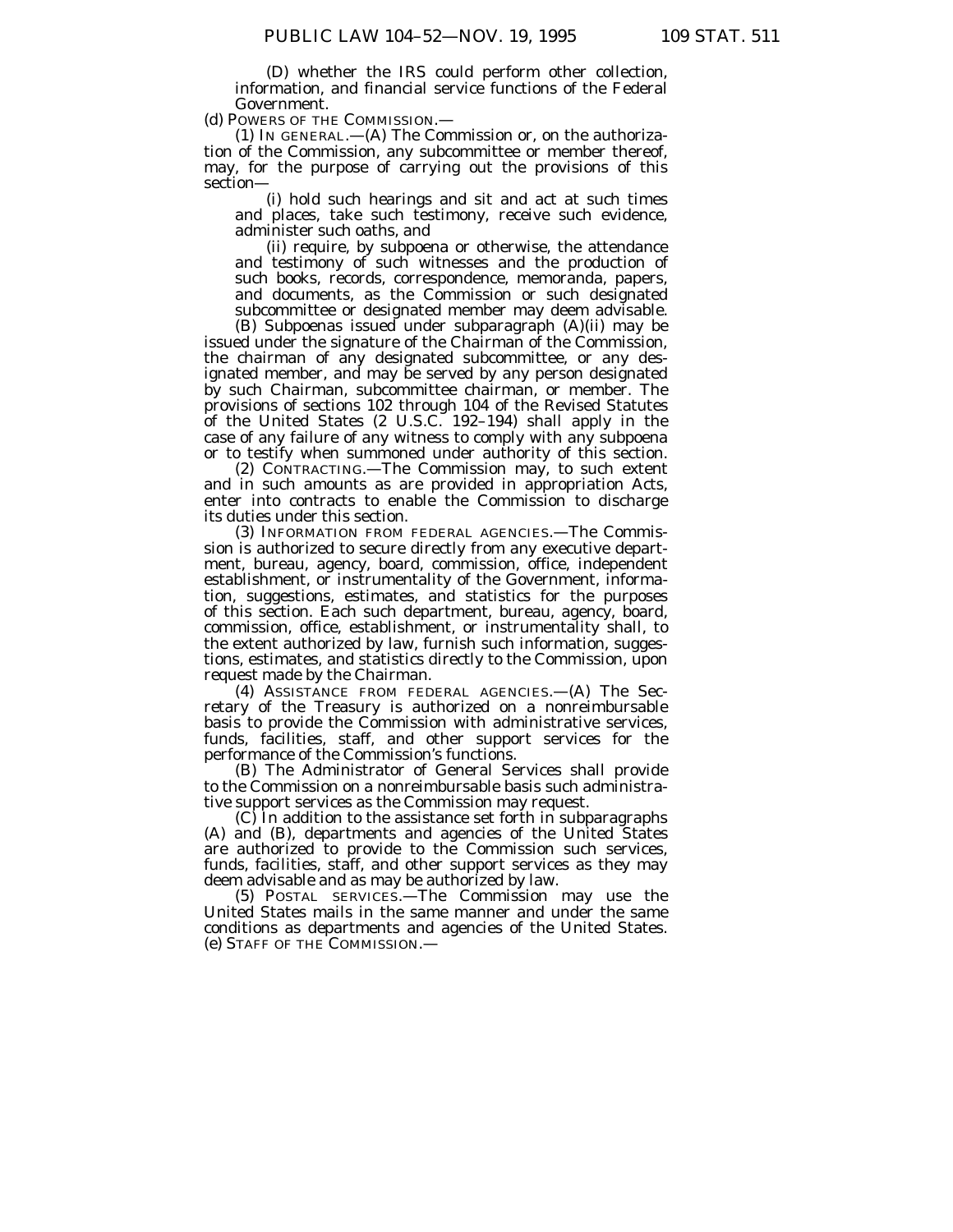(1) IN GENERAL.—The Chairman, in accordance with rules agreed upon by the Commission, may appoint and fix the compensation of a staff director and such other personnel as may be necessary to enable the Commission to carry out its functions, without regard to the provisions of title 5, United States Code, governing appointments in the competitive service, and without regard to the provisions of chapter 51 and subchapter III of chapter 53 of such title relating to classification and General Schedule pay rates, except that no rate of pay fixed under this subsection may exceed the equivalent of that payable to a person occupying a position at level V of the Executive Schedule under section 5316 of title 5, United States Code. Any Federal Government employee may be detailed to the Commission without reimbursement from the Commission, and such detailee shall retain the rights, status, and privileges of his or her regular employment without interruption.

(2) CONSULTANT SERVICES.—The Commission is authorized to procure the services of experts and consultants in accordance with section 3109 of title 5, United States Code, but at rates not to exceed the daily rate paid a person occupying a position at level IV of the Executive Schedule under section 5315 of title 5, United States Code.

(f) COMPENSATION AND TRAVEL EXPENSES.—

(1) COMPENSATION.—(A) Except as provided in subparagraph (B), each member of the Commission may be compensated at not to exceed the daily equivalent of the annual rate of basic pay in effect for a position at level IV of the Executive Schedule under section 5315 of title 5, United States Code, for each day during which that member is engaged in the actual performance of the duties of the Commission.

(B) Members of the Commission who are officers or employees of the United States or Members of Congress shall receive no additional pay on account of their service on the Commission.

(2) TRAVEL EXPENSES.—While away from their homes or regular places of business in the performance of services for the Commission, members of the Commission shall be allowed travel expenses, including per diem in lieu of subsistence, in the same manner as persons employed intermittently in the Government service are allowed expenses under section 5703(b) of title 5, United States Code.

(g) FINAL REPORT OF COMMISSION; TERMINATION.—

(1) FINAL REPORT.—Not later than one year after the date of the first meeting of the Commission, the Commission shall submit to the Congress its final report, as described in subsection  $(c)(2)$ .

(2) TERMINATION.—(A) The Commission, and all the authorities of this section, shall terminate on the date which is 60 days after the date on which a final report is required to be transmitted under paragraph (1).

(B) The Commission may use the 60-day period referred to in subparagraph (A) for the purpose of concluding its activities, including providing testimony to committees of Congress concerning its final report and disseminating that report.

(h) AUTHORIZATION OF APPROPRIATIONS.—Such sums as may be necessary are authorized to be appropriated for the activities of the Commission.